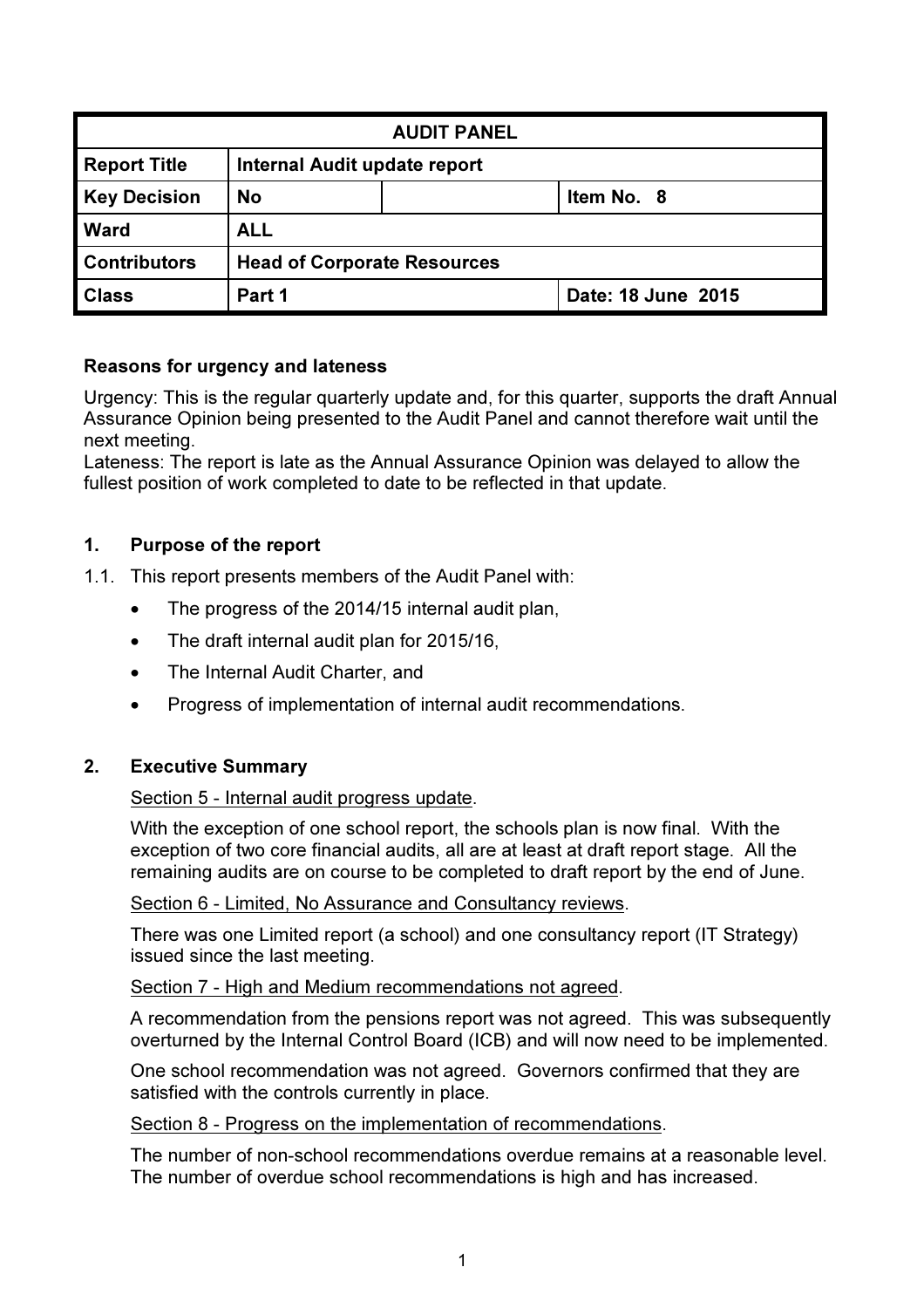The status of the recommendations from follow-ups remains good as the majority continue to be either implemented or in progress.

# Section 9 – Draft internal audit plan for 2015/16

The draft audit plan is based on 978 days for 17core financial, 41 audit, 26 school, and the follow-up reviews.

## Section 10 - Restructure of the internal audit service

The preparations to strengthen the in-house team are underway and arrangements are in place to secure the necessary audit work and maintain delivery against the 2015/16 plan while this is being done.

## Section 11 - Other business.

Picking up on the Panel's feedback, the Audit Charter is resubmitted with an Executive Summary included for Audit Panel to agree..

## 3. Recommendations

- 3.1. It is recommended that the Audit Panel:
	- 3.1.1. note the content of this report,
	- 3.1.2. approve the 2015/16 audit plan at appendix 5, and
	- 3.1.3. agree the amended internal audit charter for 2015/16 at appendix 6.

# 4. Background

- 4.1. Internal Audit is a statutory service that provides management and members with independent assurance on control environment within the council.
- 4.2. Currently, internal audit is resourced by both external private and public internal audit services. The in-house team restructure will be completed during 2015/16.
- 4.3. At the time of writing this report, the in-house team consisted of the Head of Corporate Resources and the Internal Audit Contract Manager.

# 5. Internal audit progress update (to the 31 May 2015)

## 2014/15

- 5.1. This 2014/15 audit plan is underway to be completed (to draft report stage at least) by the end of June 2015. The schools plan is finalised with the exception of one additional review. The Governors are awaiting an independent report and do not wish to finalise the internal audit report until that is complete.
- 5.2. The table below shows the status of the internal audit plan. Appendix 1, details the full 2014/15 internal audit plan.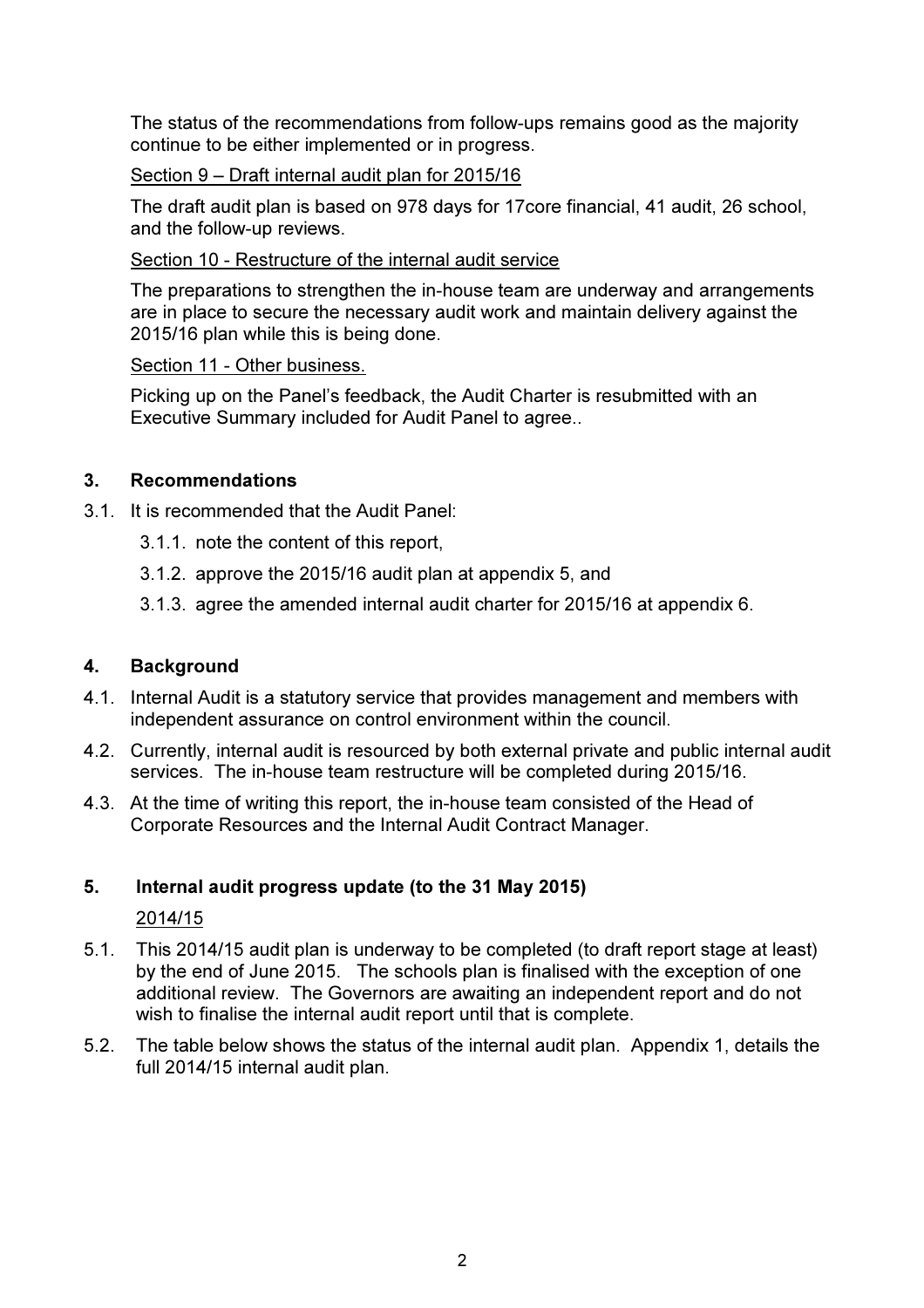| <b>Lead</b><br>Dir. | <b>Original</b><br>Plan | Addtnl.<br><b>Audits</b> | <b>Dropped</b><br><b>Audits</b> | <b>Current</b><br><b>Plan</b> | Final<br><b>Reports</b> | <b>Reports</b><br>at Draft | ToR*<br><b>Issued</b>    | <b>Not</b><br><b>Started</b> |
|---------------------|-------------------------|--------------------------|---------------------------------|-------------------------------|-------------------------|----------------------------|--------------------------|------------------------------|
| <b>RRE</b>          | 13                      |                          | (2)                             | 11                            | 4                       | $\overline{2}$             | 5                        |                              |
| <b>CUS</b>          | 10                      | 3                        |                                 | 13                            | $\overline{2}$          | 6                          | 5                        |                              |
| <b>COM</b>          | $\boldsymbol{9}$        |                          | (2)                             | $\overline{7}$                |                         | 3                          | $\overline{4}$           |                              |
| <b>CYP</b>          | 6                       | 4                        | $\overline{\phantom{a}}$        | 10                            | 5                       |                            | $\overline{4}$           |                              |
| <b>Sub</b>          | 38                      | $\overline{7}$           | ٠                               | 41                            | 11                      | 12                         | 18                       |                              |
| <b>SCH</b>          | 32                      | 1                        | (2)                             | 31                            | 30                      | 1                          | $\overline{\phantom{a}}$ |                              |
| <b>Total</b>        | 70                      | 8                        | (6)                             | 72                            | 41                      | 13                         | 18                       |                              |

\*Terms of Reference . Also includes internal audit work that does not require a ToR (i.e. grant claims)

- 5.3. The core financials are all at draft with the exception of two audits. The core financial reports will be finalised by the end of June.
- 5.4. The contractor has confirmed that they have the resources to complete the rest of the non-school audit plan and are currently working towards an end of June deadline to complete these reviews to draft report stage. The full position can then be reported to the September Audit Panel.
- 5.5. Since the last meeting, there were thirteen final reports issued. Please see the table below.

| Dir.       | <b>Audit</b>                                           | Date of      | <b>Audit</b>       | <b>Recs. Made</b> |     |                |
|------------|--------------------------------------------------------|--------------|--------------------|-------------------|-----|----------------|
|            |                                                        | <b>Final</b> | <b>Opinion</b>     | H                 | M   | L              |
| <b>RRE</b> | Payroll 2014-15                                        | 12/05/15     | Satisfactory       |                   | 8   |                |
| <b>RRE</b> | Budget Monitoring 2014-15                              | 29/04/15     | Satisfactory       |                   | 6   | 1              |
| <b>RRE</b> | <b>Pensions 2014-15</b>                                | 31/03/15     | Satisfactory       |                   | 8   | 5              |
| <b>RRE</b> | <b>Procurement Card</b>                                | 05/03/15     | Satisfactory       |                   | 5   | 1              |
| <b>CUS</b> | <b>IT Strategy</b>                                     | 27/03/15     | Consultancy        |                   | 4   |                |
| <b>CYP</b> | <b>Troubled Families Programme</b><br>Claim 8 (Feb 15) | 30/10/14     | <b>Grant Claim</b> |                   | n/a |                |
| <b>SCH</b> | St Saviour's RC Primary                                | 24/04/15     | Substantial        | $\blacksquare$    | 3   | 4              |
| <b>SCH</b> | <b>Gordonbrock Primary</b>                             | 01/04/15     | Substantial        | $\blacksquare$    | 2   | 1              |
| <b>SCH</b> | <b>Eliot Bank Primary</b>                              | 01/04/15     | Substantial        | $\overline{a}$    | 1   | 4              |
| <b>SCH</b> | <b>Perrymount Primary</b>                              | 27/03/15     | Substantial        | $\overline{a}$    | 5   | $\overline{2}$ |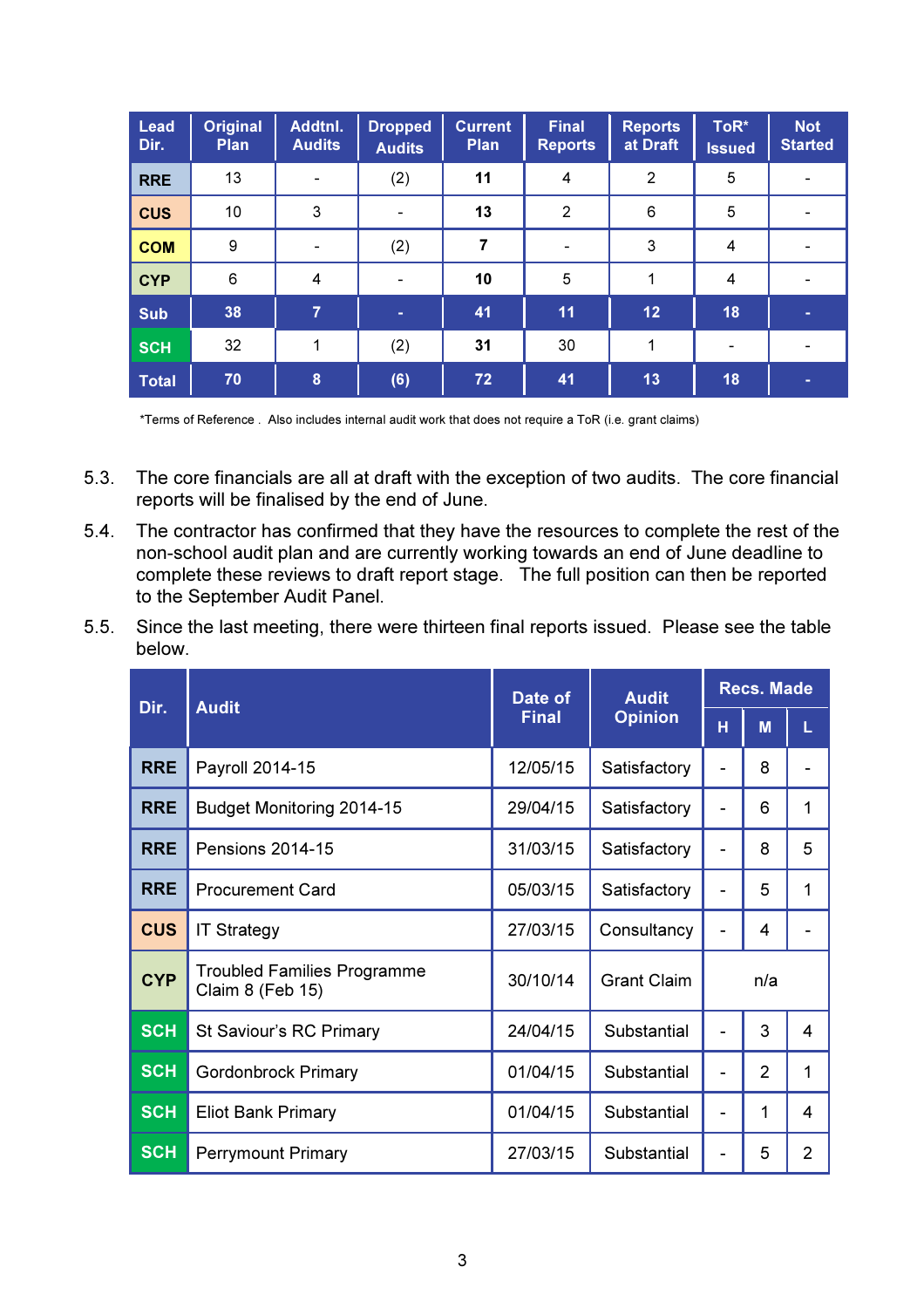| Dir.       | <b>Audit</b>                    | Date of      | <b>Audit</b>   | <b>Recs. Made</b> |    |   |  |
|------------|---------------------------------|--------------|----------------|-------------------|----|---|--|
|            |                                 | <b>Final</b> | <b>Opinion</b> | н                 | M  |   |  |
| <b>SCH</b> | All Saints Primary              | 11/03/15     | Satisfactory   | $\blacksquare$    | 6  | 2 |  |
| <b>SCH</b> | <b>Elfrida Primary</b>          | 05/03/15     | Limited        |                   | 13 | 2 |  |
| <b>SCH</b> | <b>Greenvale Special School</b> | 04/03/15     | Substantial    | $\blacksquare$    | 4  | 6 |  |

5.6. There were no additional or deferred audits since the last meeting.

# 6. Limited , No Assurance and Consultancy reports

- 6.1. There was one 'Limited' and one Consultancy report issued since the last meeting, see below.
	- Elfrida Primary School.
	- IT Strategy
- 6.2. The executive summary for these reports which highlight the key areas for improvement are provided at Appendix 2.

# 7. High or Medium recommendations not agreed

- 7.1. Since the last Audit Panel meeting, management have not agreed two medium recommendations, one from the Pensions Audit 2014/15 and the other from Gordonbrock School.
- 7.2. These were presented to the Internal Control Board, who subsequently agreed the Pensions audit recommendations should be implemented.
- 7.3. For the other, the School Governing Body chose not to implement the school recommendation. See details below.

| <b>Audit</b>               | <b>Recommendation</b>                                                                                                                                                                                                                                                                                                                                                                                                                        | <b>Comments (IA and</b><br><b>Management)</b>                                                                                                                                                                                                                                                                                                                                                                 |
|----------------------------|----------------------------------------------------------------------------------------------------------------------------------------------------------------------------------------------------------------------------------------------------------------------------------------------------------------------------------------------------------------------------------------------------------------------------------------------|---------------------------------------------------------------------------------------------------------------------------------------------------------------------------------------------------------------------------------------------------------------------------------------------------------------------------------------------------------------------------------------------------------------|
| <b>Pensions</b><br>2014/15 | To maintain document integrity,<br>security and ensure compliance<br>with the Data Protection Act 1998.<br>all documentation relating to<br>pensions administration should be<br>saved electronically with restricted<br>access. The pensions department<br>should intensify efforts to ensure<br>that the faulty scanning machine<br>is repaired and that the backlog of<br>outstanding documents that have<br>not been scanned is cleared. | <b>Management Comment:</b><br>Not Agreed. I do not think this<br>should be on here as this is not an<br>issue for pensions. I have<br>escalated this as high as I can.<br>This is beyond my control and an<br>issue for the Council<br><b>Internal Audit Comment The</b><br>recommendation remains as the<br>risk of breach of the Data<br>Protection Act 1998 as regards<br>this area lies with the pensions |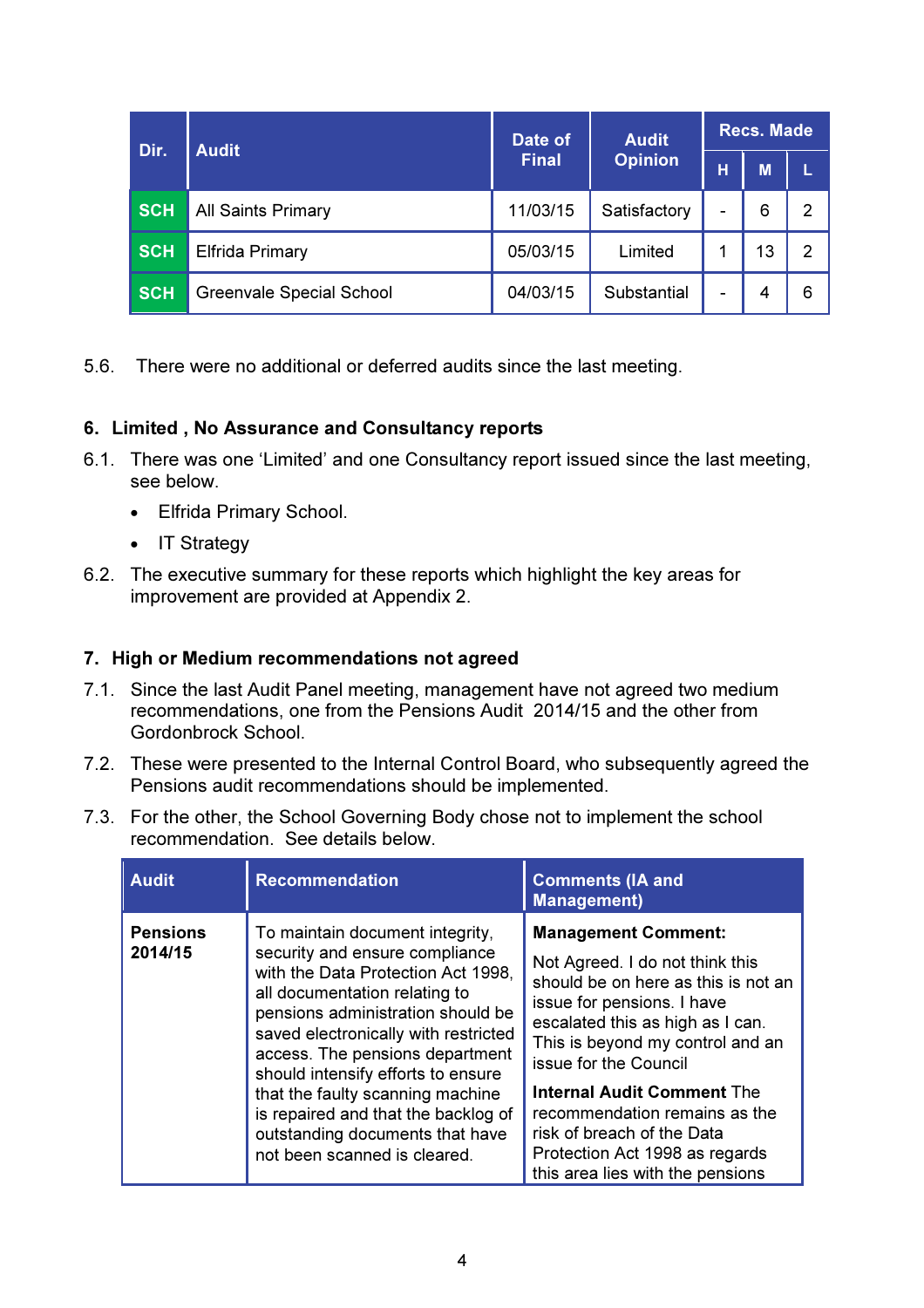| <b>Audit</b>                                                     | <b>Recommendation</b>                                                                                                                                                                                                  | <b>Comments (IA and</b><br><b>Management)</b>                                                                                                                                                                                                                                                                                                                          |
|------------------------------------------------------------------|------------------------------------------------------------------------------------------------------------------------------------------------------------------------------------------------------------------------|------------------------------------------------------------------------------------------------------------------------------------------------------------------------------------------------------------------------------------------------------------------------------------------------------------------------------------------------------------------------|
|                                                                  |                                                                                                                                                                                                                        | team. The pensions team should<br>intensify escalation efforts or seek<br>alternative arrangements.                                                                                                                                                                                                                                                                    |
| <b>Gordonbrock</b><br><b>Primary</b><br><b>School</b><br>2014/15 | Payments should not be<br>authorised on the authority of a<br>single signature. In the event that<br>a PO has not been completed, a<br>second signature should be<br>added to the invoice when<br>authorising payment. | <b>Management Comment</b><br>The Governing Body did not agree<br>to this. Where there is no PO.<br>because of recurring items or<br>SLAs, these have either been<br>signed off by the Governors<br>(SLAs) or are seen by the 2nd<br>signatories before payment is<br>made, as they have to sign the<br>cheque or authorise the BACS<br>when this system is introduced. |
|                                                                  |                                                                                                                                                                                                                        | <b>Audit comment</b><br>Separation of duties requires that<br>at least 2 people should vet any<br>item of expenditure. This was not<br>evident in the testing. If items are<br>already vetted by the 2nd<br>signatories, this should be easy to<br>record.<br>The principle is important, it is up<br>to the School to decide whether to<br>accept the risk            |

# 8. Progress on the implementation of recommendations.

## Follow-ups

- 8.1. Non-school reviews with High or Medium recommendations are followed-up within nine months of the final report. School audits with a negative assurance opinion (i.e. 'Limited' or 'No assurance') also receive a follow-up review.
- 8.2. There were seven follow-up reviews completed since the last Audit Panel meeting (all non-schools). The summary status of the recommendations followed up since the last meeting to 31/05/15 is shown in the table below:

| Implemented | In Progress | <b>Superseded</b> | <b>Not</b><br><b>Implemented</b> | <b>Total Recs</b> |
|-------------|-------------|-------------------|----------------------------------|-------------------|
| 10          |             |                   |                                  | 16                |
| 53%         | 31%         | 6%                | $0\%$                            | 100%              |

8.3. Those recommendations found to be 'In Progress' or 'Not Implemented' are held open or reopened. Management will continue to update the progress of implementation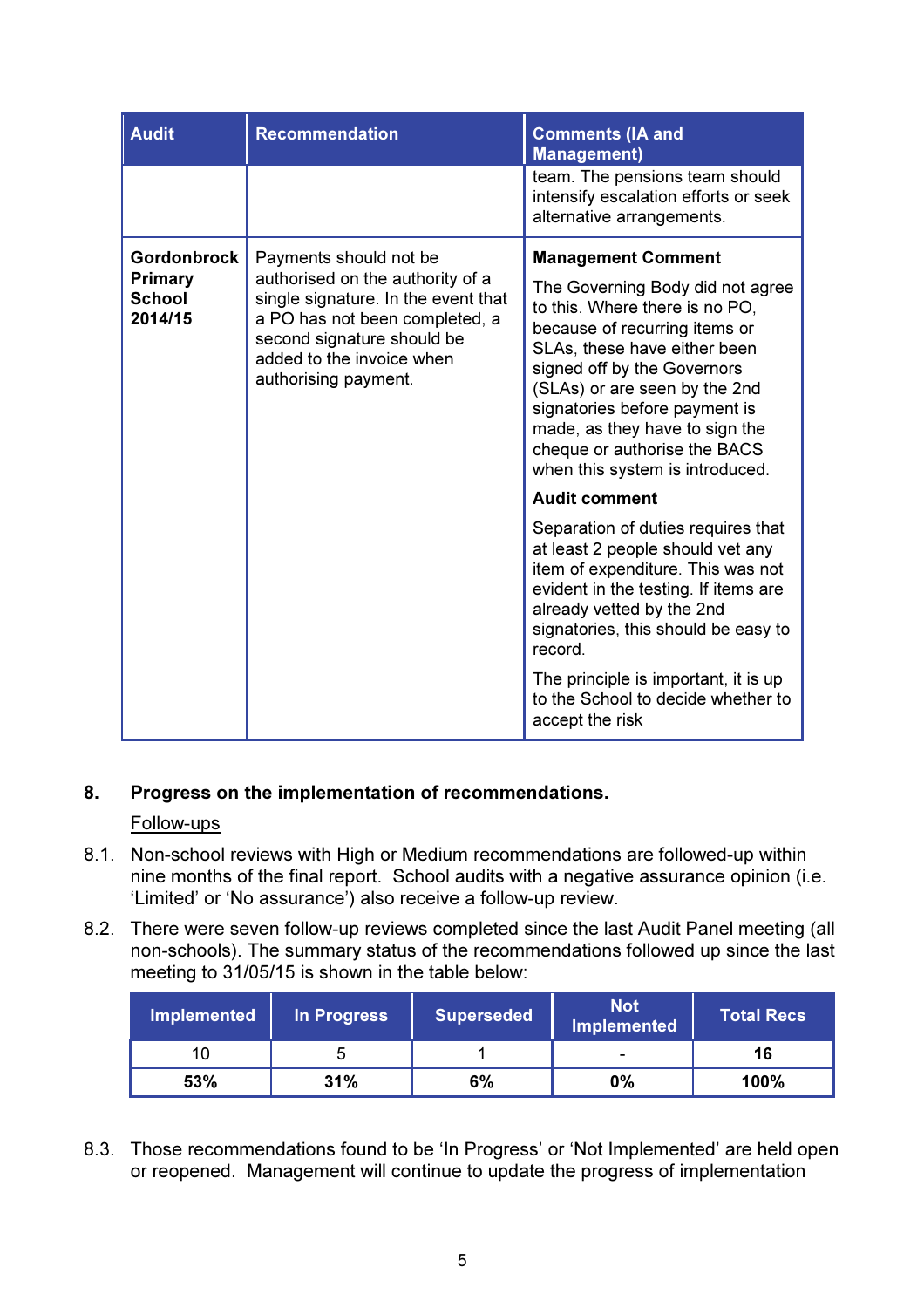and internal audit report on this progress. Details of the reviews followed-up are in Appendix 5.

Superseded

8.4. Since the last Audit Panel no recommendations have been superseded.

Implementation of recommendations

8.5. The table below shows the status of high and medium recommendations made by Internal Audit as at the 31/05/15.

| Lead<br>Dir. | <b>Previous</b><br>o/due<br>recs. | <b>Current</b><br>o/due<br>recs at<br>31/05/15 | <b>Current</b><br><b>recs</b><br>with $2+$<br>changes | <b>Previous</b><br>no. of<br>open recs<br>at<br>28/02/15 | Recs re-<br>opened<br><b>since</b><br>28/02/15 | <b>New</b><br><b>recs</b><br>since<br>28/02/15 | <b>Rec</b><br>closed<br><b>since</b><br>28/02/15 | <b>Current</b><br>open<br>recs at<br>31/05/15 |
|--------------|-----------------------------------|------------------------------------------------|-------------------------------------------------------|----------------------------------------------------------|------------------------------------------------|------------------------------------------------|--------------------------------------------------|-----------------------------------------------|
| <b>RRE</b>   | 1                                 | $\overline{7}$                                 | $\overline{2}$                                        | 7                                                        | 4                                              | 39                                             | (14)                                             | 36                                            |
| <b>CUS</b>   | $\overline{4}$                    |                                                | 5                                                     | 12                                                       |                                                | $\overline{4}$                                 |                                                  | 16                                            |
| <b>COM</b>   |                                   | 1                                              |                                                       | $\overline{2}$                                           | $\blacksquare$                                 | $\blacksquare$                                 | (1)                                              | 1                                             |
| <b>CYP</b>   | 1                                 | 3                                              | 1                                                     | $\overline{7}$                                           | $\blacksquare$                                 | $\overline{\phantom{a}}$                       | (3)                                              | $\overline{\mathbf{4}}$                       |
| <b>Tot</b>   | $6\phantom{a}$                    | 11                                             | 8                                                     | 28                                                       | 4                                              | 43                                             | (18)                                             | 57                                            |
| <b>SCH</b>   | 47                                | 78                                             | 1                                                     | 73                                                       | -                                              | 34                                             | (16)                                             | 91                                            |
| <b>Tot</b>   | 53                                | 89                                             | 9                                                     | 101                                                      | $\overline{\mathbf{4}}$                        | 77                                             | (34)                                             | 148                                           |

- 8.6. The percentage of overdue recommendations to open recommendations is 60%, up from 52%.
- 8.7. This position is driven by the schools overdue recommendations, where the percentage of overdue recommendations to open recommendations is 86%. This position continues to worsen.
- 8.8. The non-school percentage is 19%, which is a slight improvement from the 21% reported at the last meeting.
- 8.9. The number of recommendations with two or more changes to the due date continues to be low.
- 8.10. Details of those recommendations that are either overdue, have two or more implementation date changes or have been re-opened after the follow-up review are presented in Appendix 4

# 9. Draft Internal Audit Plan for 2015/16

9.1. The table below summarises the number of proposed internal audit plan by Directorate. This identifies the key financial audits, general audits (including IT), and follow up work. Please see Appendix 5 for the detail of the draft internal audit plan for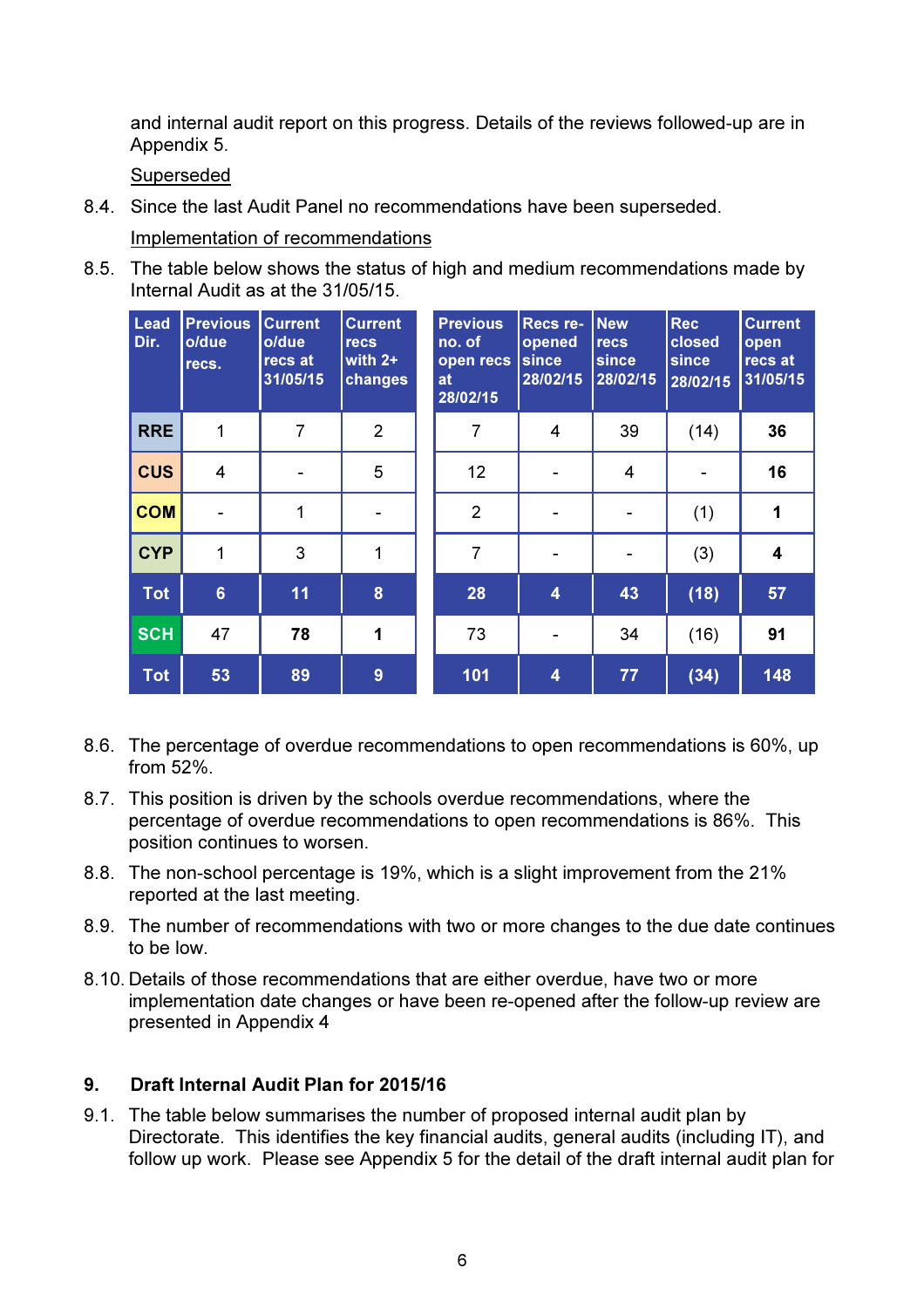| <b>Lead Dir.</b> | <b>Key Audit</b> | <b>General Audit</b><br>(incl. IT) | <b>Follow up audits</b> | <b>Total</b> |
|------------------|------------------|------------------------------------|-------------------------|--------------|
| <b>RRE</b>       |                  | 10                                 | 2                       | 19           |
| <b>CUS</b>       | 6                | 12                                 | 2                       | 20           |
| <b>COM</b>       | 3                | 10                                 | 2                       | 15           |
| <b>CYP</b>       |                  | 10                                 | 2                       | 13           |
| <b>Sub</b>       | 17               | 42                                 | 8                       | 67           |
| <b>SCH</b>       | 0                | 26                                 |                         | 27           |
| <b>Total</b>     | 17               | 68                                 | 9                       | 94           |

2015/16, including areas to be considered when audit scoped with the service manager.

- 9.2. The plan covers the annual key financial systems, with the remaining of the risk-based plan made up of the key risks and controls identified in the corporate and divisional risk registers. In addition, information on changes and risks from the budget savings for 15/16, star service plans, and known changes to legislation were also included.
- 9.3. The draft plan has been reviewed at the Internal Control Board and discussed at Departmental Management Teams. Progress and any changes to the plan will be reported on throughout the year to the Audit Panel.
- 9.4. In terms of resources to deliver the plan, the Royal Borough of Greenwich will continue to conduct the schools and the plan for 2015/16 has already started.
- 9.5. Mazars, via the London Borough of Greenwich framework contract, and the new inhouse team will complete the non-school plan. Any contingency will be resourced from finance CIPFA trainees seconded to internal audit during the year.
- 9.6. Most of the audits in the plan are 'assurance' internal audit control focused pieces of work. However, some around the risks of managing change highlighted in the risk registers maybe better scoped as consultancy reviews. For these we will also assess the best way of approaching the resourcing of this work as the skills may lie outside of internal audit.
- 9.7. The plan consists of 978 productive days (excluding contingency). This includes the follow-up audits. The table below show how the plan will be resourced. This is based on the in-house team being fully resourced by September.
- 9.8. As the plan stands currently, the in-house team (when recruited) will resource 36% of the days / 31% of the audits, which is a significant increase of previous years.

| <b>Type of Resource</b>          | In-house | <b>Mazars/Other</b> | <b>RB</b> of<br><b>Greenwich</b> |
|----------------------------------|----------|---------------------|----------------------------------|
| Percentage of resource by Days   | 36%      | 49%                 | 15%                              |
| Percentage of resource by Audits | 31%      | 45%                 | 24%                              |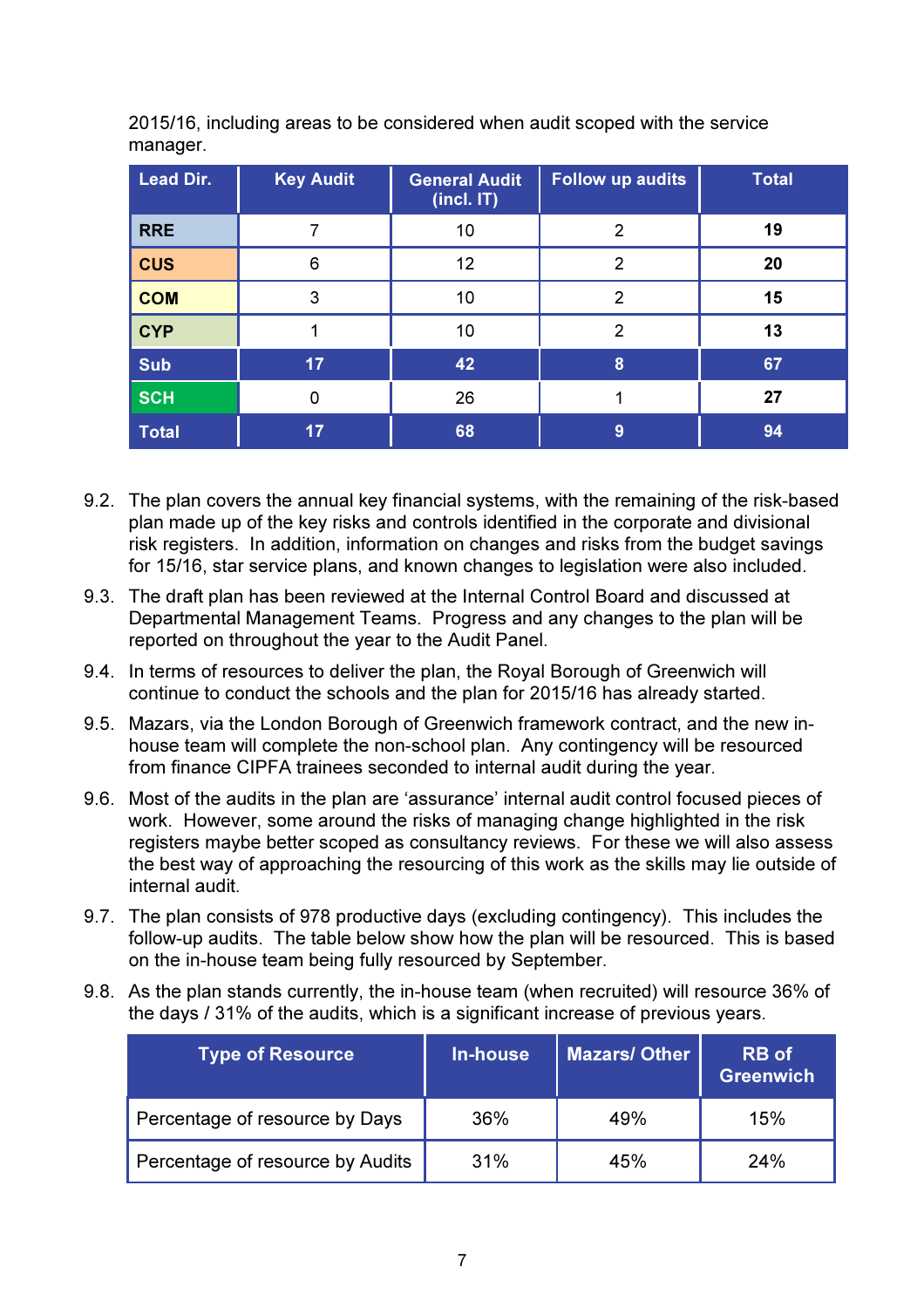9.9. There has been one piece of work completed for the 2015/16 plan, a grant certification. This is the last certification due for phase 1 of the programme.

| Dir.       | <b>Audit</b>                                                    | Date of      | <b>Audit</b>       | <b>Recs. Made</b> |   |  |  |
|------------|-----------------------------------------------------------------|--------------|--------------------|-------------------|---|--|--|
|            |                                                                 | <b>Final</b> | <b>Opinion</b>     | н                 | M |  |  |
| <b>CYP</b> | Troubled Families Programme - Final<br>Claim for phase 1 (no.9) | 22/05/15     | <b>Grant Claim</b> | n/a               |   |  |  |

# 10. Restructure of the Internal Audit Service

- 10.1. The provision of internal audit services is currently operating under a mixed model drawing on the Royal Borough of Greenwich, London Borough of Croydon internal audit framework, an independent IT auditor, and the in-house team.
- 10.2. With the exception of the IT audits which will be asked of the London Borough of Croydon framework auditors, these arrangements have been confirmed for 2015/16. It is still the intention to recruit and strengthen the in-house team and the preparations for this are underway. In the meantime, the service is in a position to continue the momentum now achieved into 2015/16 and cover delivery of the internal audit plan through these mixed supplier arrangements.

## 11. Other business

- 11.1. The draft Head of Audit Annual Assurance Report for 2014/15 is in a separate report to this Audit Panel. The final position will be reported to the September Audit Panel for the internal audit year ending June 2015.
- 11.2. At the March meeting the Audit Panel reviewed the draft Internal Audit Charter for 2015/16. This is not a strategy for internal audit but a statement of how internal audit will be approached by the Council. The Audit Panel requested that the Internal Audit Charter include an executive summary to the document. Appendix 6, shows the revised charter for the Audit Panel's approval.

# 12. Legal Implications

12.1. There are no legal implications arising directly from this report.

# 13. Financial Implications

13.1. There are no financial implications arising directly from this report.

# 14. Equalities Implications

14.1. The Equality Act 2010 became law in October 2010. The Act aims to streamline all previous anti-discrimination laws within a Single Act. The new public sector Equality Duty, which is part of the Equality Act 2010, came into effect on the 5 April 2011.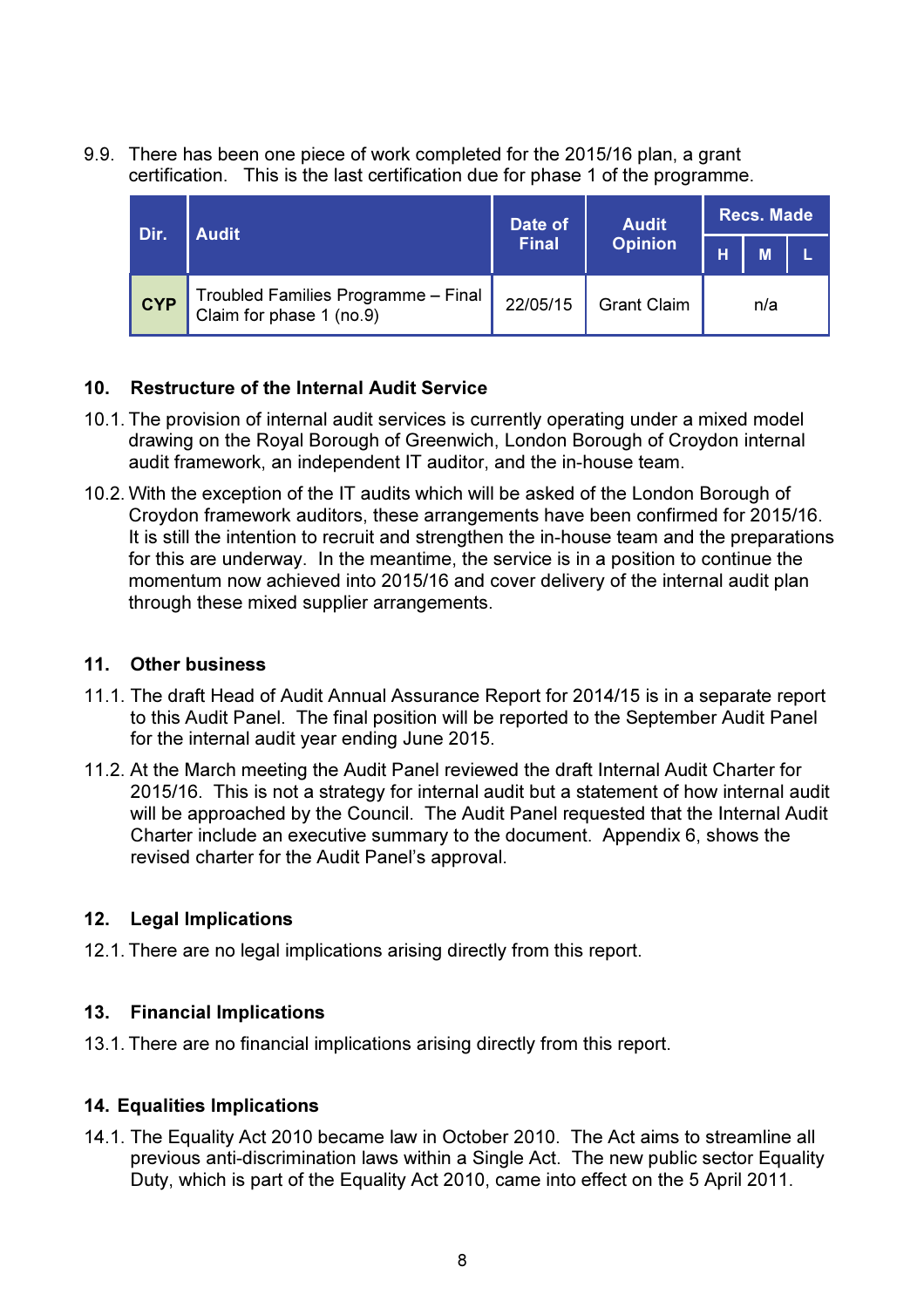14.2. The Council's Comprehensive Equality Scheme for 2012-16 provides an overarching framework and focus for the Council's work on equalities and helps ensure compliance with the Equality Act 2010. No direct equalities implications have been identified, in terms of adverse impact, with respect to the Council's obligations under the Equality Act 2010.

## 15. Crime and Disorder Implications

15.1. There are no crime and disorder implications arising directly from this report.

# 16. Environmental Implications

16.1. There are no legal implications arising directly from this report.

## 17. Background Papers

17.1. There are no background papers.

If there are any queries on this report, please contact David Austin, Head of Corporate Resources, on 020 8314 9114, or email him at: david.austin@lewisham.gov.uk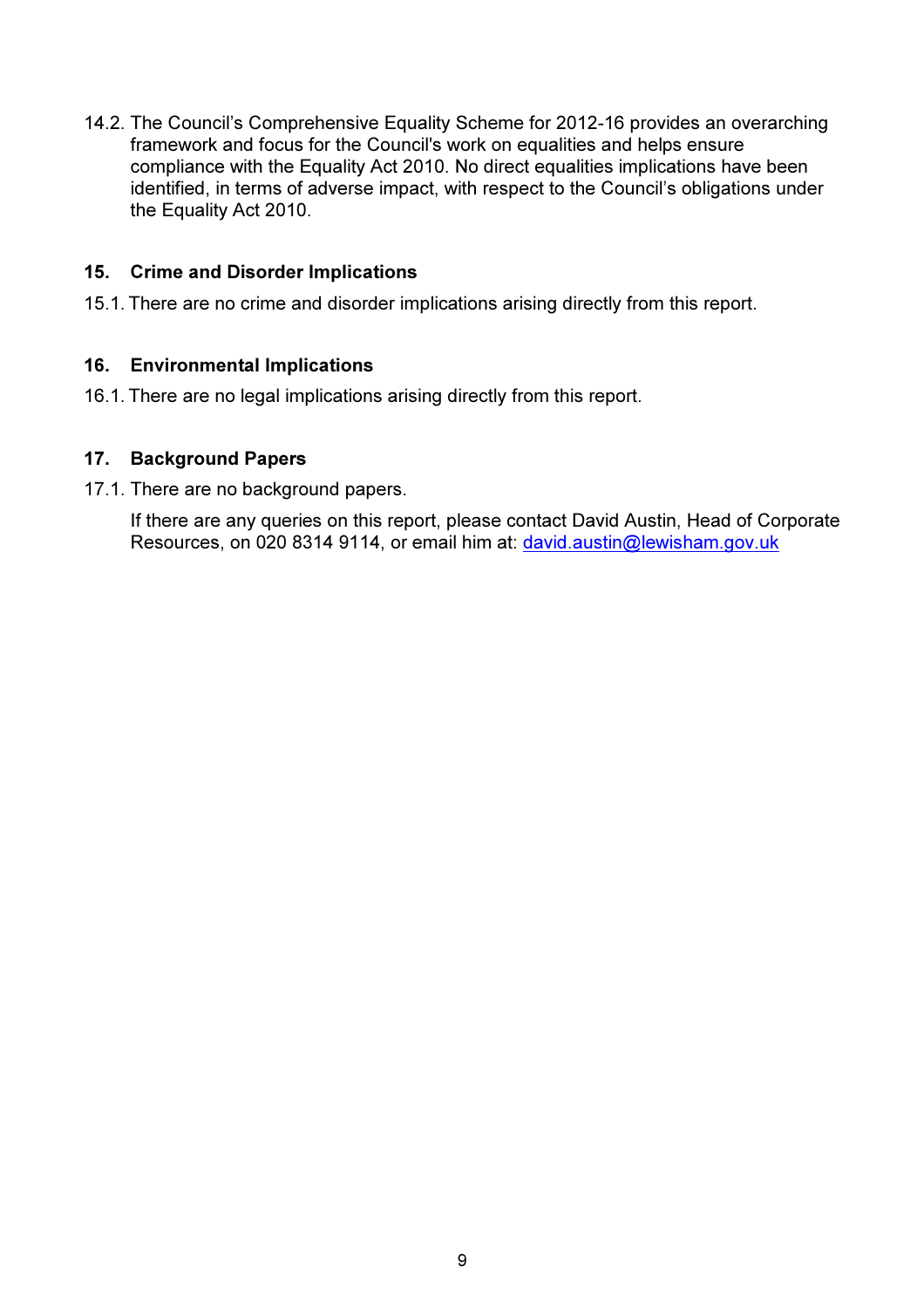| <b>Lead</b><br>Dir. | <b>Name of Audit</b>                                       | <b>Scope</b>                                                                                                                                                                                                                                                                                                                         | <b>Date Due</b><br>/ ToR<br><b>Issued</b> | <b>Date</b><br><b>Audit</b><br><b>Finalised</b> | <b>Opinion</b> |
|---------------------|------------------------------------------------------------|--------------------------------------------------------------------------------------------------------------------------------------------------------------------------------------------------------------------------------------------------------------------------------------------------------------------------------------|-------------------------------------------|-------------------------------------------------|----------------|
| <b>RRE</b>          | Payroll 14-15<br>(Core Financial Audit)                    | Key financial controls                                                                                                                                                                                                                                                                                                               | <b>Jan 15</b>                             | 12/05/15                                        | Satisfactory   |
| <b>RRE</b>          | <b>Budget Monitoring 14-15</b><br>(Core Financial Audit)   | Key financial controls                                                                                                                                                                                                                                                                                                               | <b>Jan 15</b>                             | 29/04/15                                        | Satisfactory   |
| <b>RRE</b>          | Pensions for LGPS -15<br>(Core Financial Audit)            | Key financial controls                                                                                                                                                                                                                                                                                                               | <b>Jan 15</b>                             | 31/03/15                                        | Satisfactory   |
| <b>RRE</b>          | Procurement Card (IT Audit)                                | Key financial controls                                                                                                                                                                                                                                                                                                               | <b>Oct 15</b>                             | 09/02/15                                        | Satisfactory   |
| <b>RRE</b>          | Non-Current Assets 14-15<br>(Core Financial Audit)         | Key financial controls                                                                                                                                                                                                                                                                                                               | <b>Mar 15</b>                             | At draft                                        |                |
| <b>RRE</b>          | Main Accounting 14-15<br>(Core Financial Audit)            | Key financial controls                                                                                                                                                                                                                                                                                                               | <b>Mar 15</b>                             | At draft                                        |                |
| <b>RRE</b>          | <b>Treasury Management 14-15</b><br>(Core Financial Audit) | Key financial controls                                                                                                                                                                                                                                                                                                               | Apr 15                                    |                                                 |                |
| <b>RRE</b>          | Capital Expenditure 14-15<br>(Core Financial Audit)        | Key financial controls                                                                                                                                                                                                                                                                                                               | <b>May 15</b>                             |                                                 |                |
| <b>RRE</b>          | Insurance - In house processes                             | To review the procedures for in-house claims handing process<br>for efficiency and effectiveness.                                                                                                                                                                                                                                    | <b>May 15</b>                             |                                                 |                |
| <b>RRE</b>          | Procurement                                                | Review the procurement process and monitoring of contracts, the<br>governance and administration of the Commissioning and<br>Procurement board. To include how the evaluation of business<br>continuity plans at the award stage is conducted and approved.<br>To include how the Public Services (Social Value) Act is<br>enforced. | <b>May 15</b>                             |                                                 |                |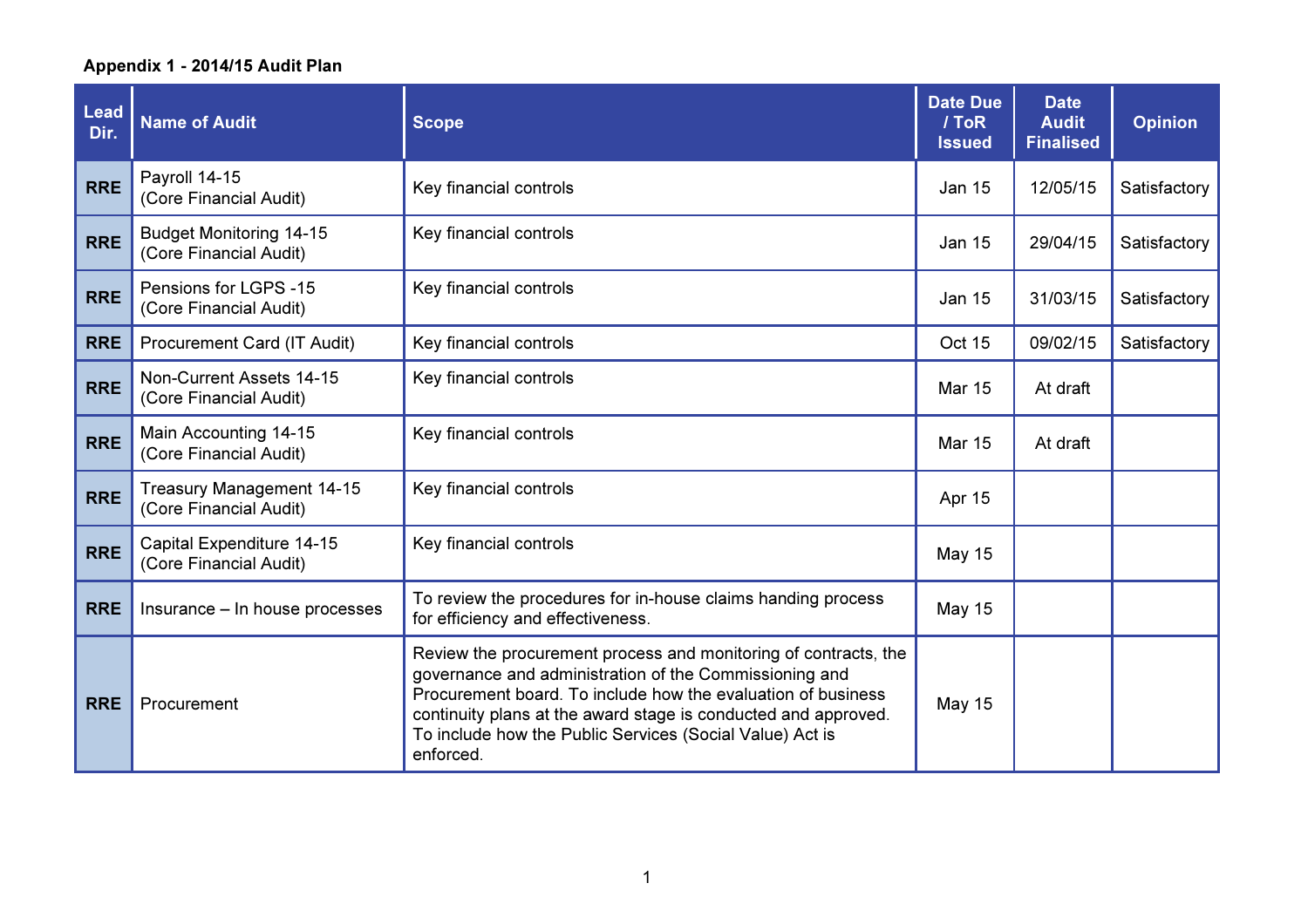| <b>Lead</b><br>Dir. | <b>Name of Audit</b>                                                                     | <b>Scope</b>                                                                                                                                                                                                                                                               | <b>Date Due</b><br>/ ToR<br><b>Issued</b> | <b>Date</b><br><b>Audit</b><br><b>Finalised</b> | <b>Opinion</b> |
|---------------------|------------------------------------------------------------------------------------------|----------------------------------------------------------------------------------------------------------------------------------------------------------------------------------------------------------------------------------------------------------------------------|-------------------------------------------|-------------------------------------------------|----------------|
| <b>RRE</b>          | Programme and Project<br>Management                                                      | To review the programme management process to establish if<br>they are fit for purpose. Also, look at PRG in COM, CYP, RRE to<br>see if they comply with Council's management approach. To<br>include a review of the processes relating to projects that has<br>concerns. | Apr 15                                    |                                                 |                |
| <b>CUS</b>          | IT Strategy (IT Audit)                                                                   | Review the IT strategy.                                                                                                                                                                                                                                                    | Nov 14                                    | 27/03/15                                        | Consultancy    |
| <b>CUS</b>          | Rogue Landlord Grant                                                                     | To review the adherence to the grant conditions                                                                                                                                                                                                                            | N/A                                       | 08/12/14                                        | Grant<br>Claim |
| <b>CUS</b>          | Accounts Payable 14-15<br>(Core Financial Audit)                                         | Key financial controls                                                                                                                                                                                                                                                     | Feb 15                                    | At draft                                        |                |
| <b>CUS</b>          | Accounts Receivable 14-15<br>(Core Financial Audit)                                      | Key financial controls                                                                                                                                                                                                                                                     | Feb 15                                    | At draft                                        |                |
| <b>CUS</b>          | Banking 14-15<br>(Core Financial Audit)                                                  | Key financial controls                                                                                                                                                                                                                                                     | Feb 15                                    | At draft                                        |                |
| <b>CUS</b>          | Housing Benefit / Council Tax<br>Reduction Scheme (CTRS) 14-15<br>(Core Financial Audit) | Key financial controls                                                                                                                                                                                                                                                     | <b>Mar 15</b>                             | At draft                                        |                |
| <b>CUS</b>          | Council Tax14-15<br>(Core Financial Audit)                                               | Key financial controls                                                                                                                                                                                                                                                     | <b>Jan 15</b>                             | At draft                                        |                |
| <b>CUS</b>          | <b>NNDR14-15</b><br>(Core Financial Audit)                                               | Key financial controls                                                                                                                                                                                                                                                     | <b>Mar 15</b>                             | At draft                                        |                |
| <b>CUS</b>          | <b>Business Continuity Plans (IT</b><br>Audit)                                           | To review the council's continuity plans for: Telephony / IT<br>Systems (including servers - corporate and local / 3rd party) to<br>see if they are reviewed regularly, feasible and officers know<br>where they are and what to do.                                       | <b>Mar 15</b>                             |                                                 |                |
| <b>CUS</b>          | SharePoint 2010 - (IT Audit)                                                             | Look at local security and usability.                                                                                                                                                                                                                                      | <b>Mar 15</b>                             |                                                 |                |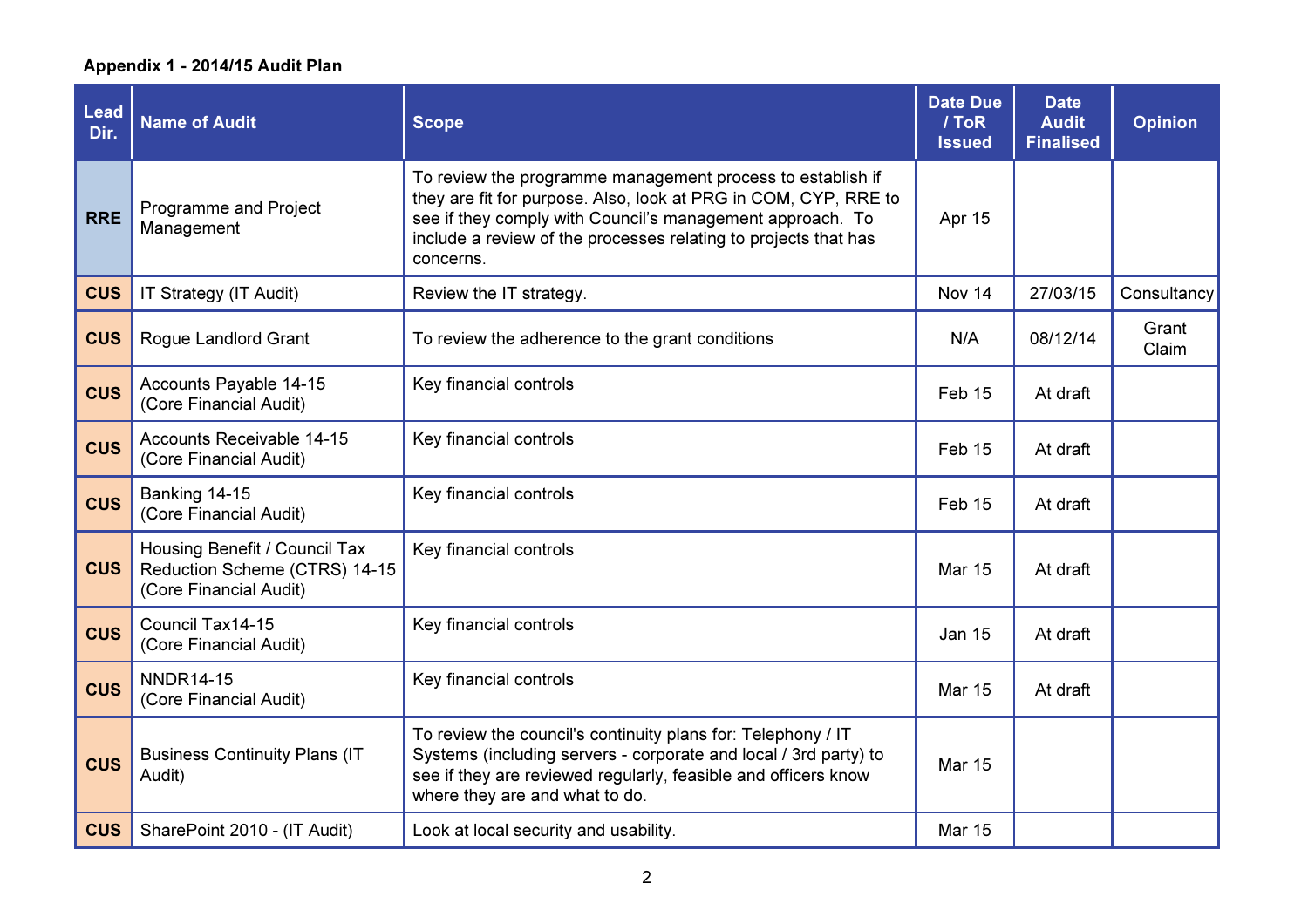| <b>Lead</b><br>Dir. | <b>Name of Audit</b>                                                             | <b>Scope</b>                                                                                                                                                                 | <b>Date Due</b><br>/ ToR<br><b>Issued</b> | <b>Date</b><br><b>Audit</b><br><b>Finalised</b> | <b>Opinion</b> |
|---------------------|----------------------------------------------------------------------------------|------------------------------------------------------------------------------------------------------------------------------------------------------------------------------|-------------------------------------------|-------------------------------------------------|----------------|
| <b>CUS</b>          | Decent Homes Contractors / Fire<br>/ H&S - Client management                     | To review the management of 'Decent Homes' expenditure,<br>objectives and outcomes.<br>To include the monitoring of recommendations from Fire Brigade<br>and other agencies. | Apr 15                                    |                                                 |                |
| <b>CUS</b>          | Housing Grants / Council's<br><b>Housing Assistance Policy</b>                   | To review the controls surrounding the handy-person service and<br>disabled facilities grants.                                                                               | Apr 15                                    |                                                 |                |
| <b>CUS</b>          | Oracle12 Upgrade -(IT Audit)                                                     | Post implementation review of the new Oracle upgrades system                                                                                                                 | <b>May 15</b>                             |                                                 |                |
| <b>COM</b>          | Payments to Care Providers for<br>Older Adults 14-15<br>(Core Financial Audit)   | Key financial controls                                                                                                                                                       | <b>Mar 15</b>                             | At draft                                        |                |
| <b>COM</b>          | <b>Client Contribution for Care</b><br>Provision 14-15 (Core Financial<br>Audit) | Key financial controls                                                                                                                                                       | <b>Mar 15</b>                             | At draft                                        |                |
| <b>COM</b>          | <b>Direct Payments</b><br>(Core Financial Audit)                                 | Key financial controls                                                                                                                                                       | <b>Mar 15</b>                             | At draft                                        |                |
| <b>COM</b>          | South London and Maudsley<br>(SLAM)                                              | Review the governance and operational management in respect<br>of LBL interest in relation to SLAM                                                                           | <b>May 15</b>                             |                                                 |                |
| <b>COM</b>          | <b>Public Health Contracts</b>                                                   | To review the management of Public Health Contracts for<br>general process, decision making, scrutiny, length of contracts /<br>renewal monitoring etc                       | <b>May 15</b>                             |                                                 |                |
| <b>COM</b>          | <b>Contract Management</b><br>(Specialist)                                       | Review the monitoring of contracts within the Community and<br>CYP directorate.                                                                                              | <b>May 15</b>                             |                                                 |                |
| <b>COM</b>          | Youth Offending Service (YOS)                                                    | To review the objective and outcomes of the service                                                                                                                          | <b>May 15</b>                             |                                                 |                |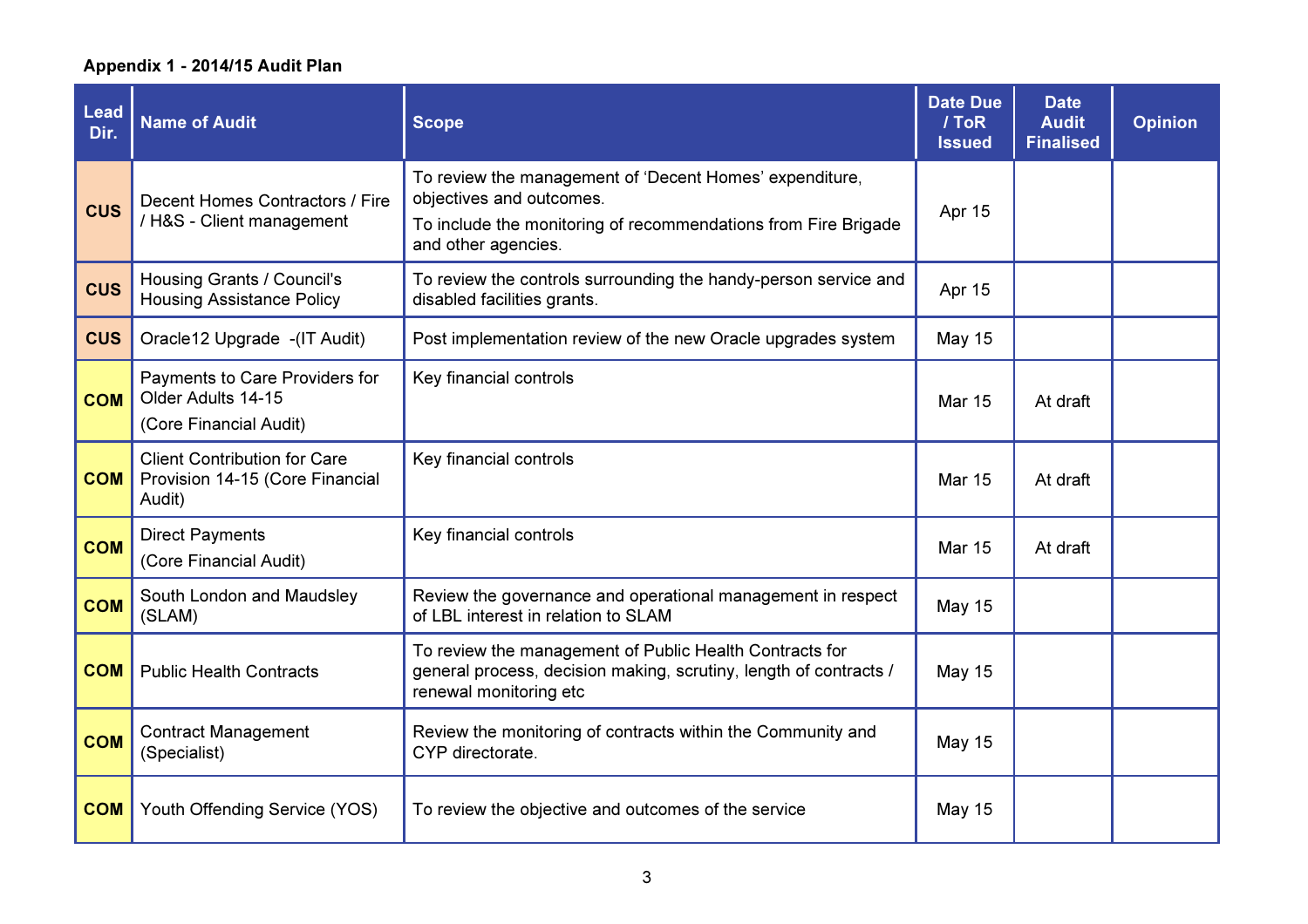| <b>Lead</b><br>Dir. | <b>Name of Audit</b>                                                                                               | <b>Scope</b>                                                                                                                                      | <b>Date Due</b><br>/ ToR<br><b>Issued</b> | <b>Date</b><br><b>Audit</b><br><b>Finalised</b> | <b>Opinion</b> |
|---------------------|--------------------------------------------------------------------------------------------------------------------|---------------------------------------------------------------------------------------------------------------------------------------------------|-------------------------------------------|-------------------------------------------------|----------------|
| <b>CYP</b>          | <b>Troubled Families Programme</b><br>(TFP) Annual Review                                                          | To review of the new system for gathering information and<br>submission.                                                                          | 05/09/14                                  | 05/12/14                                        | Substantial    |
| <b>CYP</b>          | TFP - Claims submissions Check<br>(non-assurance) claim 7                                                          | To review the criteria for the Troubled Families Programme for<br>each claim. Expected 2-4 times a year.                                          | n/a                                       | 30/10/14                                        | Grant<br>Claim |
| <b>CYP</b>          | TFP - Claims submissions Check<br>(non-assurance) claim 8                                                          | To review the criteria for the Troubled Families Programme for<br>each claim. Expected 2-4 times a year.                                          | n/a                                       | 17/02/15                                        | Grant<br>Claim |
| <b>CYP</b>          | <b>Adoption Reform Grant</b>                                                                                       | To review the expenditure against the grant conditions                                                                                            | n/a                                       | 01/07/14                                        | Grant<br>Claim |
| <b>CYP</b>          | TFP - Claims submissions Check<br>(non-assurance) claim 5                                                          | To review the criteria for the Troubled Families Programme for<br>each claim. Expected 2-4 times a year.                                          | n/a                                       | 15/05/14                                        | Grant<br>Claim |
| <b>CYP</b>          | Payments to Care Provider and<br><b>Foster Carers for Looked After</b><br>Children<br>(Core Financial Audit) 14-15 | Key financial controls                                                                                                                            | <b>Mar 15</b>                             |                                                 |                |
| <b>CYP</b>          | <b>Disclosure and Barring Service</b><br>(DBS) PT 1                                                                | Review the framework of DBS in relation to schools / CYP.<br>Review the DBS board and actions.                                                    | <b>May 15</b>                             |                                                 |                |
| <b>CYP</b>          | <b>Youth Service</b>                                                                                               | Review the governance, procedures and processes, reporting<br>and scheme of management                                                            | <b>May 15</b>                             |                                                 |                |
| <b>CYP</b>          | Payments for 2 -4 year olds                                                                                        | Review the returns and payments to and from providers (private,<br>voluntary and independent sectors). Potentially look at DBS<br>compliance too. | <b>May 15</b>                             |                                                 |                |
| <b>CYP</b>          | No recourse to public funds (Pilot<br>Scheme)                                                                      | Review the framework / guidance / policy on no recourse to<br>public funds                                                                        | <b>May 15</b>                             |                                                 |                |
| <b>SCH</b>          | <b>Brindishe Lee Primary</b>                                                                                       | <b>Standard School Programme</b>                                                                                                                  | Nov 14                                    | 08/12/14                                        | Substantial    |
| <b>SCH</b>          | <b>Childeric Primary</b>                                                                                           | <b>Standard School Programme</b>                                                                                                                  | Sep 14                                    | 31/10/14                                        | Substantial    |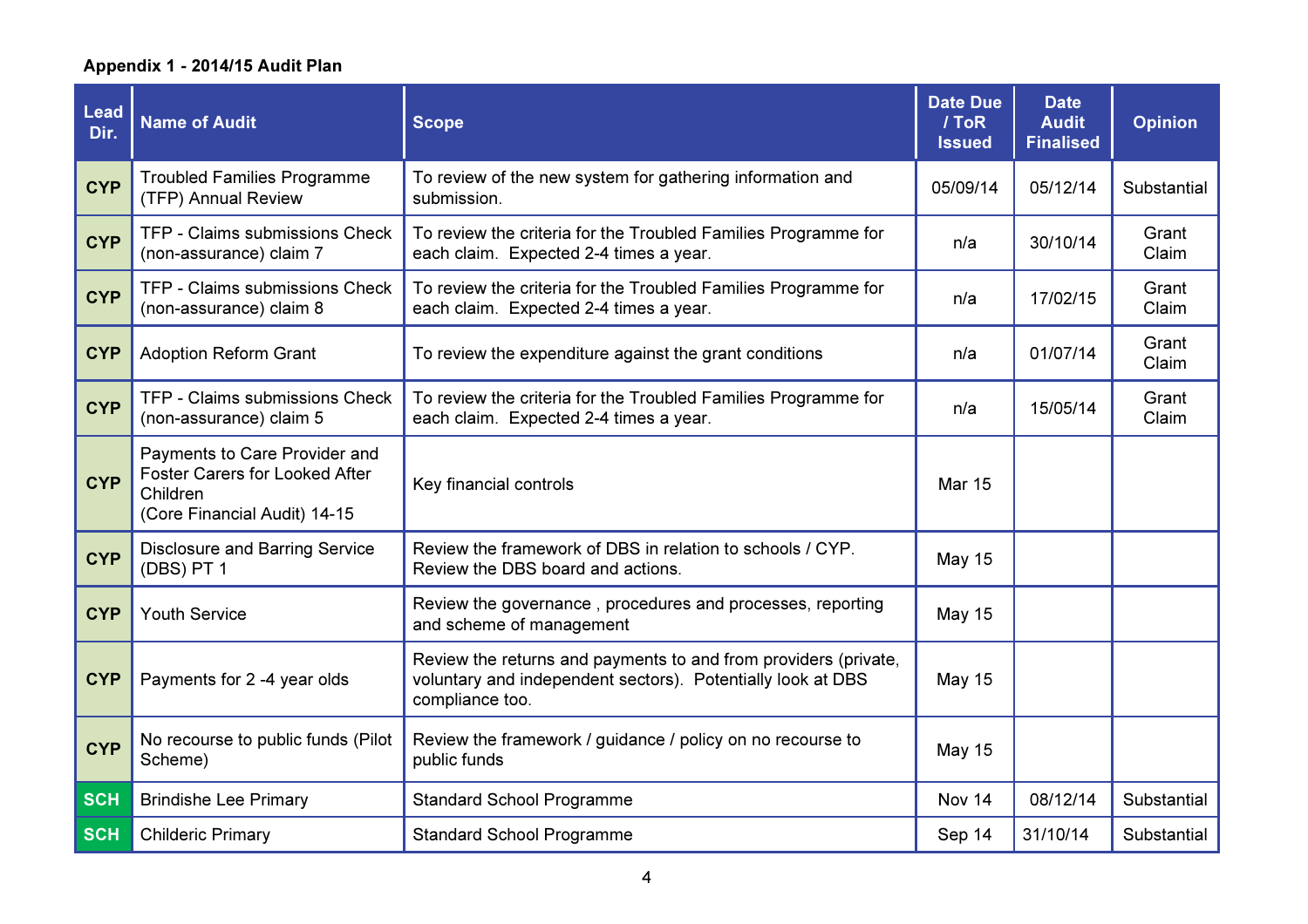| Lead<br>Dir. | <b>Name of Audit</b>            | <b>Scope</b>                     | <b>Date Due</b><br>/ ToR<br><b>Issued</b> | <b>Date</b><br><b>Audit</b><br><b>Finalised</b> | <b>Opinion</b> |
|--------------|---------------------------------|----------------------------------|-------------------------------------------|-------------------------------------------------|----------------|
| <b>SCH</b>   | <b>Ashmead Primary</b>          | <b>Standard School Programme</b> | Oct 14                                    | 24/11/14                                        | Substantial    |
| <b>SCH</b>   | <b>Eliot Bank Primary</b>       | <b>Standard School Programme</b> | <b>Jan 15</b>                             | 01/04/15                                        | Substantial    |
| <b>SCH</b>   | <b>Gordonbrock Primary</b>      | <b>Standard School Programme</b> | <b>Jan 15</b>                             | 01/04/15                                        | Substantial    |
| <b>SCH</b>   | <b>Perrymount Primary</b>       | <b>Standard School Programme</b> | <b>Jan 15</b>                             | 27/03/15                                        | Substantial    |
| <b>SCH</b>   | All Saints Primary              | <b>Standard School Programme</b> | Feb 15                                    | 11/03/15                                        | Satisfactory   |
| <b>SCH</b>   | <b>Elfrida Primary</b>          | <b>Standard School Programme</b> | Feb 15                                    | 05/03/15                                        | Limited        |
| <b>SCH</b>   | Greenvale - Special             | <b>Standard School Programme</b> | <b>Jan 15</b>                             | 04/03/15                                        | Substantial    |
| <b>SCH</b>   | <b>Coopers Lane Primary</b>     | <b>Standard School Programme</b> | Nov 14                                    | 26/02/15                                        | Substantial    |
| <b>SCH</b>   | St James Hatcham CE Primary     | <b>Standard School Programme</b> | Nov 14                                    | 26/02/15                                        | Satisfactory   |
| <b>SCH</b>   | <b>Kelvin Grove Primary</b>     | <b>Standard School Programme</b> | Dec 14                                    | 24/02/15                                        | Substantial    |
| <b>SCH</b>   | St Winifreds Catholic Infants   | <b>Standard School Programme</b> | Dec 14                                    | 24/02/15                                        | Satisfactory   |
| <b>SCH</b>   | St William of York CE Primary   | <b>Standard School Programme</b> | Dec 14                                    | 20/01/15                                        | Substantial    |
| <b>SCH</b>   | <b>Brent Knoll - Special</b>    | <b>Standard School Programme</b> | Nov 14                                    | 19/12/14                                        | Satisfactory   |
| <b>SCH</b>   | St Margarets Lee CE Primary     | <b>Standard School Programme</b> | Nov 14                                    | 19/12/14                                        | Substantial    |
| <b>SCH</b>   | <b>Grinling Gibbons Primary</b> | <b>Standard School Programme</b> | Oct 14                                    | 31/12/14                                        | Satisfactory   |
| <b>SCH</b>   | <b>Christ Church CE Primary</b> | <b>Standard School Programme</b> | <b>Jul 14</b>                             | 24/09/14                                        | Satisfactory   |
| <b>SCH</b>   | St Bartholomews CE Primary      | <b>Standard School Programme</b> | <b>Jun 14</b>                             | 07/08/14                                        | Limited        |
| <b>SCH</b>   | St John Baptist CE Primary      | <b>Standard School Programme</b> | <b>Jun 14</b>                             | 27/06/14                                        | Substantial    |
| <b>SCH</b>   | Sir Francis Drake Primary       | <b>Standard School Programme</b> | <b>Jun 14</b>                             | 27/06/14                                        | Substantial    |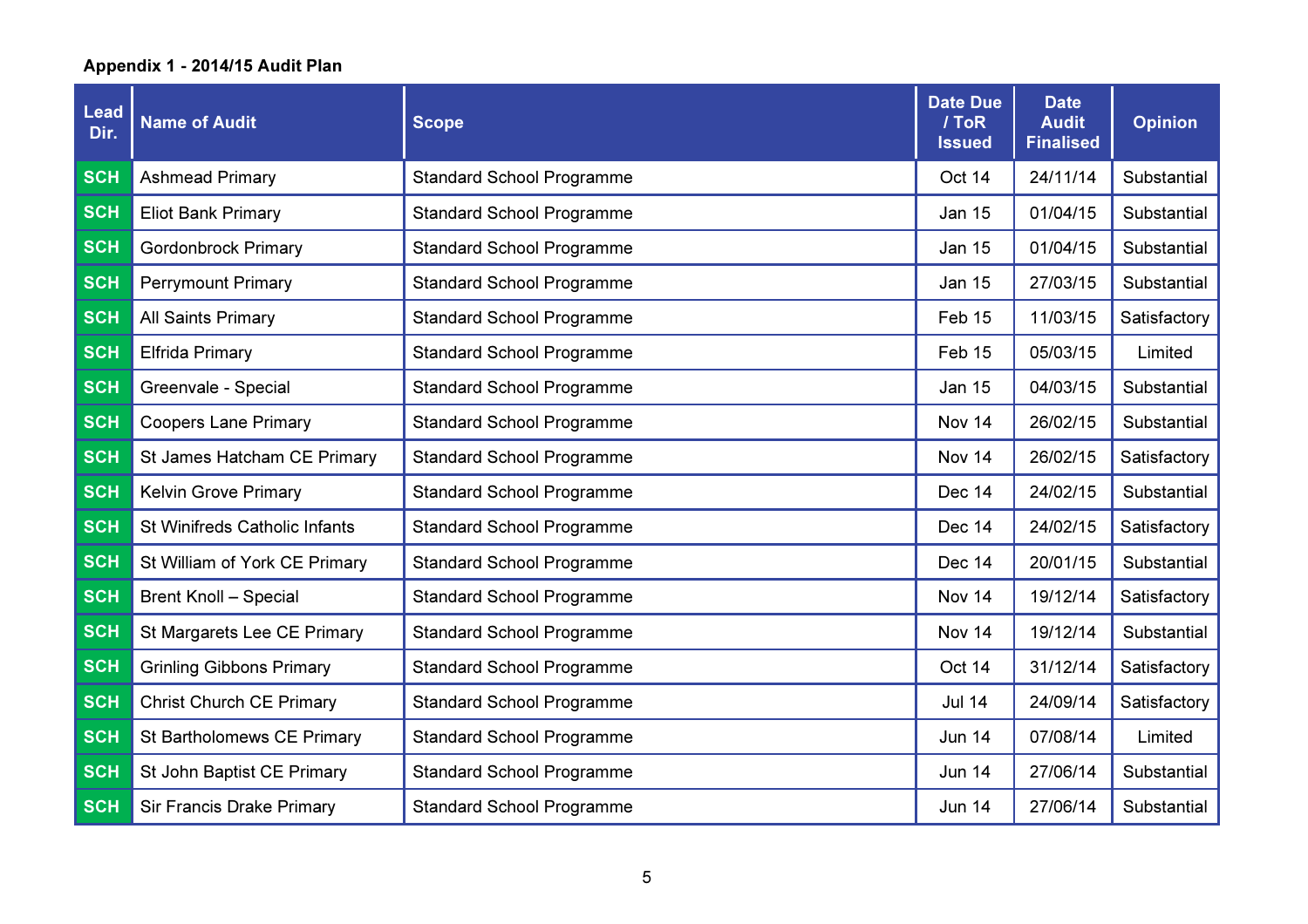| <b>Lead</b><br>Dir. | <b>Name of Audit</b>                                                  | <b>Scope</b>                                       | <b>Date Due</b><br>/ ToR<br><b>Issued</b> | <b>Date</b><br><b>Audit</b><br><b>Finalised</b> | <b>Opinion</b> |
|---------------------|-----------------------------------------------------------------------|----------------------------------------------------|-------------------------------------------|-------------------------------------------------|----------------|
| <b>SCH</b>          | John Ball Primary                                                     | <b>Standard School Programme</b>                   | <b>Jun 14</b>                             | 18/06/14                                        | Substantial    |
| <b>SCH</b>          | <b>Beecroft Garden Primary</b>                                        | <b>Standard School Programme</b>                   | May 14                                    | 12/06/14                                        | Substantial    |
| <b>SCH</b>          | <b>Baring Primary</b>                                                 | <b>Standard School Programme</b>                   | <b>Jun 14</b>                             | 11/06/14                                        | Substantial    |
| <b>SCH</b>          | <b>Downderry Primary</b>                                              | <b>Standard School Programme</b>                   | <b>May 15</b>                             | 23/05/14                                        | Substantial    |
| <b>SCH</b>          | St Winifreds Catholic Junior                                          | <b>Standard School Programme</b>                   | Apr 14                                    | 21/05/14                                        | Substantial    |
| <b>SCH</b>          | <b>Holy Trinity CE Primary</b>                                        | <b>Standard School Programme</b>                   | Sep 14                                    | 09/10/14                                        | Substantial    |
| <b>SCH</b>          | New Woodlands (inc PRU)                                               | <b>Standard School Programme</b>                   | Sep 14                                    | 30/10/14                                        | Satisfactory   |
| <b>SCH</b>          | <b>Haseltine Primary</b>                                              | <b>Standard School Programme</b>                   | Sep 14                                    | 22/10/14                                        | Satisfactory   |
| <b>SCH</b>          | <b>St Saviours RC Primary</b>                                         | <b>Standard School Programme</b>                   | Feb 15                                    | 24/04/15                                        | Substantial    |
| <b>SCH</b>          | Rangefield Primary School<br>(Additional – requested by<br>Governors) | Procurement, Budget Monitoring and Governance only | Dec 14                                    | At draft                                        |                |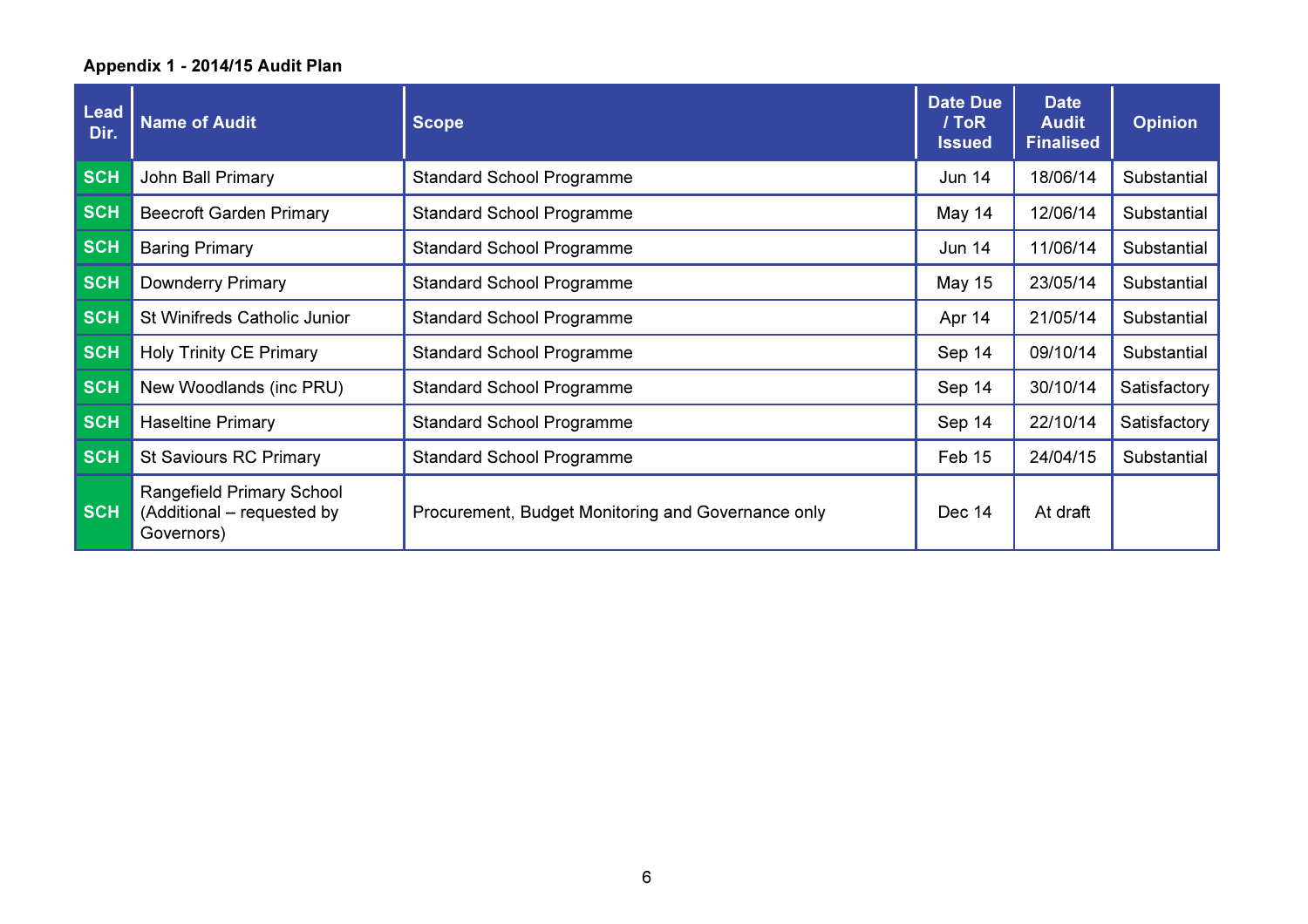Executive Summary for Elfrida Primary School 2014/2015

**Internal Audit Assurance Opinion** 

 $\triangle$  Limited

**Direction of travel** 

 $\checkmark$ 

Key ★ Substantial ● Satisfactory ▲ Limited ■ No Assurance. See glossary for definitions

#### **Introduction**

Elfrida Primary School came together with Athelney school to form the King Alfred Federation that formally began on 3<sup>rd</sup> June 2013. A Governing Body, an Executive Head Teacher and a Federation Business Manager work across both schools that have their own budgets. Elfrida Primary School does not yet have a comprehensive scheme of delegation or financial procedure manual that has been authorised by the Governing Body. Finance staff are doing their best to carry out day to day financial operations effectively but some key controls in relation to reconciliations of income and separation of duties were found to be lacking.

The background for this internal audit including the agreed scope and risks identified, are included in the Terms of Reference (ToR) which can be found on page 12. The findings in this report are by exception. This means only those areas where further management action is required to improve internal control are mentioned.

#### Key Findings that Need Attention

- An amount in excess of £9,000 is owed for school dinner monies.
- The school has not yet adopted a Finance Manual or a Scheme of Delegation.
- The procedure for processing payments does not clearly evidence the authorisation of invoices prior to payment or separation of duties.
- A procedure is not in place to allow easy reconciliation of income received to records held, i.e. for dinner money and invoiced income.
- Reconciliation of monthly payroll charges was not evident from records held.
- The school does not currently hold a comprehensive asset register.
- Cheques raised in 2011 still appear on the un-reconciled items listing on the schools  $\bullet$ bank account with one item over £1,000.
- Personnel files are not all complete with document to support appointments, i.e. references.
- The cheque book was not kept in the safe, but in a public area. ٠
- A comprehensive record of virements between budgets was not available.
- Orders were not consistently raised

| <b>Risk Headings</b>         | н | M  |  |
|------------------------------|---|----|--|
| 1 - Governance               |   |    |  |
| 2 - Purchasing and Contracts |   | 5  |  |
| 3 - Assets                   |   |    |  |
| 4 - Banking                  |   | 2  |  |
| 5 - Income                   |   |    |  |
| 6 - HR / Recruitment         |   |    |  |
| 7 - Payroll                  |   |    |  |
| 8 - Data Security            |   |    |  |
| 9 - Budget Monitoring        |   |    |  |
| Total                        |   | 13 |  |

- An overpayment of an invoice was made and invoices were amended manually rather than sent back to the supplier to amend.
- The safe had cash in that was not accounted for.
- Payment had been made to an individual.

#### Areas of where controls worked well

No weaknesses identified in the area of Data Security. It should be noted that the majority of control weaknesses that were identified during this review, had occurred due to a lack of agreed procedures.

#### **Follow-up Review**

A follow up review will take place within nine months of the final report being issued.

#### **Changes to Scope**

The internal audit review has been conducted in line with the ToR that Baker Tilly, the Council's former internal audit contractors, issued in March 2014. The audit review has been undertaken by the RB of Greenwich's in-house Internal Audit and Anti-Fraud Team.

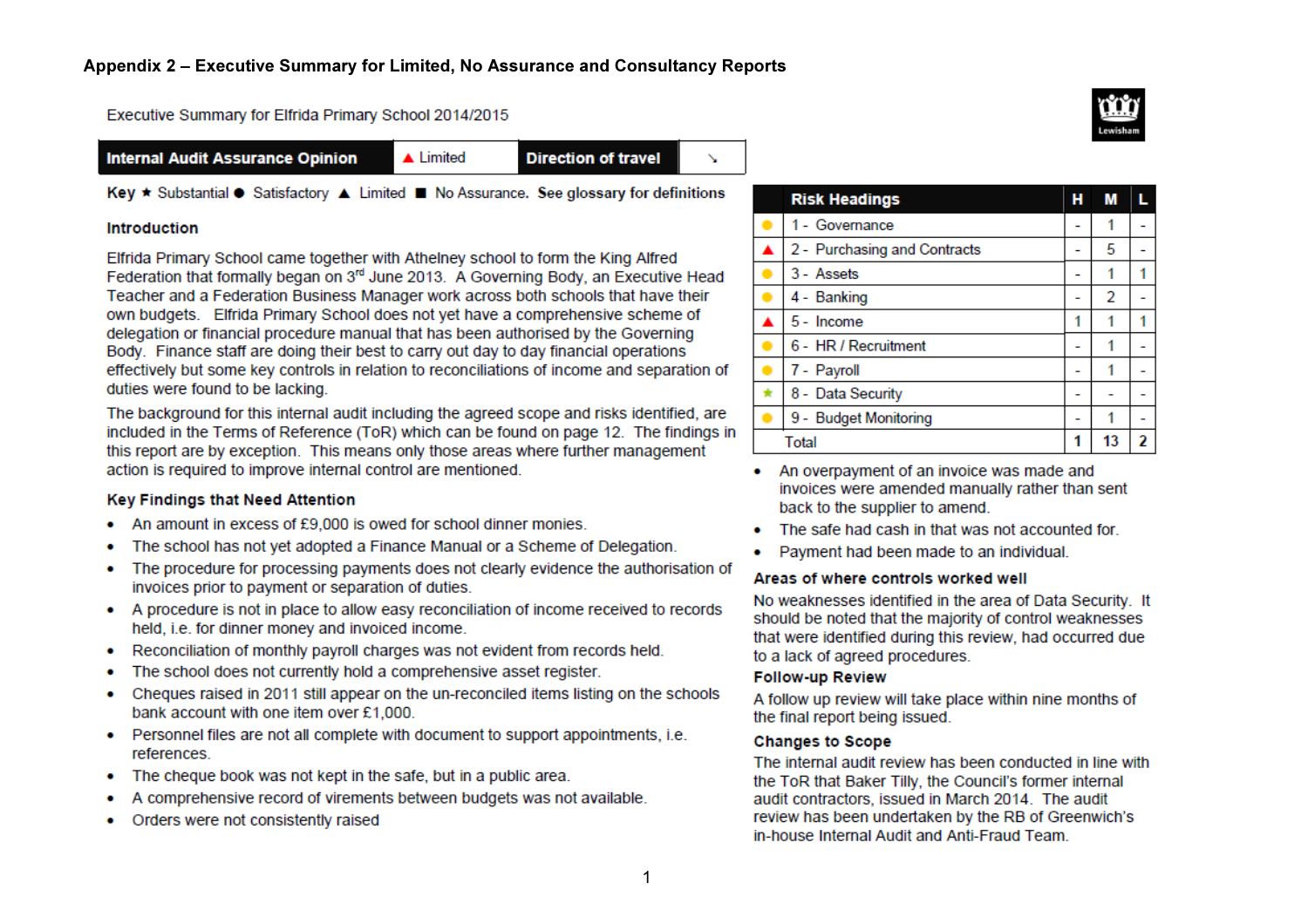Executive Summary for IT Strategy - 2014/15

| <b>Internal Audit Assurance Opinion N/A - Consultancy</b> |  | <b>Direction of travel</b> | N/A |
|-----------------------------------------------------------|--|----------------------------|-----|
|-----------------------------------------------------------|--|----------------------------|-----|

Key ★ Substantial ● Satisfactory ▲ Limited ■ No Assurance. See glossary for definitions

#### Introduction

The background for this internal audit including the agreed scope and risks identified, are included in the Terms of Reference (ToR) which can be found on page 07

The findings in this report are by exception. This means only those areas where further management action is required to improve internal control are mentioned.

#### Conclusion

It was found that since the previous internal audit of IT Strategy during 2012/13. management had formulated a strategy for future progress in this area. This included the modernisation of the IT infrastructure within the Council, the rationalisation of IT provision & support, the optimisation of channels of client interaction & communication and, the provision of tools for the analysis of corporate information.

#### **Key Findings that Need Attention**

Management acknowledge substantial work is still required:

- to obtain a detailed understanding of the aspirational strategic direction of each of the council's significant business areas,
- in pulling together the various work strands of strategic thinking with respect to IT into a detailed, harmonised strategy.
- in defining and formalising the mechanisms for the ongoing engagement of the service areas and the management of their expectations.
- to produce a plan detailing how the strategy will be delivered within the desired  $\bullet$ timescales and costs including a clear statement of the assumptions being made and the perceived threats to effective implementation.

|      | <b>Risk Headings</b>                     | н |  |
|------|------------------------------------------|---|--|
|      | 1-IT Strategy in place                   |   |  |
|      | 2 - Corporate objectives                 |   |  |
|      | 3 - Documentation                        |   |  |
|      | 4 - How objectives are to be implemented |   |  |
| otal |                                          |   |  |

#### **Changes to Scope**

This audit was conducted in line with the agreed Terms of Reference.

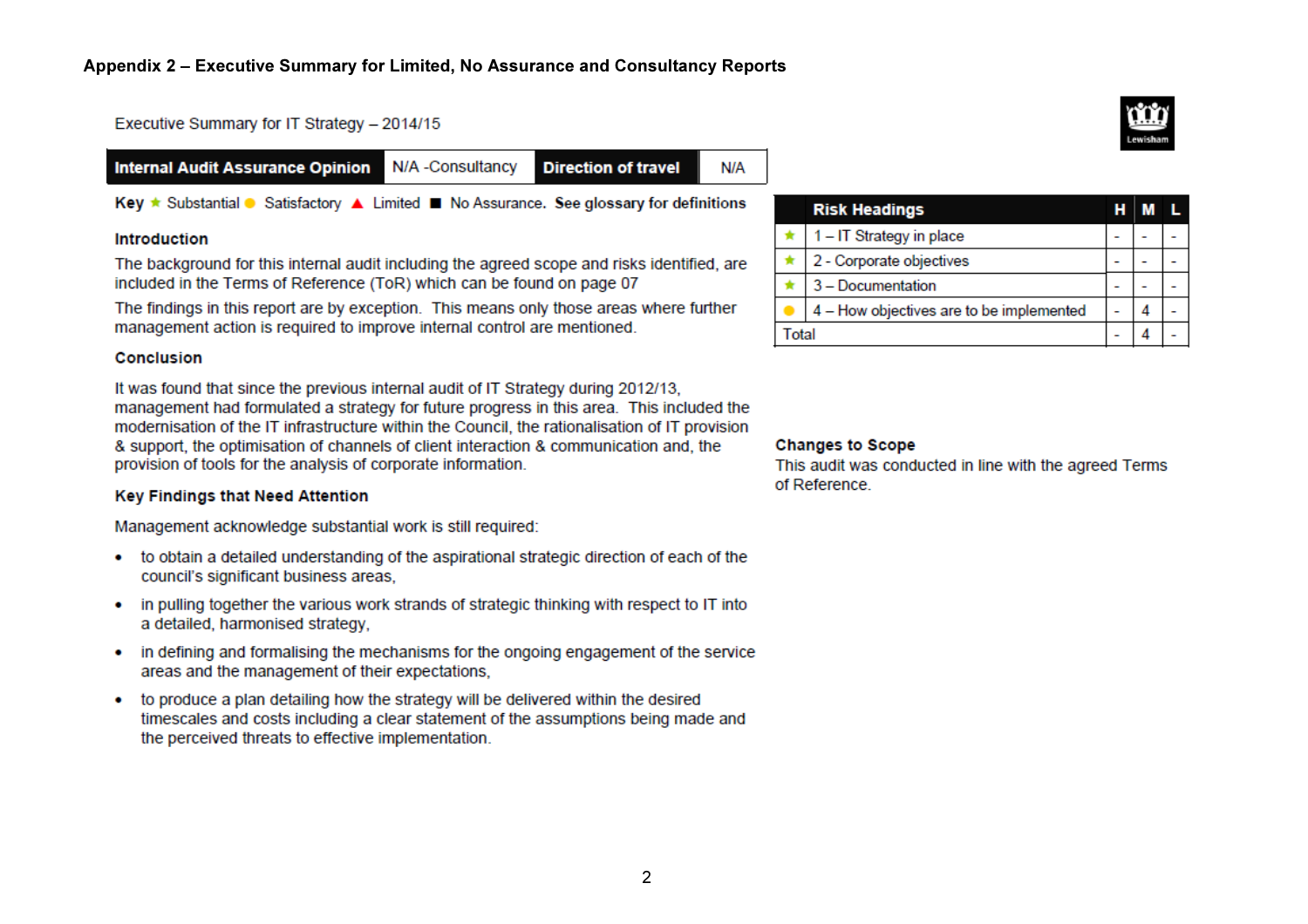Key to Assurance Opinions and Recommendations Categories.

#### Explanations for Assurance Opinion

 Each internal audit assurance review gives an opinion on the controls in place based on the fieldwork conducted. See table below to explaining these opinions.

| Assurance<br><b>Opinion</b> | <b>Definition</b>                                                                                                                                                                                                                         |
|-----------------------------|-------------------------------------------------------------------------------------------------------------------------------------------------------------------------------------------------------------------------------------------|
| $\star$ Substantial         | A strong framework of controls is in place to ensure<br>that the service area is more likely to meet their<br>objectives. In addition, the controls in place are<br>continuously applied or with only minor lapses.                       |
| Satisfactory                | A sufficient framework of controls is in place, but<br>could be stronger to improve the likelihood of the<br>service area achieving its objectives. In addition, the<br>controls in place are regularly applied, but with some<br>lapses. |
| Limited                     | There are limited or no key controls in place. This<br>increases the likelihood of the service area not<br>achieving its objectives. Where key do controls<br>exist, they are not regularly applied.                                      |
| No Assurance                | There is no framework of key controls in place. This<br>substantially increases the likelihood that the service<br>area will not achieve its objectives. Where key<br>controls do exist, they are not applied.                            |

#### Definition of Category of Recommendation

 Internal audit rates each recommendation made High, Medium or Low. This rating indicates to management the importance ofimplementing the recommendation.

|               | <b>Definition</b>                                                                                                                                                             |
|---------------|-------------------------------------------------------------------------------------------------------------------------------------------------------------------------------|
| High          | It is crucial that this recommendation is implemented<br>immediately. This will ensure that service area will<br>significantly reduce its risk of not meeting its objectives. |
| <b>Medium</b> | Implementation of this recommendation should be done<br>as soon as possible, to improve the likelihood of the<br>service area meeting its objective.                          |
| Low           | Implementation of this recommendation would enhance<br>control or improve operational efficiency.                                                                             |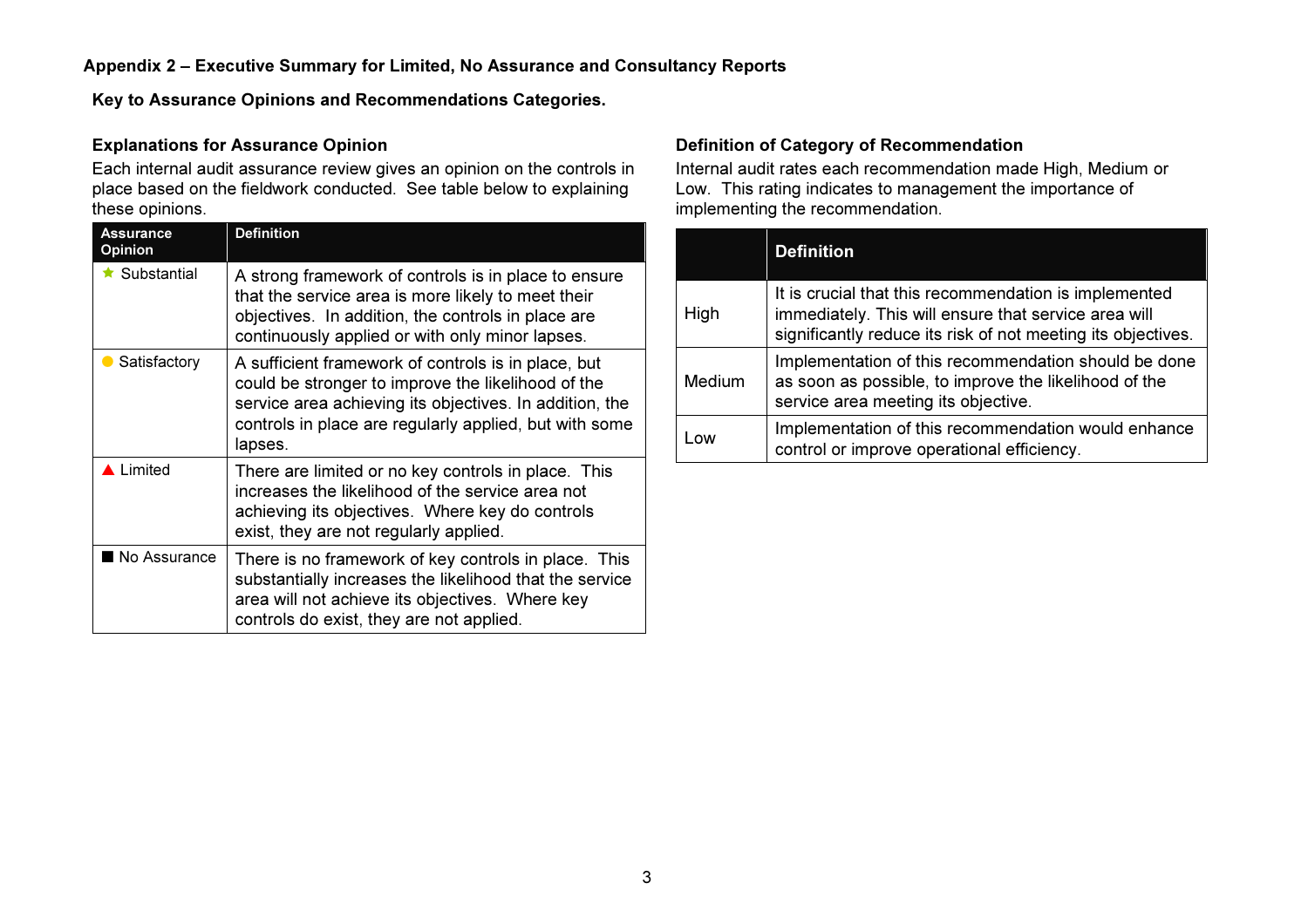# Appendix 3 - Status of recommendations

| Dir.       | <b>Name of Audit</b>                                      | <b>Opinion</b> | <b>Final</b><br><b>Report</b><br><b>Date</b> | <b>Recs</b><br><b>Overdue</b> | $2+$<br>chgs   | Re-<br>opened<br>at F/up | <b>Comment</b>                                          |
|------------|-----------------------------------------------------------|----------------|----------------------------------------------|-------------------------------|----------------|--------------------------|---------------------------------------------------------|
| <b>RRE</b> | <b>Budget Monitoring 12-13</b>                            | Substantial    | 30/11/12                                     |                               | $\overline{2}$ | $\overline{2}$           | Reopened again due to same rec being<br>made in 2014-15 |
| <b>RRE</b> | Budget Setting 2014-15                                    | Satisfactory   | 29/04/15                                     | $\mathbf 1$                   |                |                          |                                                         |
| <b>RRE</b> | Payroll 14-15                                             | Satisfactory   | 12/05/15                                     | $\mathbf{1}$                  |                |                          |                                                         |
| <b>RRE</b> | Pensions Fund 13-14                                       | Substantial    | 07/01/14                                     |                               |                | $\mathbf{1}$             |                                                         |
| <b>RRE</b> | Pensions Fund 14-15                                       | Satisfactory   | 31/03/15                                     |                               |                | $\mathbf{1}$             | (Reopened as ICB wanted not agreed rec<br>implemented)  |
| <b>RRE</b> | Project Management - Governance<br>& Project Review Group | Satisfactory   | 16/07/14                                     | 5                             |                |                          |                                                         |
| <b>CUS</b> | Banking                                                   | Substantial    | 28/05/14                                     |                               | $\mathbf{1}$   |                          |                                                         |
| <b>CUS</b> | <b>Commercial Waste Service</b>                           | Satisfactory   | 27/06/14                                     |                               | $\overline{2}$ |                          | Due date changed twice                                  |
| <b>CUS</b> | <b>Parking Contract</b>                                   | Substantial    | 10/07/14                                     |                               | 1              |                          | Due date changed twice                                  |
| <b>CUS</b> | <b>Payment Centre</b>                                     | Satisfactory   | 26/09/13                                     |                               | 1              | $\mathbf 1$              | Re-opened 12/06/14. Three changes to due<br>date        |
| <b>COM</b> | Personal and Individual Budgets<br>13/14                  | Substantial    | 11/04/14                                     | 1                             |                |                          | No updates since August 14                              |
| <b>CYP</b> | <b>Estate Management Statutory</b><br>Maintenance         | Satisfactory   | 06/12/13                                     |                               | 1              |                          | Date changed four times.                                |
| <b>CYP</b> | School Catering Contract - Client<br>Monitoring           | Satisfactory   | 09/07/14                                     | 3                             |                |                          |                                                         |
| <b>SCH</b> | <b>Adamsrill Primary School</b>                           | Substantial    | 04/10/12                                     | $\mathbf{1}$                  | 1              |                          | Due date changed twice.                                 |
| <b>SCH</b> | <b>All Saints</b>                                         | Satisfactory   | 11/03/15                                     | $\mathbf{1}$                  |                |                          |                                                         |
| <b>SCH</b> | <b>Brent Knoll Special School</b>                         | Satisfactory   | 19/12/14                                     | 5                             |                |                          |                                                         |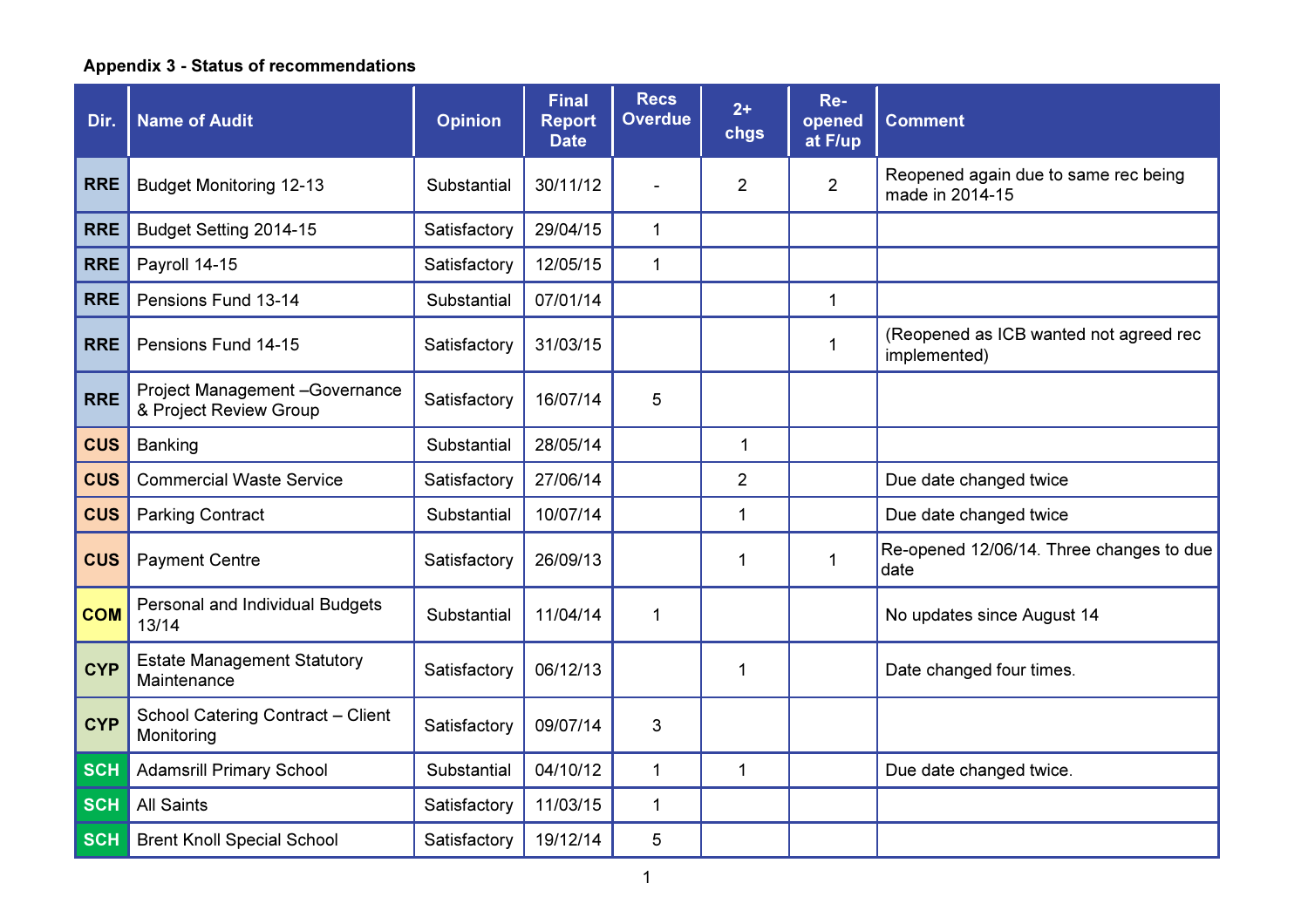# Appendix 3 - Status of recommendations

| Dir.         | <b>Name of Audit</b>               | <b>Opinion</b>  | <b>Final</b><br><b>Report</b><br><b>Date</b> | <b>Recs</b><br><b>Overdue</b> | $2+$<br>chgs | Re-<br>opened<br>at F/up | <b>Comment</b>        |
|--------------|------------------------------------|-----------------|----------------------------------------------|-------------------------------|--------------|--------------------------|-----------------------|
| <b>SCH</b>   | <b>Childeric Primary School</b>    | Substantial     | 31/10/14                                     | $\overline{2}$                |              |                          |                       |
| <b>SCH</b>   | <b>Christ Church CE School</b>     | Substantial     | 29/04/15                                     | $\overline{2}$                |              |                          |                       |
| <b>SCH</b>   | <b>Coopers Lane Primary School</b> | Substantial     | 26/02/15                                     | 3                             |              |                          |                       |
| <b>SCH</b>   | <b>Elfrida Primary School</b>      | Limited         | 05/03/15                                     | 12                            |              |                          | Follow-up due Dec 15. |
| <b>SCH</b>   | <b>Greenvale Special School</b>    | Substantial     | 04/03/15                                     | $\mathbf{1}$                  |              |                          |                       |
| <b>SCH</b>   | <b>Grinling Gibbons</b>            | Satisfactory    | 31/12/14                                     | $\mathbf{1}$                  |              |                          |                       |
| <b>SCH</b>   | <b>Haseltine Primary School</b>    | Satisfactory    | 23/10/14                                     | 4                             |              |                          |                       |
| <b>SCH</b>   | Kelvin Grove Primary School        | Substantial     | 25/02/15                                     | $\mathbf{1}$                  |              |                          |                       |
| <b>SCH</b>   | Lucas Vale School                  | Satisfactory    | 22/11/13                                     | $\overline{2}$                |              |                          |                       |
| <b>SCH</b>   | New Woodlands Special School       | Satisfactory    | 31/10/14                                     | 8                             |              |                          | F-up due June 15      |
| <b>SCH</b>   | <b>Perrrymount Primary</b>         | Substantial     | 27/03/15                                     | $\overline{4}$                |              |                          |                       |
| <b>SCH</b>   | St Bartholomew's CE School         | Limited         | 15/09/14                                     | 10                            |              |                          | F-up due June 15.     |
| <b>SCH</b>   | St Margret's Lee CE School         | Substantial     | 19/12/14                                     | $\overline{2}$                |              |                          |                       |
| <b>SCH</b>   | St Saviour's RC Primary            | Substantial     | 30/04/15                                     | $\overline{2}$                |              |                          |                       |
| <b>SCH</b>   | St William of York                 | Substantial     | 20/01/15                                     | 3                             |              |                          |                       |
| <b>SCH</b>   | St Winifred's Infant School        | Satisfactory    | 24/02/15                                     | 4                             |              |                          |                       |
| <b>SCH</b>   | <b>Torridon Junior School</b>      | Substantial     | 07/04/14                                     | $\mathbf{1}$                  |              |                          |                       |
| <b>SCH</b>   | <b>Turnham Primary School</b>      | No<br>Assurance | 31/07/14                                     | 9                             |              |                          |                       |
| <b>Total</b> |                                    |                 |                                              | 89                            | 9            | $\overline{5}$           |                       |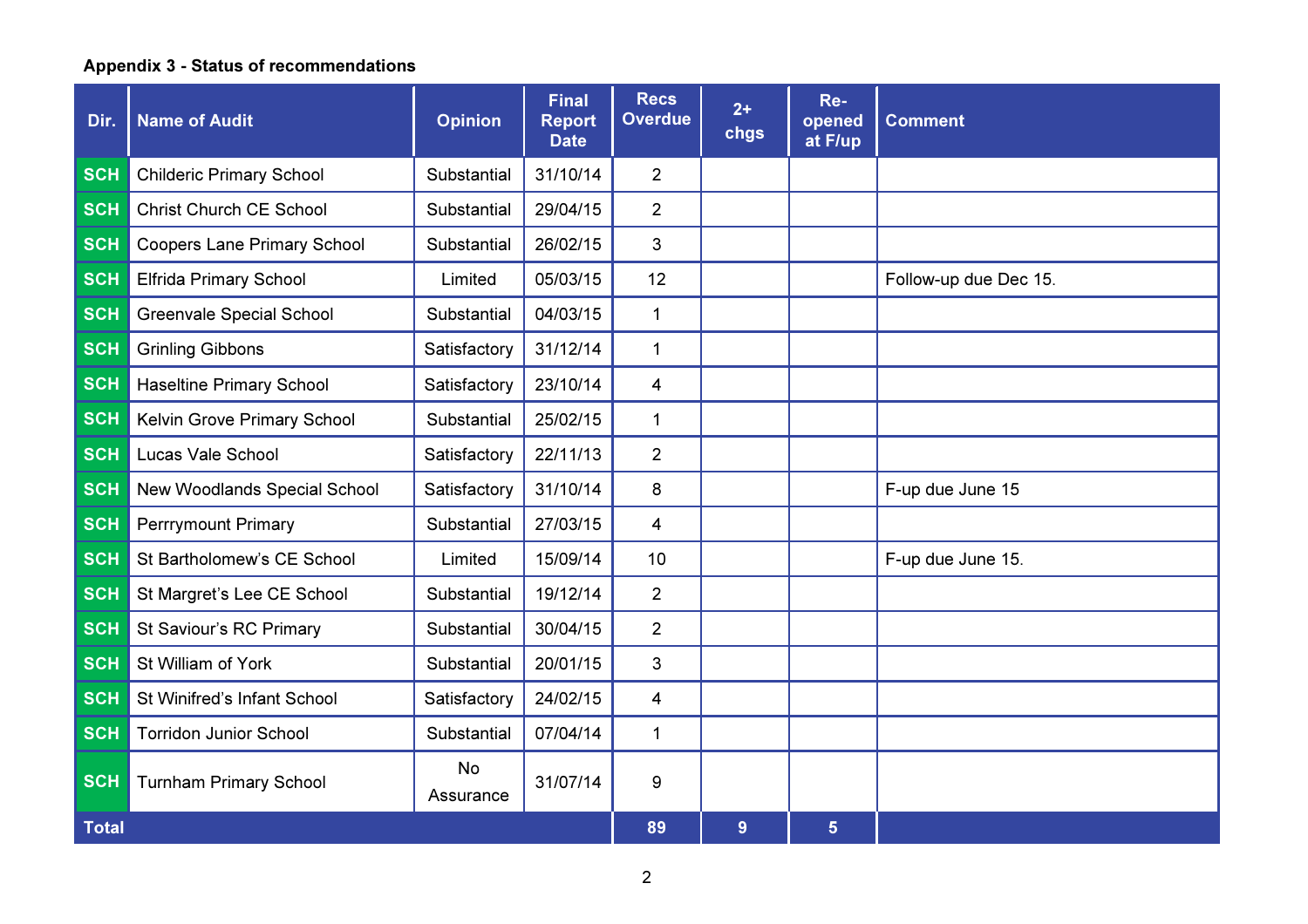| <b>Lead</b><br>Dir. | <b>Audit</b>                            | <b>Opinion</b> | <b>Final Rpt</b><br><b>Date</b> | <b>F/up Rpt</b><br><b>Date</b> | Impl'd         | $\ln$<br><b>Progress</b> | Supers'd       | <b>Not</b><br>Impl'd | <b>Total</b> |
|---------------------|-----------------------------------------|----------------|---------------------------------|--------------------------------|----------------|--------------------------|----------------|----------------------|--------------|
| <b>RRE</b>          | Payroll F/up 2014/15                    | Satisfactory   | 17/06/15                        | 12/05/15                       | 4              |                          |                |                      | 4            |
| <b>RRE</b>          | <b>Budget Monitoring</b>                | Substantial    | 30/11/12                        | 29/04/15                       |                | $\overline{2}$           | $\blacksquare$ | $\sim$               | $\mathbf{2}$ |
| <b>RRE</b>          | Pensions F/up 2013/14                   | Substantial    | 07/01/14                        | 31/03/15                       |                |                          |                |                      |              |
| <b>RRE</b>          | <b>Reconciliations of Bank Accounts</b> | Consultancy    | 25/04/15                        | 03/03/15                       |                |                          | 1              |                      | $\mathbf{2}$ |
| <b>CUS</b>          | <b>Trade Waste</b>                      | Satisfactory   | 27/06/15                        | 16/03/15                       |                | 2                        |                |                      | 3            |
| <b>COM</b>          | Ten day Self-Assessment Cases           | Satisfactory   | 06/06/14                        | 19/05/15                       | 3              |                          |                |                      | 3            |
| <b>CYP</b>          | Leaving Care                            | Substantial    | 11/06/14                        | 20/03/15                       |                | $\overline{\phantom{a}}$ | $\,$           |                      | 1            |
| <b>Total</b>        |                                         |                |                                 | 10                             | $5\phantom{.}$ | 1                        | $\sim$         | 16                   |              |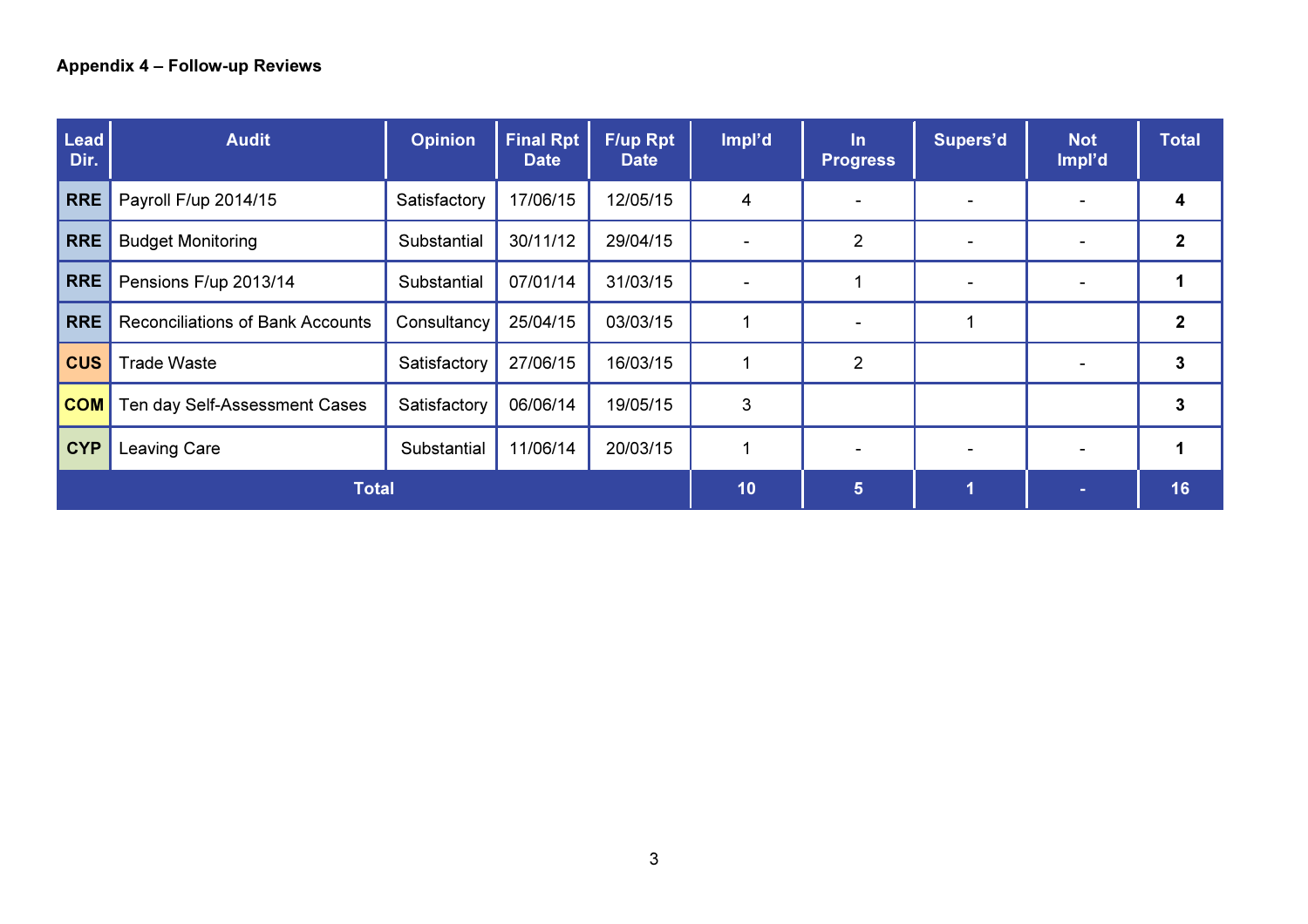| <b>Lead</b><br>Dir. | <b>Name of Audit</b>                                     | <b>Scope</b>                                                                                                                                                                                                                                                                                                                                                                                                 | Qrt /<br><b>Mth</b> | <b>Corporate Risk</b>                                                                                                                                                 |
|---------------------|----------------------------------------------------------|--------------------------------------------------------------------------------------------------------------------------------------------------------------------------------------------------------------------------------------------------------------------------------------------------------------------------------------------------------------------------------------------------------------|---------------------|-----------------------------------------------------------------------------------------------------------------------------------------------------------------------|
| <b>RRE</b>          | <b>Budget Monitoring 15-16</b><br>(Core Financial Audit) | •Budget monitoring of individual budget holders<br>•Virements<br>•Budget setting<br>•DEP / CEP Controls                                                                                                                                                                                                                                                                                                      | Qrt 3               | 6 - Financial Failure and inability to<br>maintain service delivery within a<br>balanced budget                                                                       |
| <b>RRE</b>          | Capital Expenditure 15-<br>16<br>(Core Financial Audit)  | •Project management of capital projects / programmes<br>•Payments accuracy / authorisation etc<br>•Budget monitoring<br>•Governance of corporate project board,<br>•Expenditure monitored for closed projects.                                                                                                                                                                                               | Qrt 3               | 6 - Financial Failure and inability to<br>maintain service delivery within a<br>balanced budget                                                                       |
| <b>RRE</b>          | Main Accounting 15-16<br>(Core Financial Audit)          | •Reconciliations<br>•Feeder systems<br>•Suspense / holding accounts<br>•Access / separation / limits etc. of the financial system.<br>·Journals<br>•Changes to budgets<br>•Exception reports<br>•Virements<br>•Final Accounts reconciliation                                                                                                                                                                 | Qrt 3               | 6 - Financial Failure and inability to<br>maintain service delivery within a<br>balanced budget                                                                       |
| <b>RRE</b>          | Non-Current Assets 15-<br>16<br>(Core Financial Audit)   | •Reconciliations<br>•Additions, depreciations, valuation and Verification of assets<br>.Right to buy and other disposals<br>•Leases<br>•Transfer of assets to community                                                                                                                                                                                                                                      | Qrt 3               | 15. Loss of a strategic asset or<br>premises through failure to maintain<br>it in a safe and effective condition to<br>include all horizontal and vertical<br>assets. |
| <b>RRE</b>          | Payroll 15-16<br>(Core Financial Audit)                  | •Reconciliations<br>•Benefits (maternity, paternity) entitlement, payments, sick<br>•Statutory regulations (i.e. P60, P45)<br>•Deductions from salaries for third parties, council purposes and<br>statutory purposes.<br>•Overpayments<br>. Payments - including amendments, honorarium, petty cash claims<br>•BACS and non-BACS payment controls<br>•Starters / Leavers<br>•Exception reports / Monitoring | Qrt 3               | 6 - Financial Failure and inability to<br>maintain service delivery within a<br>balanced budget                                                                       |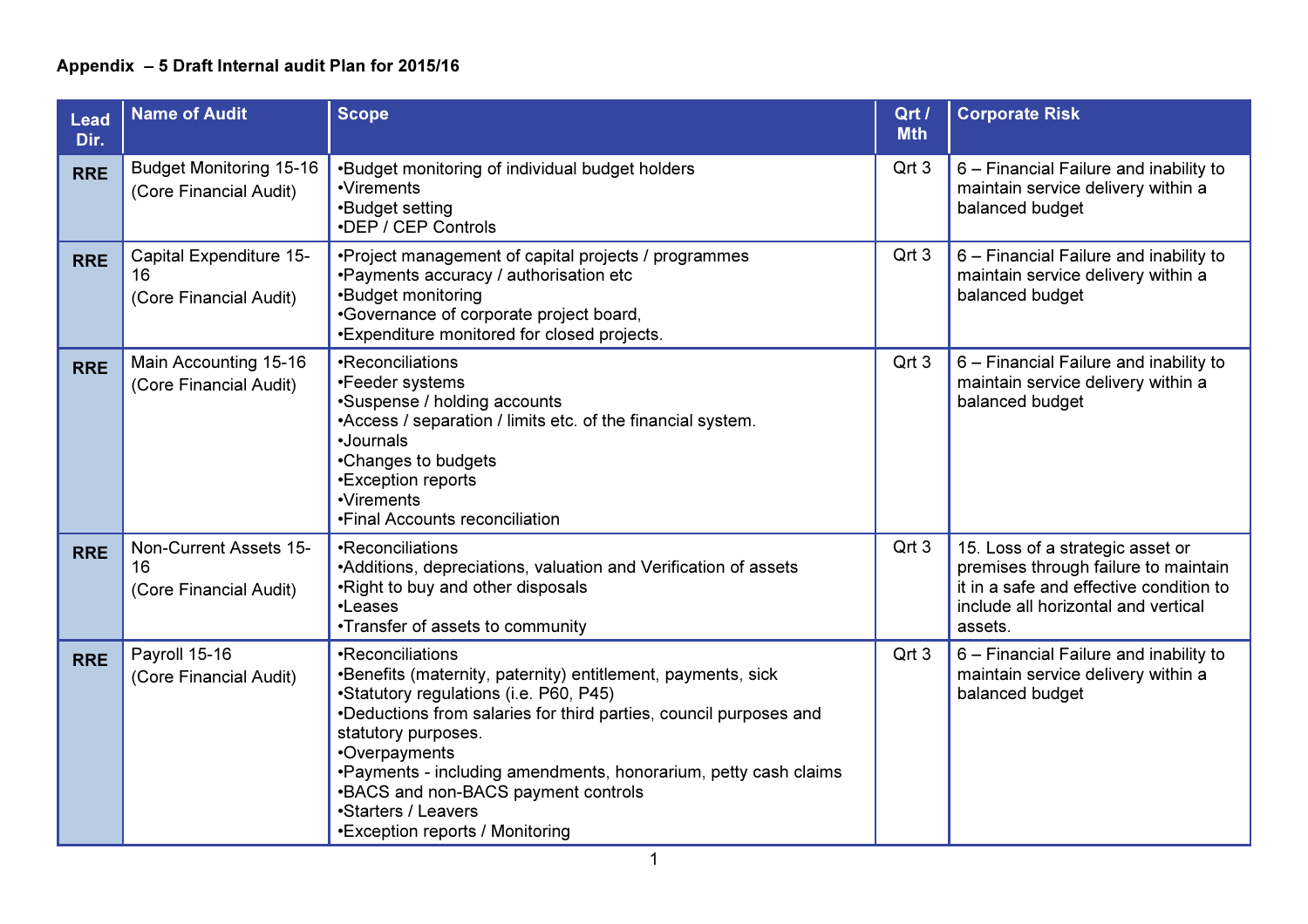| <b>Lead</b><br>Dir. | <b>Name of Audit</b>                                          | <b>Scope</b>                                                                                                                                                                                                                                                                                                                                               | Qrt /<br><b>Mth</b> | <b>Corporate Risk</b>                                                                                                              |
|---------------------|---------------------------------------------------------------|------------------------------------------------------------------------------------------------------------------------------------------------------------------------------------------------------------------------------------------------------------------------------------------------------------------------------------------------------------|---------------------|------------------------------------------------------------------------------------------------------------------------------------|
| <b>RRE</b>          | Pensions for LGPS 15-<br>16<br>(Core Financial Audit)         | •Reconciliations<br>•Contributions (including AVC)<br>•Benefits payable (including abroad and benefits paid to dependents)<br>•Auto enrolment<br>•Transfers in or out of the scheme<br>•Investments<br>•Management Fees<br>•Governance of the Scheme (PSP Act 2013) including the pension<br>board<br>$\cdot$ DPA                                          | Qrt 3               | 8. Lack of provision for unforeseen<br>expenditure or loss of income in<br>respect of Council's liabilities or<br>funding streams. |
| <b>RRE</b>          | <b>Treasury Management</b><br>15-16 (Core Financial<br>Audit) | •Reconciliations to GL<br>. Review investment transactions for completeness, accuracy,<br>compliance etc.<br>•Forecasting<br>•Cash flow<br>•Borrowing<br>•Investments<br>•Performance monitoring<br>•Monitoring of broker contract<br>•Strategy                                                                                                            | Qrt 3               | 6 - Financial Failure and inability to<br>maintain service delivery within a<br>balanced budget                                    |
| <b>RRE</b>          | Anti-fraud and<br><b>Corruption Team</b><br>(AFACT)           | To review the fraud strategy, data security, reporting of cases<br>(internally and externally), adherence to the public transparency act,<br>Pls' / targets, RIPA use if applicable.                                                                                                                                                                       | <b>TBC</b>          | 7 - Adequacy of Internal Control.                                                                                                  |
| <b>RRE</b>          | <b>Risk Management</b>                                        | To review the risk framework for the council including the monitoring<br>of corporate and director risks to establish if it is fit for purpose. To<br>include partnership risk register.                                                                                                                                                                   | <b>TBC</b>          | 7 - Adequacy of Internal Control.                                                                                                  |
| <b>RRE</b>          | Savings proposals v's<br>results                              | To review the savings proposals to establish if they are monitored,<br>achievable, realistic, how they are calculated and can be traced back<br>to the council plan / strategy.<br>To include the monitoring of the statutory duties for CYP / COM (i.e.<br>No Recourse, Section 17) to ensure that proposed savings are not<br>adversely affecting these. | <b>TBC</b>          | 8. Lack of provision for unforeseen<br>expenditure or loss of income in<br>respect of Council's liabilities or<br>funding streams. |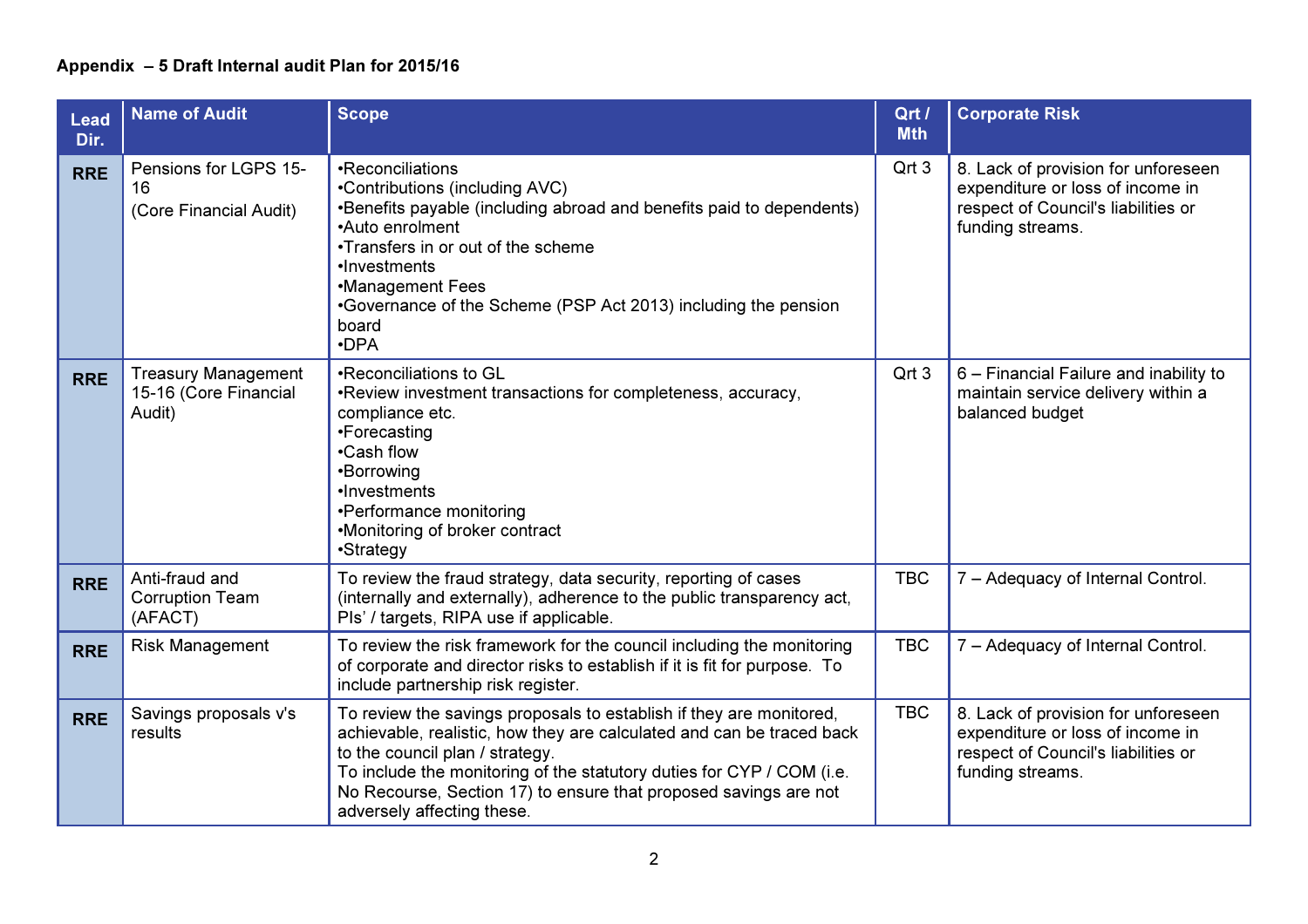| <b>Lead</b><br>Dir. | <b>Name of Audit</b>                                                             | <b>Scope</b>                                                                                                                                                                                                                | Qrt /<br><b>Mth</b> | <b>Corporate Risk</b>                                                                                                                                                                |
|---------------------|----------------------------------------------------------------------------------|-----------------------------------------------------------------------------------------------------------------------------------------------------------------------------------------------------------------------------|---------------------|--------------------------------------------------------------------------------------------------------------------------------------------------------------------------------------|
| <b>RRE</b>          | Corporate Health and<br>Safety audit framework                                   | To review the audits and adherence to statutory regulations after the<br>restructure of the corporate H&S after the budget cuts, including any<br>training courses availability,                                            | <b>TBC</b>          | 4. Non-compliance with Health &<br>Safety Legislation                                                                                                                                |
| <b>RRE</b>          | <b>Cultural Change and</b><br><b>Managing Resistance</b><br>(Consultancy Review) | To look at the tone at the top to establish if the right tone to move the<br>council forward, communication and general behaviours of the<br>council.                                                                       | <b>TBC</b>          | 30. Strategic programme to develop<br>and implement transformational<br>change does not deliver                                                                                      |
| <b>RRE</b>          | Commissioning and<br><b>Procurement Board</b>                                    | To review the governance of the board. To include review the<br>reporting, monitoring and adhering on the OGC (Office of<br>Government Commerce) gateway process, category and client<br>management.                        | <b>TBC</b>          | 13. Failure to manage strategic<br>suppliers and related procurement<br>programmes.                                                                                                  |
| <b>RRE</b>          | <b>Procurement Process</b><br>and Contract Register                              | To review the new framework of procurement process from tendering<br>notices to award, including adherence to the new framework for the<br>new EU regs.<br>To include a review the framework for the new contract register. | <b>TBC</b>          | 13. Failure to manage strategic<br>suppliers and related procurement<br>programmes.                                                                                                  |
| <b>RRE</b>          | Dedicated<br>Transformation Team /<br>Lewisham Future Board                      | To review the framework for the corporate dedicated transformation<br>team to help support changes within the council, to include<br>Lewisham's Futures Programme governance, targets, monitoring and<br>outcomes.          | <b>TBC</b>          | 24. Failure to maintain sufficient<br>management capacity & capability to<br>deliver business as usual and<br>implement transformational changes.                                    |
| <b>RRE</b>          | Adherence to the Local<br>Government<br><b>Transparency Code</b><br>2014         | To review how LBL adheres to the new GTC 2014                                                                                                                                                                               | <b>TBC</b>          | 5. Failure to anticipate and respond<br>appropriately to legislative change.<br>For example: Localism Act, Public<br>Services Act, Welfare Reform Bill,<br>Health & Social Care Act. |
| <b>RRE</b>          | PFI monitoring                                                                   | To review the monitoring and framework of the PFI arrangements for<br>Facilities Management, including H&S, complaints and issues solving.                                                                                  | <b>TBC</b>          | 6. Financial Failure and inability to<br>maintain service delivery within a<br>balanced budget                                                                                       |
| <b>RRE</b>          | $RRE - key financial$<br>14/15 follow-ups                                        | To follow-up the High & Medium recs from the key financial 14/15<br>audits                                                                                                                                                  | <b>TBC</b>          | n/a                                                                                                                                                                                  |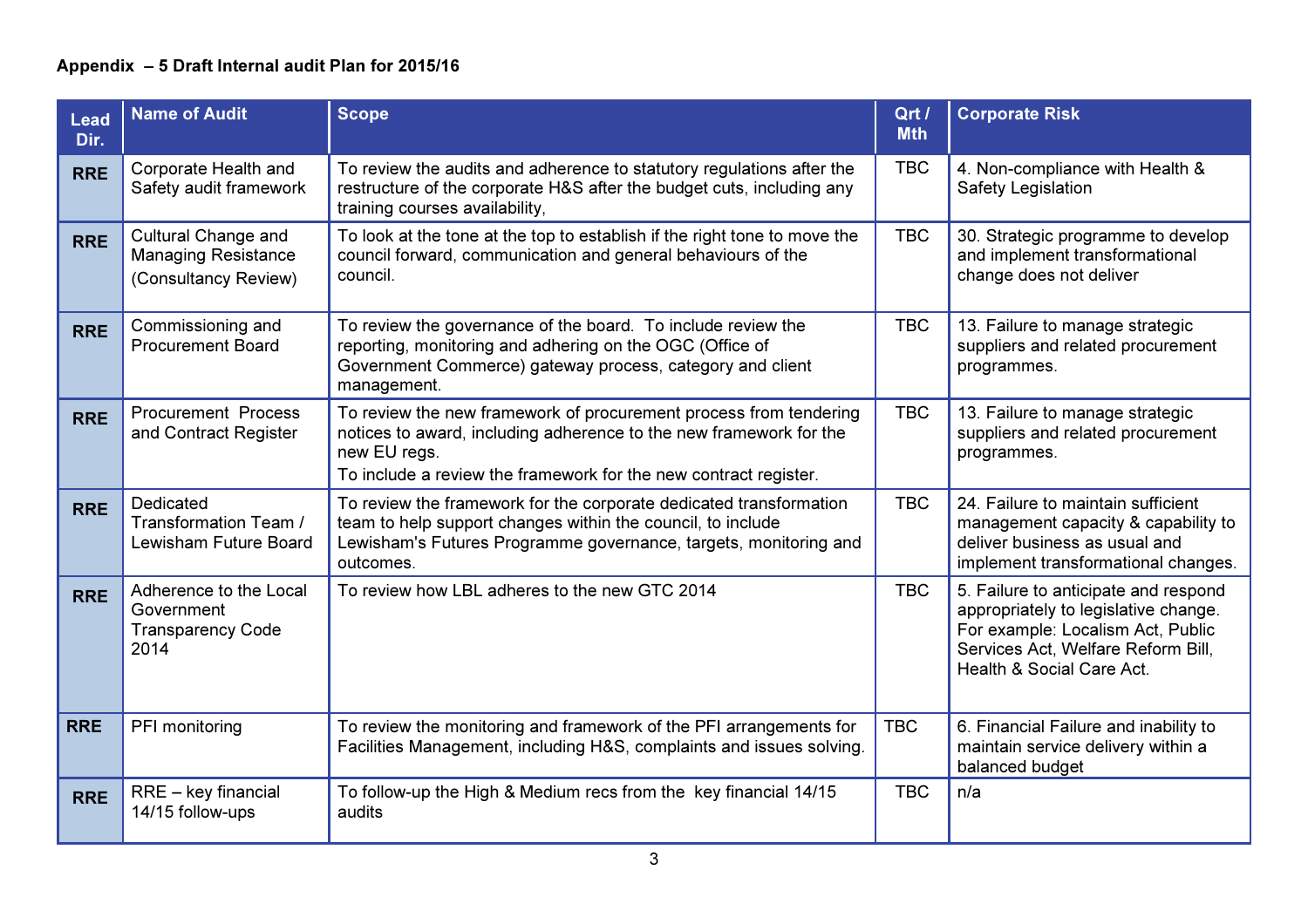| <b>Lead</b><br>Dir. | <b>Name of Audit</b>                                    | <b>Scope</b>                                                                                                                                                                                                                                                                                                                                                                                                            | Qrt /<br><b>Mth</b> | <b>Corporate Risk</b>                                                                           |
|---------------------|---------------------------------------------------------|-------------------------------------------------------------------------------------------------------------------------------------------------------------------------------------------------------------------------------------------------------------------------------------------------------------------------------------------------------------------------------------------------------------------------|---------------------|-------------------------------------------------------------------------------------------------|
| <b>RRE</b>          | RRE non key follow-ups                                  | To review any High & Medium recs made in non-key audits                                                                                                                                                                                                                                                                                                                                                                 | <b>TBC</b>          | n/a                                                                                             |
| <b>CUS</b>          | Accounts Payable 15-16<br>(Core Financial Audit)        | •Reconciliations<br>.New suppliers and bank amendments<br>. Payment of invoices (both PO and Non PO)<br>•Late interest payments<br>•Monitoring of Pis<br><b>*Exception Reports</b><br>•Queries, complaints monitoring and processes<br>•BACS and Non BACS payments<br>•Authorisation / separation of duties / cash limits<br>•DEP adherence (Local Expenditure Panel)                                                   | Qrt 3               | 6 – Financial Failure and inability to<br>maintain service delivery within a<br>balanced budget |
| <b>CUS</b>          | Accounts Receivable 15-<br>16<br>(Core Financial Audit) | •Reconciliations<br>•Raising of accounts / invoices<br>•Recovery of debts, including debt collection agencies, legal process,<br>charges, reminders,<br>. Write off / statute of limitations use<br>•Access to system                                                                                                                                                                                                   | Qrt 3               | 9. Loss of income to the Council                                                                |
| <b>CUS</b>          | Banking 15-16<br>(Core Financial Audit)                 | <b>.</b> Bank Reconciliations<br>•Reconciliations of Paye.net, PayPoint, internet card payments, Bar-<br>coded post office payments, SMS card payments and pre-paid cards.<br>. Review process for non-cash payments coming in by post / in person<br>•Suspense / holding accounts<br>•Cheque printing and security<br>•Access to the receipting / recording feeder system.<br>•Direct Debit Payments and Authorisation | Qrt 3               | 6 – Financial Failure and inability to<br>maintain service delivery within a<br>balanced budget |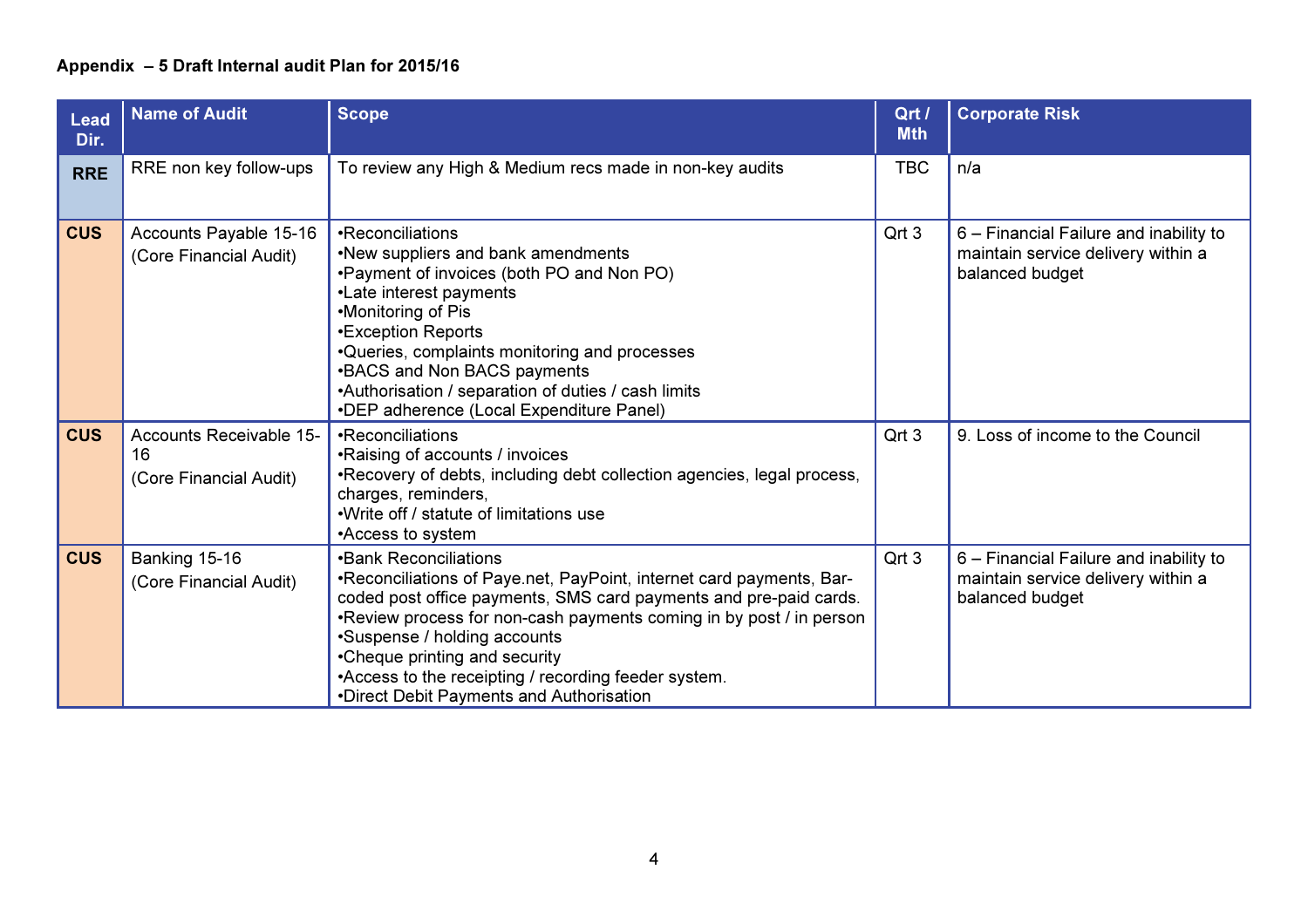| <b>Lead</b><br>Dir. | <b>Name of Audit</b>                                               | <b>Scope</b>                                                                                                                                                                                                                                                                                                                                                                                                                                                                                                                                                                                                                                                          | Qrt /<br><b>Mth</b> | <b>Corporate Risk</b>                                                                                                              |
|---------------------|--------------------------------------------------------------------|-----------------------------------------------------------------------------------------------------------------------------------------------------------------------------------------------------------------------------------------------------------------------------------------------------------------------------------------------------------------------------------------------------------------------------------------------------------------------------------------------------------------------------------------------------------------------------------------------------------------------------------------------------------------------|---------------------|------------------------------------------------------------------------------------------------------------------------------------|
| <b>CUS</b>          | Council Tax 15-16<br>(Core Financial Audit)                        | •Calculations of bills<br>•Arrears procedures and adherence, including summons, arrears<br>collections / arrangements, bailiff action and court processes,<br>attachment of earnings, probate cases<br>•Setting of the council tax<br>.Discounts / Reductions / Disregards (if not included in HB & CTRS<br>audit)<br>•Valuation Office List<br>•Liability<br>•Voids<br>$\cdot$ DPA<br>.Write offs and Refunds                                                                                                                                                                                                                                                        | Qrt 3               | 9. Loss of income to the Council                                                                                                   |
| <b>CUS</b>          | Housing Benefit and<br><b>CTRS 15-16</b><br>(Core Financial Audit) | •Reconciliation<br>. Review applications and assessments in relation to, calculating to<br>agreed rates, evidence / ID obtained, general compliance with<br>legislation / Local procedures and approving payments. To include,<br>claimants who work, self-employed, students with dependents or are<br>on benefits<br>•Monitoring of exception reports.<br>•Separation of duties from assessing to approving and authorising<br>payments.<br>•Overpayment recovery.<br><b>.</b> Quality Assurance<br>•Appeal Processes<br>•Discretionary housing payments<br>•DPA compliance<br>.BACS - approving and amending bank details.<br>•Amendments to local procedures etc. | Qrt 3               | 8. Lack of provision for unforeseen<br>expenditure or loss of income in<br>respect of Council's liabilities or<br>funding streams. |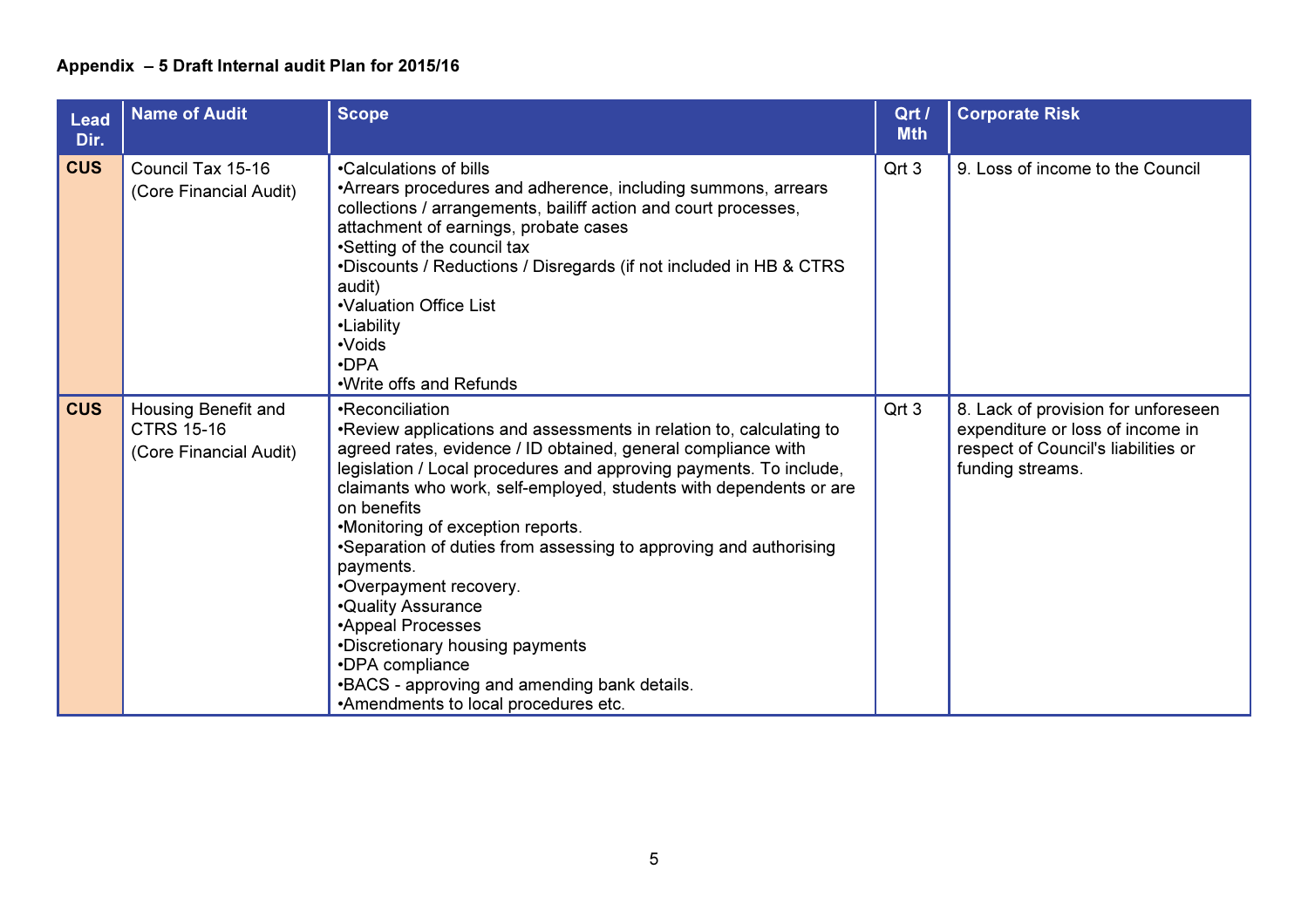| <b>Lead</b><br>Dir. | <b>Name of Audit</b>                                                                         | <b>Scope</b>                                                                                                                                                                                                                                                                                                                                                                                                                                                        | Qrt /<br><b>Mth</b> | <b>Corporate Risk</b>                                                                                                                                                                          |
|---------------------|----------------------------------------------------------------------------------------------|---------------------------------------------------------------------------------------------------------------------------------------------------------------------------------------------------------------------------------------------------------------------------------------------------------------------------------------------------------------------------------------------------------------------------------------------------------------------|---------------------|------------------------------------------------------------------------------------------------------------------------------------------------------------------------------------------------|
| <b>CUS</b>          | <b>NNDR 15-16</b><br>(Core Financial Audit)                                                  | •Calculations of bills<br>•Arrears procedures and adherence, including summons, arrears<br>collections / arrangements, bailiff action and court processes, etc<br>•Setting of the NNDR rate<br>•Exemptions / discounts / reductions / relief (including empty<br>properties / charity / hardship / small business / community amateur<br>sports clubs / )<br>•Deferment<br>•Valuation Office List<br>•Liability<br>•Voids<br>$\cdot$ DPA<br>.Write offs and Refunds | Qrt 3               | 9. Loss of income to the Council                                                                                                                                                               |
| <b>CUS</b>          | Mobile / home working<br>access<br>(IT audit)                                                | To review the security of access to LBL via VPN and use of 2FA fobs.<br>To include members connections via VPN                                                                                                                                                                                                                                                                                                                                                      | <b>TBC</b>          | 2. ICT infrastructure is not fit for<br>purpose and/or does not meet<br>business needs.                                                                                                        |
| <b>CUS</b>          | Monitoring of breaches,<br>spam mail, malware and<br>denial of service attacks<br>(IT Audit) | To review the security arrangements when dealing with external<br>breaches of data / IT system.                                                                                                                                                                                                                                                                                                                                                                     | <b>TBC</b>          | 2. ICT infrastructure is not fit for<br>purpose and/or does not meet<br>business needs.                                                                                                        |
| <b>CUS</b>          | Registrars                                                                                   | Review adherence of the National Checking Service and Registration,<br>income generation and promotion, Statutory returns, PIs. (Issuing of<br>licences for marriage ceremonies if applicable), adherence to the<br>death certification process and coroner reforms (medical examiner<br>services)                                                                                                                                                                  | <b>TBC</b>          | 5. Failure to anticipate and respond<br>appropriately to legislative change.<br>For example: Localism Act, Public<br>Services Act, Welfare Reform Bill,<br><b>Health &amp; Social Care Act</b> |
| <b>CUS</b>          | Housing Register and<br>offers                                                               | To review the process of applying to go on the register for all<br>members of society, bidding process, and the controls in place to<br>check the eligibility of potential new tenants / offers of housing.                                                                                                                                                                                                                                                         | <b>TBC</b>          | 5. Failure to anticipate and respond<br>appropriately to legislative change.<br>For example: Localism Act, Public<br>Services Act, Welfare Reform Bill,<br><b>Health &amp; Social Care Act</b> |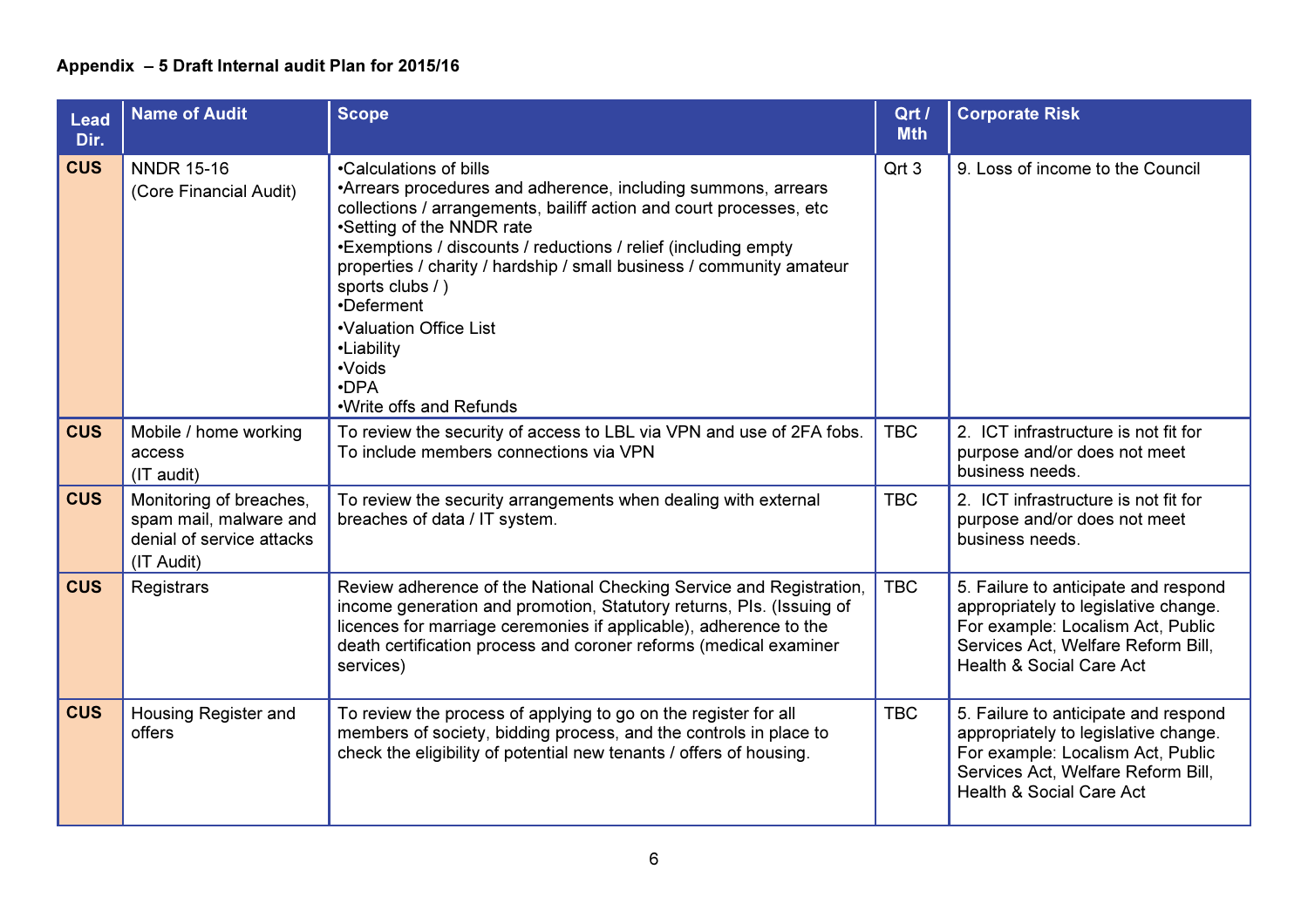| <b>Lead</b><br>Dir. | <b>Name of Audit</b>                                                      | <b>Scope</b>                                                                                                                                                                                                                                                                                                                                                                                                       | Qrt /<br><b>Mth</b> | <b>Corporate Risk</b>                                                                              |
|---------------------|---------------------------------------------------------------------------|--------------------------------------------------------------------------------------------------------------------------------------------------------------------------------------------------------------------------------------------------------------------------------------------------------------------------------------------------------------------------------------------------------------------|---------------------|----------------------------------------------------------------------------------------------------|
| <b>CUS</b>          | <b>Private Sector Housing</b><br>Agency (PHSA)                            | To review monitoring of private landlords, providing advice to<br>landlords, supporting vulnerable people, and enforcement action<br>against persistent non-compliant landlords.                                                                                                                                                                                                                                   | <b>TBC</b>          | 18. Failure of safeguarding<br>arrangement.                                                        |
| <b>CUS</b>          | Housing - Bed and<br>Breakfast, Hostels and<br>temporary<br>accommodation | To review the processes including checks around allocation, charging<br>and recovery or rents for tenant's and payments to landlords.                                                                                                                                                                                                                                                                              | <b>TBC</b>          | 18. Failure of safeguarding<br>arrangement.                                                        |
| <b>CUS</b>          | DPA and FOI<br>compliance audit                                           | To review adherence to policies, progress on ICO recommendations,<br>DPA requests, and Data quality (Branding / how to enter data<br>consistently on major data bases).<br>Review of the confidential bin contract.<br>Adherence to the code of connection / PSN, relating to DBS or CRB<br>clearance for use gcsx.                                                                                                | <b>TBC</b>          | 21. Information governance failure.                                                                |
| <b>CUS</b>          | Disaster Recovery / BCP                                                   | To review the BCP returns from departments for completeness and<br>general BCP / DR framework, property inspections including<br>Wearside.<br>Review lessons learnt from London wide EP exercise in Oct 14.                                                                                                                                                                                                        | <b>TBC</b>          | 1. Failure to maintain minimum<br>service continuity during and quickly<br>recover from a disaster |
| <b>CUS</b>          | <b>Private Sector Network</b><br>Compliance                               | To review the framework for PSN compliance.                                                                                                                                                                                                                                                                                                                                                                        | <b>TBC</b>          | 2. ICT infrastructure is not fit for<br>purpose and/or does not meet<br>business needs.            |
| <b>CUS</b>          | In-house bailiff service /<br><b>Enforcement Agency</b>                   | To review the controls surrounding:<br>transfer of debts to the team from ctax / NNDR / debtors / PCN. The<br>recovery process. Transfer of cases to outside bailiffs (i.e. complex or<br>difficult cases in-house team discover they can't deal with). DPA<br>controls / access to data bases including licences / agreements.<br>Complaints process, seizing and selling of goods<br>Dealing with cash payments. | <b>TBC</b>          | 9. Loss of income to the Council                                                                   |
| <b>CUS</b>          | <b>Waste Recycling</b><br><b>Contract and Landfill</b><br>Arrangements    | To review the new contract if in place / tendering if in progress / or<br>contract monitoring if applicable and compliance with the waste regs<br>2012. To include a review of the landfill contract / in-house<br>arrangements.                                                                                                                                                                                   | <b>TBC</b>          | 10. Failure to manage performance<br>leads to service failure.                                     |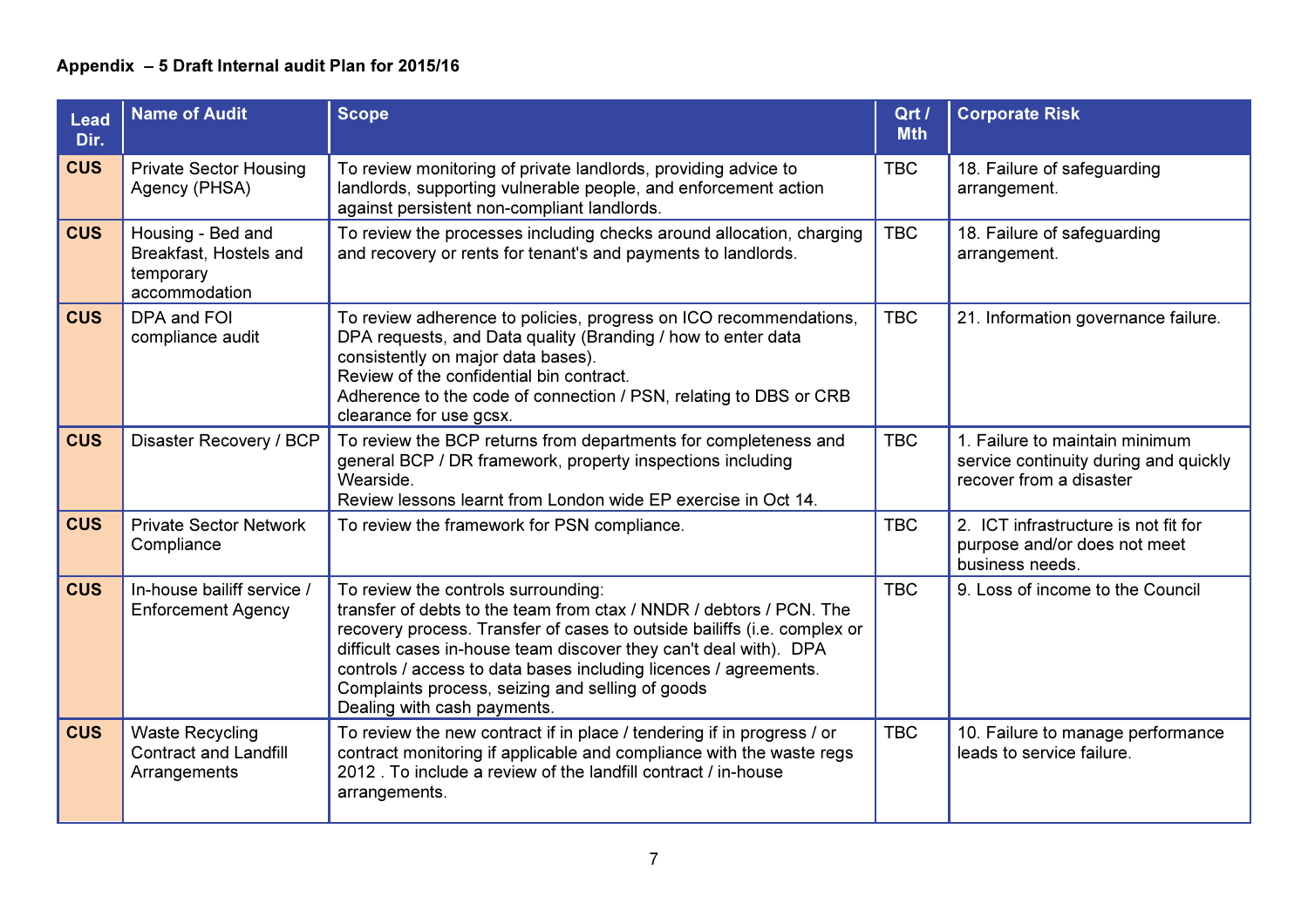| <b>Lead</b><br>Dir. | <b>Name of Audit</b>                                                                                     | <b>Scope</b>                                                                                                                                                                                                                                                                                                                                                                                                                                                                                                                                                                                | Qrt /<br><b>Mth</b> | <b>Corporate Risk</b>                                                                          |
|---------------------|----------------------------------------------------------------------------------------------------------|---------------------------------------------------------------------------------------------------------------------------------------------------------------------------------------------------------------------------------------------------------------------------------------------------------------------------------------------------------------------------------------------------------------------------------------------------------------------------------------------------------------------------------------------------------------------------------------------|---------------------|------------------------------------------------------------------------------------------------|
| <b>CUS</b>          | CUS- key financial<br>14/15 follow-ups                                                                   | To follow-up the High & Medium recs from the key financial 14/15<br>audits                                                                                                                                                                                                                                                                                                                                                                                                                                                                                                                  | <b>TBC</b>          | n/a                                                                                            |
| <b>CUS</b>          | CUS non key follow-ups                                                                                   | To review any High & Medium recs made in non-key audits                                                                                                                                                                                                                                                                                                                                                                                                                                                                                                                                     | <b>TBC</b>          | n/a                                                                                            |
| <b>CUS</b>          | Appointeeships,<br>deputyships and<br>safeguarding of clients<br>assets (both physical<br>and financial) | Review the framework of Appointeeships, Deputyship and<br>safeguarding clients' assets.                                                                                                                                                                                                                                                                                                                                                                                                                                                                                                     | <b>TBC</b>          | 18. Failure of safeguarding<br>arrangement.                                                    |
| <b>COM</b>          | <b>Client Contribution for</b><br>Care Provision 15-16<br>(Core Financial Audit)                         | •Calculations/ Assessment/ Authorisation / Recording / Amendments /<br>Annual review / of contributions.<br>•DPA compliance and Border Agency Checks. Evidence of Power of<br>Attorney/ Third Party Agreements (or similar).<br>•Recovery of Client contributions.<br>.Information about help with contributions (i.e Publications), how the<br>resident is informed about the charges. Easiness of how to complete<br>and read the form.<br>•Deferred contribution scheme - how it is implemented and monitored<br>(if applicable).<br>•Legal Charges on Properties.<br>•Access to system. | Qrt 3               | 6. Financial Failure and inability to<br>maintain service delivery within a<br>balanced budget |
| <b>COM</b>          | <b>Direct Payments (was</b><br>Personalisation) 15-16<br>(Core Financial Audit)                          | . Review the assessing, monitoring, allocation of payments, recovery<br>of overpayments, to clients for personalisation (personal / individual<br>budget etc).<br>. Review the monitoring by the council on behalf of clients who<br>received personalisation (i.e. the cash part).<br>.DPA compliance between the client and council.<br>•Budget monitoring                                                                                                                                                                                                                                | Qrt 3               | 6. Financial Failure and inability to<br>maintain service delivery within a<br>balanced budget |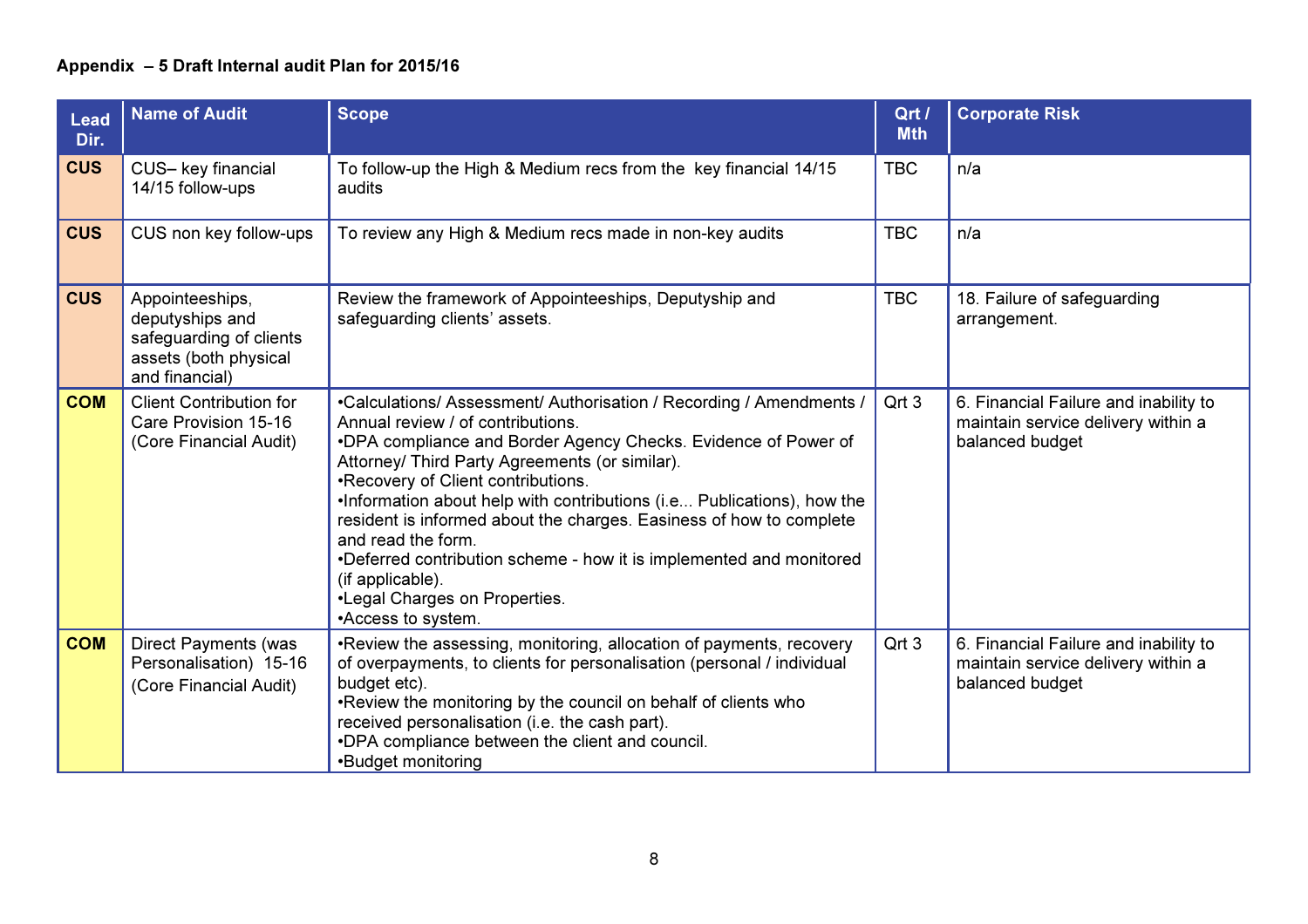| <b>Lead</b><br>Dir. | <b>Name of Audit</b>                                                                              | <b>Scope</b>                                                                                                                                                                                                                                                                                                                                                                                                    | Qrt /<br><b>Mth</b> | <b>Corporate Risk</b>                                                                              |
|---------------------|---------------------------------------------------------------------------------------------------|-----------------------------------------------------------------------------------------------------------------------------------------------------------------------------------------------------------------------------------------------------------------------------------------------------------------------------------------------------------------------------------------------------------------|---------------------|----------------------------------------------------------------------------------------------------|
| <b>COM</b>          | <b>Payments to Adult Care</b><br>Providers 15-16<br>(Core Financial Audit)                        | •Processing of invoices - ensuring calculations/ Annual assessments<br>of clients reflects invoices / Authorisation / Recording / Amendments /<br>are correct and have taken place and invoices are paid in time.<br>•DPA Compliance between the council and care providers<br>•Monitoring of exception reports (invoices).<br>•Budget monitoring<br>.Information about help with payments to clients in homes. | Qrt 3               | 6. Financial Failure and inability to<br>maintain service delivery within a<br>balanced budget     |
| <b>COM</b>          | <b>Public Health - Statutory</b><br>services and providing<br>services back to the<br>NHS and CCG | To review the provision of sexual health services (TBC), NHS Health<br>Checks (adults), Child measuring programme (done via schools),<br>health promotion and prevention, with Lambeth, Southwark and<br>Greenwich (TBC). To include the statutory support to NHS and CCG<br>to ensure data provided is accurate and strategies are in place.                                                                   | <b>TBC</b>          | 6. Financial Failure and inability to<br>maintain service delivery within a<br>balanced budget     |
| <b>COM</b>          | Voluntary and<br><b>Community Sector</b><br>Contracts                                             | To review the £20m contracts awarded to voluntary and community<br>sectors, including youth activities, children's centres, supported<br>housing and Public health initiatives.                                                                                                                                                                                                                                 | <b>TBC</b>          | 13. Failure to manage strategic<br>suppliers and related procurement<br>programmes.                |
| <b>COM</b>          | Safeguarding and<br>Assurance Adults -<br>Proactive monitoring of<br>referrals                    | To review the framework of the referral process in relation to<br>institutional abuse (historic and present). To include linking back to<br>the strategy, complaints process, assessment process of the<br>referrals, monitoring of the referrals and action plans and complaints<br>process.                                                                                                                   | <b>TBC</b>          | 18. Failure of safeguarding<br>arrangement.                                                        |
| <b>COM</b>          | <b>Better Care Fund</b><br>Framework                                                              | To review the pooled budget (with NHS) and how it has supported the<br>integration of Health and Social Care services, including conditions of<br>the fund.                                                                                                                                                                                                                                                     | <b>TBC</b>          | 6. Financial Failure and inability to<br>maintain service delivery within a<br>balanced budget     |
| <b>COM</b>          | Multi Agency<br><b>Partnership Working</b>                                                        | To review the controls and governance around working with external<br>multiple agencies and internal departments (i.e. CYP) to confirm area<br>/ scope.                                                                                                                                                                                                                                                         | <b>TBC</b>          | 10. Failure to manage performance<br>leads to service failure.                                     |
| <b>COM</b>          | <b>BCP for Adult Social</b><br>Care System                                                        | To review the BCP arrangements if the Adult Social Care goes down<br>including backup of data and.                                                                                                                                                                                                                                                                                                              | <b>TBC</b>          | 1. Failure to maintain minimum<br>service continuity during and quickly<br>recover from a disaster |
| <b>COM</b>          | <b>Contract Management -</b><br><b>Community Services</b>                                         | Review contract management for both new and old contracts.                                                                                                                                                                                                                                                                                                                                                      | <b>TBC</b>          | 13. Failure to manage strategic<br>suppliers and related procurement<br>programmes.                |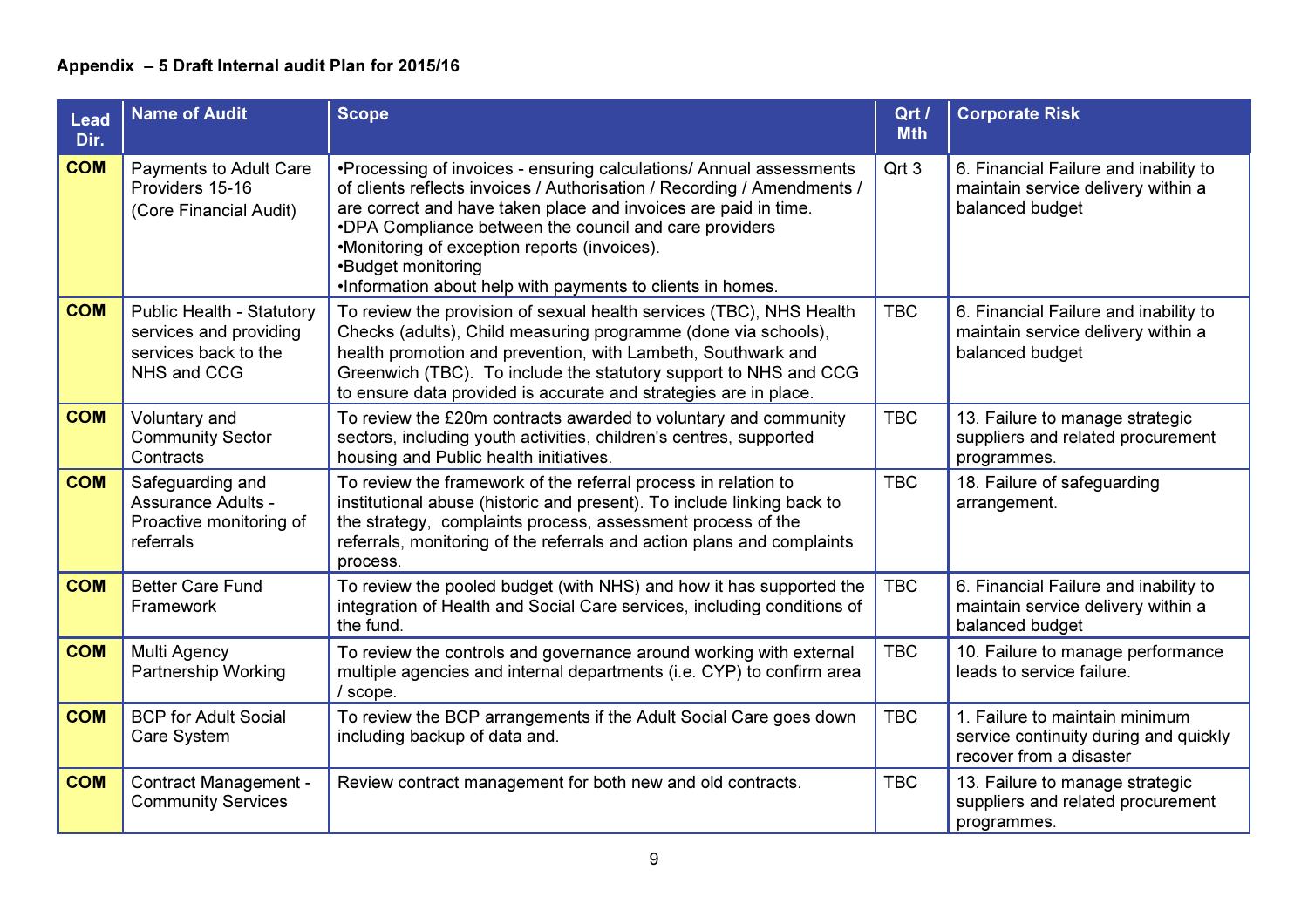| <b>Lead</b><br>Dir. | <b>Name of Audit</b>                                                                                                         | <b>Scope</b>                                                                                                                                                                                                                                                                                                               | Qrt /<br><b>Mth</b> | <b>Corporate Risk</b>                                                                                                                                                      |
|---------------------|------------------------------------------------------------------------------------------------------------------------------|----------------------------------------------------------------------------------------------------------------------------------------------------------------------------------------------------------------------------------------------------------------------------------------------------------------------------|---------------------|----------------------------------------------------------------------------------------------------------------------------------------------------------------------------|
| <b>COM</b>          | <b>Anti-Social Behaviour</b><br>service                                                                                      | To review the response to community triggers, working with charities<br>/ communities including retailers, multiagency working together<br>(including DPA),                                                                                                                                                                | <b>TBC</b>          | 12. Multi-agency governance failure<br>leads to ineffective partnership<br>working                                                                                         |
| <b>COM</b>          | <b>Environmental Health</b>                                                                                                  | • Food safety<br>• Advice given to public / business on H&S, food safety, air quality,<br>noise matters<br>• removal of vehicles - including selling.<br>• relationship with Public Health,<br>• Enforcement intervention                                                                                                  | <b>TBC</b>          | 4. Non-compliance with Health &<br>Safety Legislation                                                                                                                      |
| <b>COM</b>          | The Care Act 2014 -<br>changes to strategy and<br>processes                                                                  | To review the changes and controls that the council has put into place<br>to meet the requirements of The Care Act 2014. Including deferred<br>payment scheme coming into place (if not included in the core<br>financial audit).                                                                                          | <b>TBC</b>          | 5. Failure to anticipate and respond<br>appropriately to legislative change.<br>eg Localism Act, Public Services Act,<br>Welfare Reform Bill, Health & Social<br>Care Act. |
| <b>COM</b>          | COM- key financial<br>14/15 follow-ups                                                                                       | To follow-up the High & Medium recs from the key financial 14/15<br>audits                                                                                                                                                                                                                                                 | <b>TBC</b>          | n/a                                                                                                                                                                        |
| <b>COM</b>          | COM non-key follow ups                                                                                                       | To review any High & Medium recs made in non-key audits                                                                                                                                                                                                                                                                    | <b>TBC</b>          | n/a                                                                                                                                                                        |
| <b>CYP</b>          | Payments to Care<br><b>Provider and Foster</b><br><b>Carers for Looked After</b><br>Children 15-16<br>(Core Financial Audit) | •Calculations/ Assessment/ Authorisation / Recording / Amendments /<br>Annual review (if applicable) / of invoices - payments<br>•Budget monitoring<br>.DPA Compliance between the council and care providers (both foster<br>parents and care providers in the framework.<br>•Monitoring of exception reports (invoices). | Qrt 3               | 6. Financial Failure and inability to<br>maintain service delivery within a<br>balanced budget                                                                             |
| <b>CYP</b>          | Children's Social Care -<br><b>Children Centre</b><br>Contracts                                                              | To review contract monitoring including any Pis. DBS checks for non<br>LBL staff. DPA / transfer of data etc                                                                                                                                                                                                               | <b>TBC</b>          | 13. Failure to manage strategic<br>suppliers and related procurement<br>programmes.                                                                                        |
| <b>CYP</b>          | <b>Troubled Families</b><br>Programme - grant<br>claims for phase 2                                                          | To review the claim prior to submission.                                                                                                                                                                                                                                                                                   | <b>TBC</b>          | 12. Multi-agency governance failure<br>leads to ineffective partnership<br>working                                                                                         |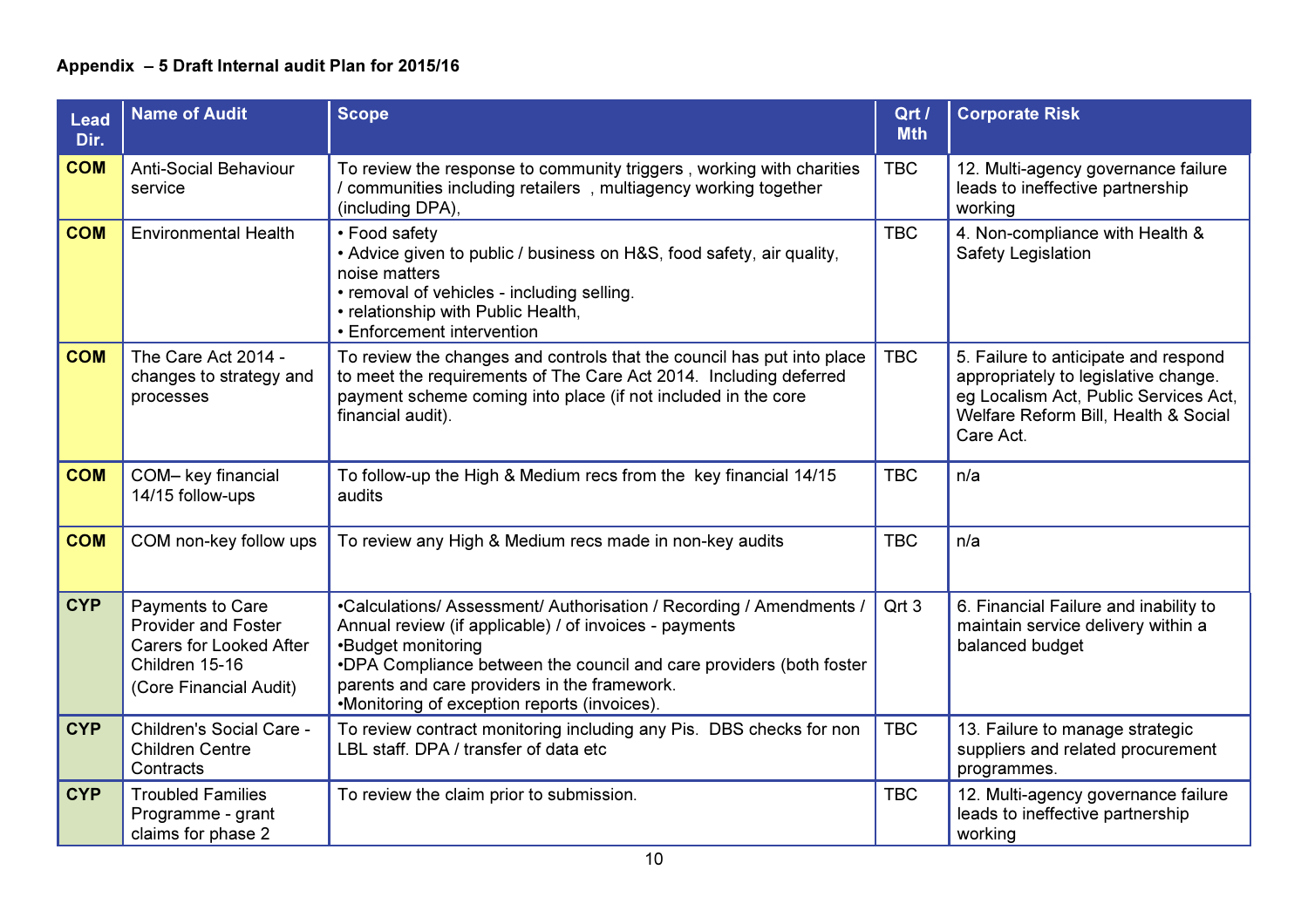| <b>Lead</b><br>Dir. | <b>Name of Audit</b>                                                                          | <b>Scope</b>                                                                                                                                                                                       | Qrt /<br><b>Mth</b> | <b>Corporate Risk</b>                                                                           |
|---------------------|-----------------------------------------------------------------------------------------------|----------------------------------------------------------------------------------------------------------------------------------------------------------------------------------------------------|---------------------|-------------------------------------------------------------------------------------------------|
| <b>CYP</b>          | Monitoring of ad-hoc<br>payments to children in<br>care and providers<br>(non-key controls)   | Review ad hoc payments for consistency, and monitoring etc                                                                                                                                         | <b>TBC</b>          | 9. Loss of income to the Council                                                                |
| <b>CYP</b>          | School Policies -<br>thematic review                                                          | To take a sample of school and sample and check whistleblowing,<br>H&S and other high risk policies are in place, fit for purpose and are<br>accessible to staff and governors have approved them. | <b>TBC</b>          | 19. Loss of Constructive employee<br>relations                                                  |
| <b>CYP</b>          | Safe guarding board -<br>CYP - Serious case<br>review framework                               | To review the framework for serious case reviews and the CYP safe<br>guarding board monitoring of recommendations made.                                                                            | <b>TBC</b>          | 18. Failure of safeguarding<br>arrangement.                                                     |
| <b>CYP</b>          | Archiving                                                                                     | To review the statutory requirement on archiving CYP historic data.                                                                                                                                | <b>TBC</b>          | 21. Information governance failure.                                                             |
| <b>CYP</b>          | <b>Contract Management -</b><br><b>CYP</b>                                                    | Review contract management for both new and old contracts,<br>including the monitoring of safeguarding in contracts.                                                                               | <b>TBC</b>          | 13. Failure to manage strategic<br>suppliers and related procurement<br>programmes.             |
| <b>CYP</b>          | School Improvement<br><b>Inspection Reports</b>                                               | Review the framework, reports, recommendations and monitoring of<br>recommendations relating to school inspections                                                                                 | <b>TBC</b>          | 10. Failure to manage performance<br>leads to service failure.                                  |
| <b>CYP</b>          | <b>Special Educational</b><br><b>Needs and Disability</b><br>Service - post<br>reorganisation | To review the new framework that joins four old teams into one.                                                                                                                                    | <b>TBC</b>          | 30. Strategic programme to develop<br>and implement transformational<br>change does not deliver |
| <b>CYP</b>          | CYP- key financial<br>14/15 follow-ups                                                        | To follow-up the High & Medium recs from the key financial 14/15<br>audits                                                                                                                         | <b>TBC</b>          | n/a                                                                                             |
| <b>CYP</b>          | CYP non key follow-ups                                                                        | To review any High & Medium recs made in non-key audits                                                                                                                                            | <b>TBC</b>          | n/a                                                                                             |

| Dir. | Lead   Name of Audit \ | Scope | Qrt / Mth Source |                              | <b>Corporate Risk</b> |
|------|------------------------|-------|------------------|------------------------------|-----------------------|
|      |                        |       |                  | $\vert$ (i.e. risk register) |                       |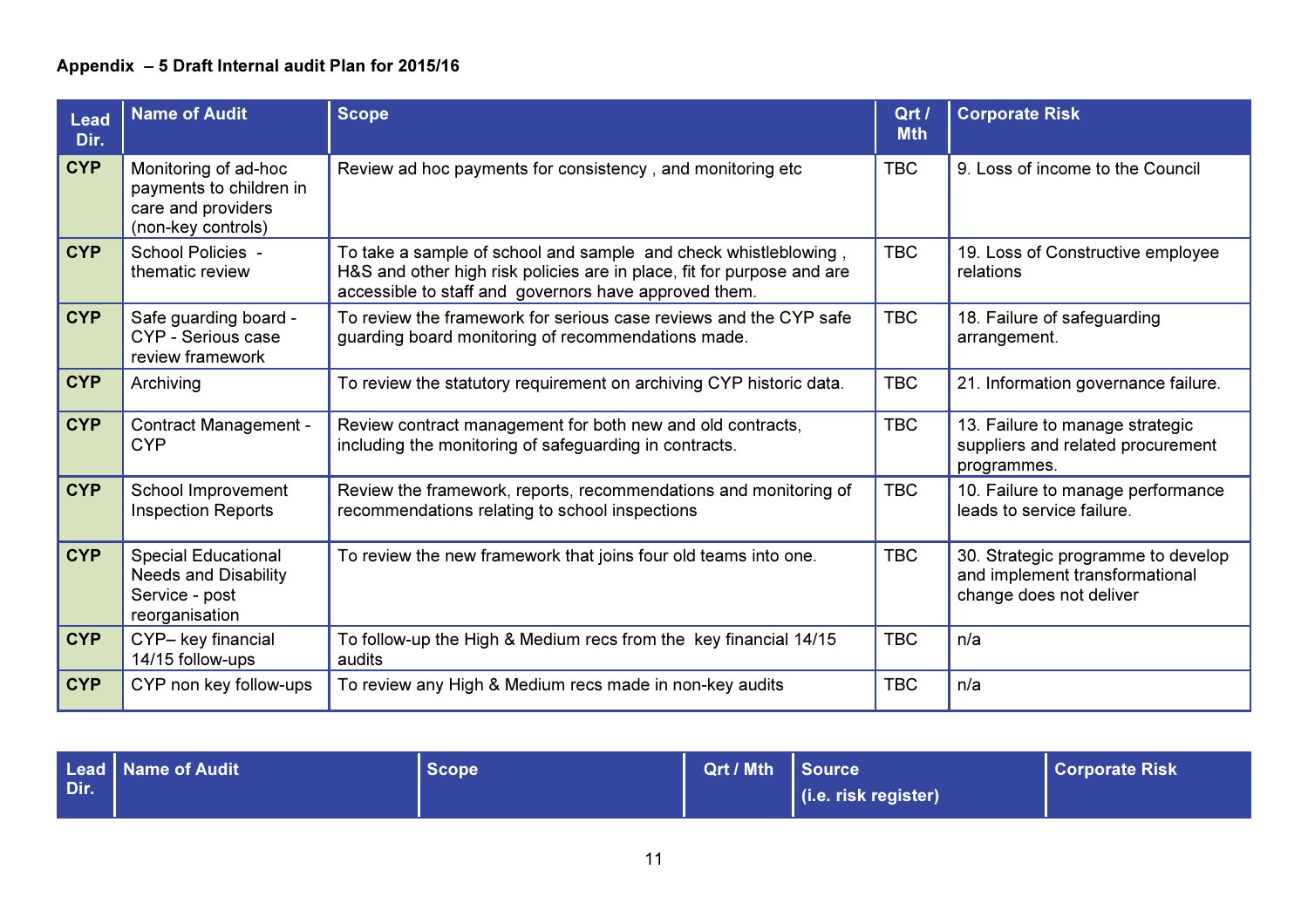| <b>Lead</b><br>Dir. | <b>Name of Audit</b>                                   | <b>Scope</b>                     | Qrt / Mth   | <b>Source</b><br>(i.e. risk register) | <b>Corporate Risk</b> |
|---------------------|--------------------------------------------------------|----------------------------------|-------------|---------------------------------------|-----------------------|
| <b>SCH</b>          | <b>Abbey Manor College</b>                             | <b>Standard School Programme</b> | Qrt 2 - Jul | Rolling Schools' Programme.           | Various.              |
| <b>SCH</b>          | <b>Adamsrill Primary</b>                               | <b>Standard School Programme</b> | Qrt 1 - Jun | Rolling Schools' programme.           | Various.              |
| <b>SCH</b>          | Addey and Stanhope Secondary                           | <b>Standard School Programme</b> | Qrt 1 - Jun | Rolling Schools' programme.           | Various.              |
| <b>SCH</b>          | <b>Athelney Primary</b>                                | <b>Standard School Programme</b> | Qrt 3 - Nov | Rolling Schools' programme.           | Various.              |
| <b>SCH</b>          | <b>Bonus Pastor Catholic College</b>                   | <b>Standard School Programme</b> | Qrt 3 - Nov | Rolling Schools' programme.           | Various.              |
| <b>SCH</b>          | Conisborough College                                   | <b>Standard School Programme</b> | Qrt 2 - Sep | Rolling Schools' programme.           | Various.              |
| <b>SCH</b>          | <b>Deptford Green Secondary</b>                        | <b>Standard School Programme</b> | Qrt 2 - Sep | Rolling Schools' programme.           | Various.              |
| <b>SCH</b>          | <b>Edmund Waller Primary</b>                           | <b>Standard School Programme</b> | Qrt 2 - Sep | Rolling Schools' programme.           | Various.              |
| <b>SCH</b>          | <b>Fairlawn Primary</b>                                | <b>Standard School Programme</b> | Qrt 2 - Jul | Rolling Schools' programme.           | Various.              |
| <b>SCH</b>          | <b>Forest Hill Secondary</b>                           | <b>Standard School Programme</b> | Qrt 2 - Sep | Rolling Schools' programme.           | Various.              |
| <b>SCH</b>          | <b>Forster Park Primary</b>                            | <b>Standard School Programme</b> | Qrt 4 - Jan | Rolling Schools' programme.           | Various.              |
| <b>SCH</b>          | <b>Holbeach Primary</b>                                | <b>Standard School Programme</b> | Qrt 3 - Dec | Rolling Schools' programme.           | Various.              |
| <b>SCH</b>          | <b>Kender Primary</b>                                  | <b>Standard School Programme</b> | Qrt 2 - Sep | Rolling Schools' programme.           | Various.              |
| <b>SCH</b>          | <b>Kilmorie Primary</b>                                | <b>Standard School Programme</b> | Qrt 1 - May | Rolling Schools' programme.           | Various.              |
| <b>SCH</b>          | Launcelot Primary                                      | <b>Standard School Programme</b> | Qrt 1 - Apr | Rolling Schools' programme.           | Various.              |
| <b>SCH</b>          | <b>Prendergast Hilly Fields College</b><br>(Secondary) | <b>Standard School Programme</b> | Qrt 3 - Oct | Rolling Schools' programme.           | Various.              |
| <b>SCH</b>          | Prendergast Ladywell Fields College<br>(Secondary)     | <b>Standard School Programme</b> | Qrt 4 - Jan | Rolling Schools' programme.           | Various.              |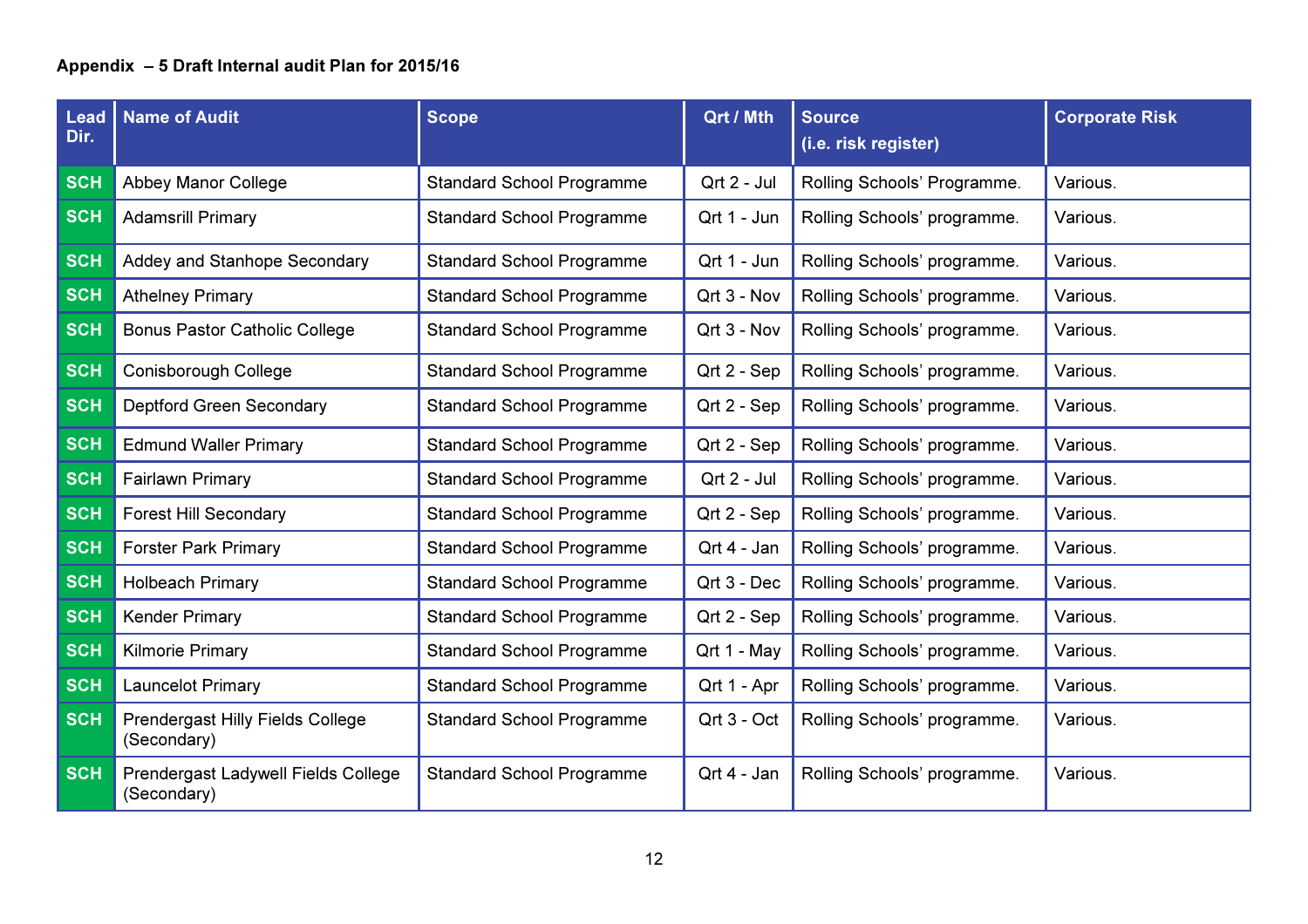| <b>Lead</b><br>Dir. | <b>Name of Audit</b>                    | <b>Scope</b>                                                                       | Qrt / Mth       | <b>Source</b><br>(i.e. risk register) | <b>Corporate Risk</b> |
|---------------------|-----------------------------------------|------------------------------------------------------------------------------------|-----------------|---------------------------------------|-----------------------|
| <b>SCH</b>          | Prendergast Vale College<br>(Secondary) | <b>Standard School Programme</b>                                                   | Qrt 4 - Feb     | Rolling Schools' programme.           | Various.              |
| <b>SCH</b>          | Sedgehill Secondary                     | <b>Standard School Programme</b>                                                   | Qrt 4 - Mar     | Rolling Schools' programme.           | Various.              |
| <b>SCH</b>          | St Joseph's Catholic Primary            | <b>Standard School Programme</b>                                                   | Qrt 4 - Feb     | Rolling Schools' programme.           | Various.              |
| <b>SCH</b>          | St Mary Magdalen's Catholic             | <b>Standard School Programme</b>                                                   | $Qrt$ 4 - Jan   | Rolling Schools' programme.           | Various.              |
| <b>SCH</b>          | St Michael's CE Primary                 | <b>Standard School Programme</b>                                                   | Qrt 1 - May     | Rolling Schools' programme.           | Various.              |
| <b>SCH</b>          | <b>Sydenham Secondary</b>               | <b>Standard School Programme</b>                                                   | $Qrt$ 3 - $Oct$ | Rolling Schools' programme.           | Various.              |
| <b>SCH</b>          | <b>Trinity CE Through School</b>        | <b>Standard School Programme</b>                                                   | $Qrt$ 3 - Nov   | Rolling Schools' programme.           | Various.              |
| <b>SCH</b>          | <b>Watergate Special</b>                | <b>Standard School Programme</b>                                                   | Qrt 3 - Oct     | Rolling Schools' programme.           | Various.              |
| <b>SCH</b>          | <b>Chelwood Nursery</b>                 | <b>Standard School Programme</b>                                                   | Qrt 1 - Jun     | Rolling Schools' programme.           | Various.              |
| <b>SCH</b>          | SCH follow up                           | To review the H & M<br>recommendations in applicable<br>school reports for 2014/15 |                 | Rolling Schools' programme.           | Various.              |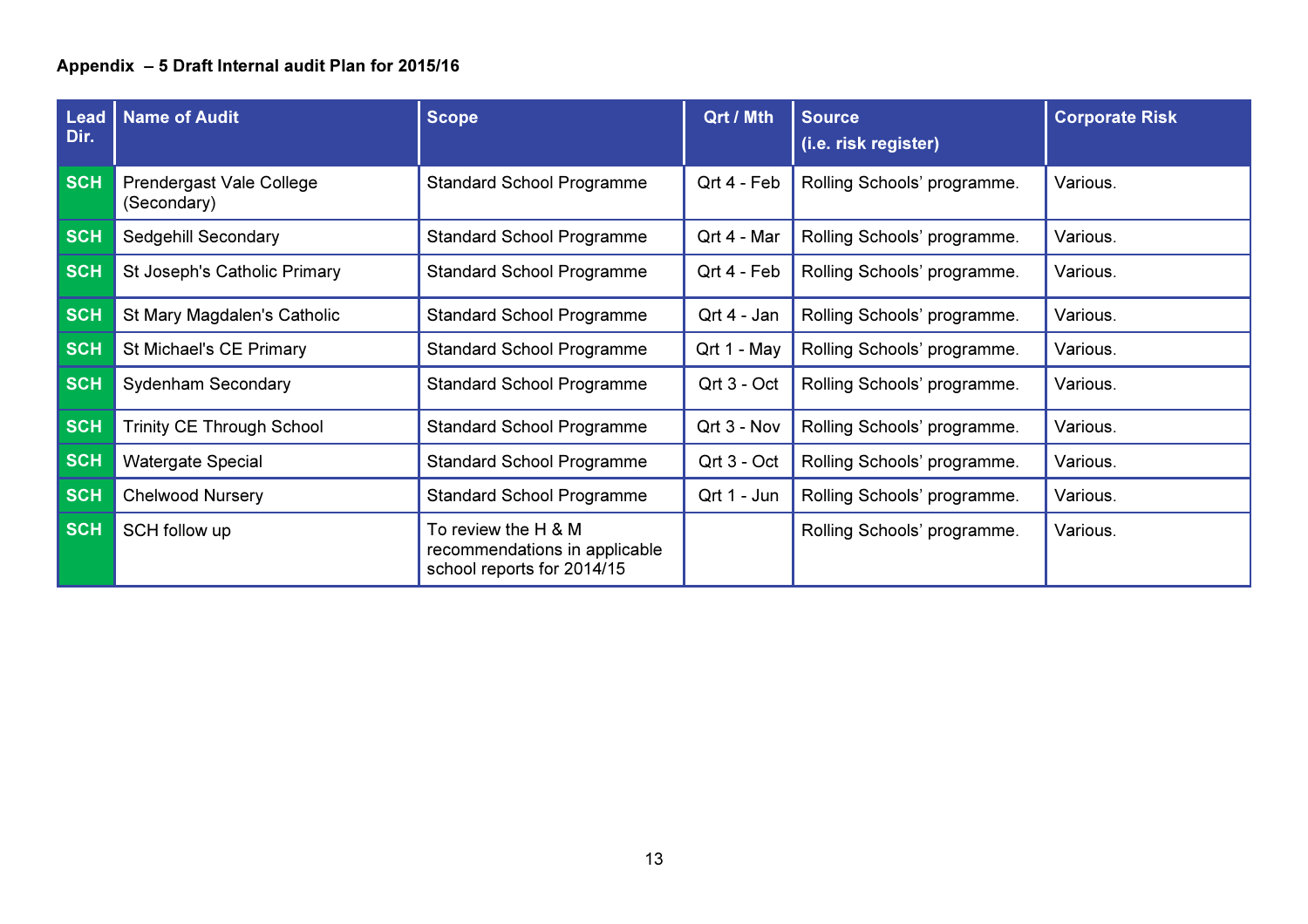

# Internal Audit Charter 2015 - 2016

Last Reviewed: March 2015 Next Review : March 2016 V2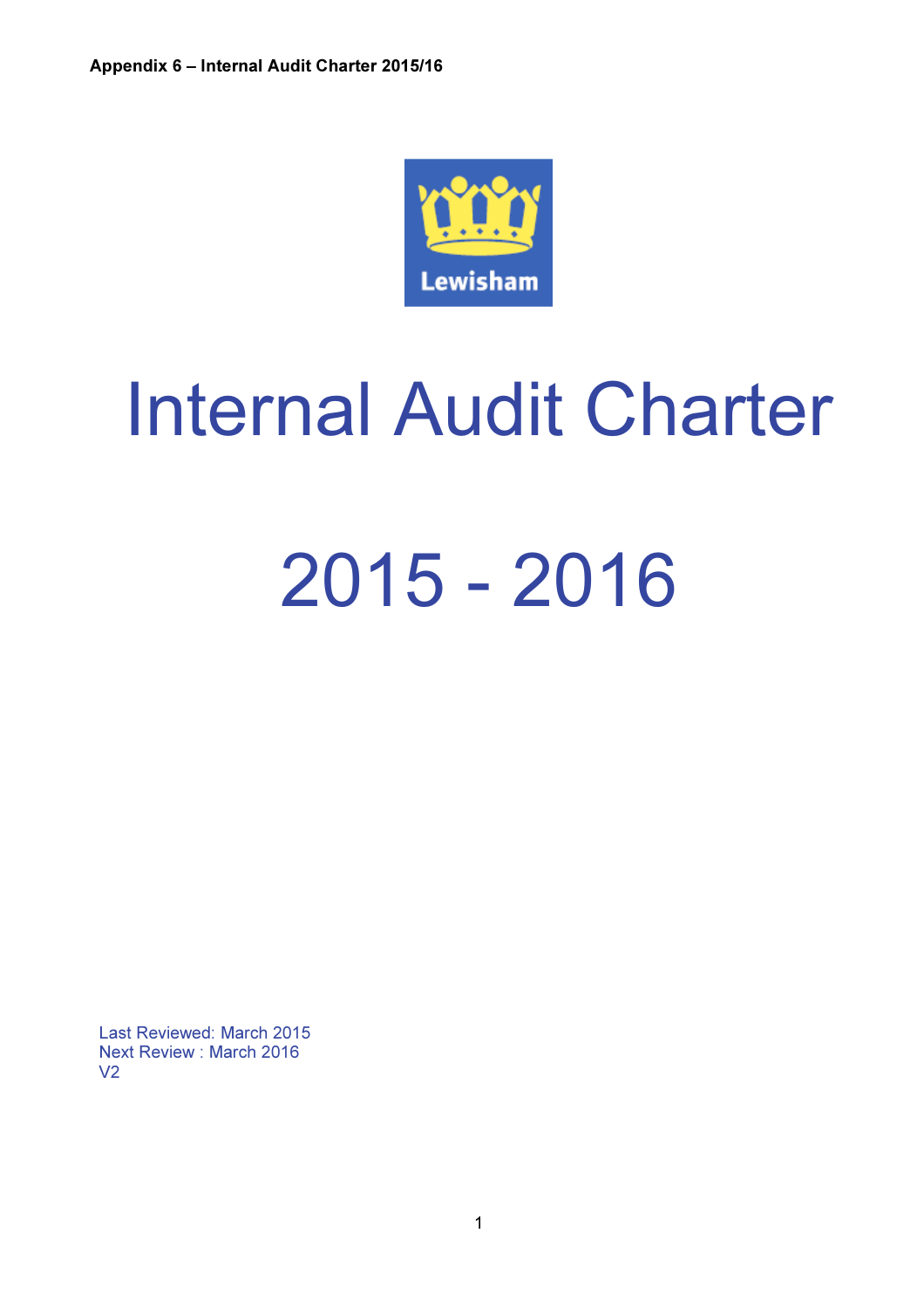# Internal Audit Charter - 2015/16

#### Executive Summary

The main purpose of this charter is to set out for members and management how the internal audit service will function in the coming year. It includes the roles and responsibilities of internal audit, including members and management responsibilities in relation to the council's control environment. It is split into sections six sections.

#### 1. Public Sector Internal Audit Standards (PSIAS)

This section explains how the PSIAS, which came in to force in April 14, evolved and what its objectives are. All public bodies' internal audit services have to adhere to these statutory set of standards. A definition of internal audit and the reason for the charter are also included.

#### 2. Statutory Framework

Internal audit is a statutory function that all public bodies are required to have. It is supported by various legislation, which this section details.

#### 3. Internal Audit Structure

For 2015/16, the internal audit structure will consist of an in-house team supported by the Head of Audit and an Internal Audit Manager. External resources will support the team. The Head of Audit (HIA) is the Head of Corporate Resources and forms of the Senior Management team.

#### 4. Accountability

Internal audit are required to report their findings to individual managers, Internal Control Board (ICB) and the Audit Panel. The Audit Panel reports to the Public Select Accounts Committee, who in turn report to the Mayor and Cabinet and Full Council. This section also covers the current relationship between Internal Audit and External Audit.

#### 5. Internal Audit Framework

Independence and Objectivity - Internal auditors are required to be independent and objective. The Internal Audit Manager monitors and controls the conflicts of interests of the team (including contractors) and those of the Head of Internal Audit who has other operational responsibilities.

Resourcing Internal Audit – this will be the first year where an in-house team will formally be resourced and form a significant part of the internal audit service. External resources, from both public and private internal audit sectors, will support them in the delivery of the internal audit plan. The productive days have also increased to around 950, up from 620 in 2014/15.

Types of Audit Reports – in addition to the individual audit reports, internal audit reports quarterly to the (ICB) and Audit Panel. The Schools Forum receives an annual report on the schools audited during the year. The HIA produces an annual assurance report that is presented to ICB and the Audit panel, which provides an opinion on the overall control environment.

Types of Work Conducted – Assurance work, which provides an opinion on the controls, is the most common type of work, with Consultancy (advisory) and grant certification taking a small part of the plan. Advice is provided to management when requested including attending project meetings.

Authorisation and Management Responsibilities – the Executive Director of Resources and Regeneration has given internal auditors and AFACT investigators the authority to access all council areas, including records and premises. Management are responsible for the control environment and have a duty to ensure that the audit process runs smoothly.

#### 6. Professional Codes of Conduct and Whistleblowing

All internal auditors are required to adhere to their own professional body's code of conduct, including being mindful of the seven principles of public life. Internal audit annually review the compliance with the CIPFA guidance on the Role of the Head of Internal Audit.

The Whistleblowing policy and details on how to report fraud or suspected fraud are found in this section.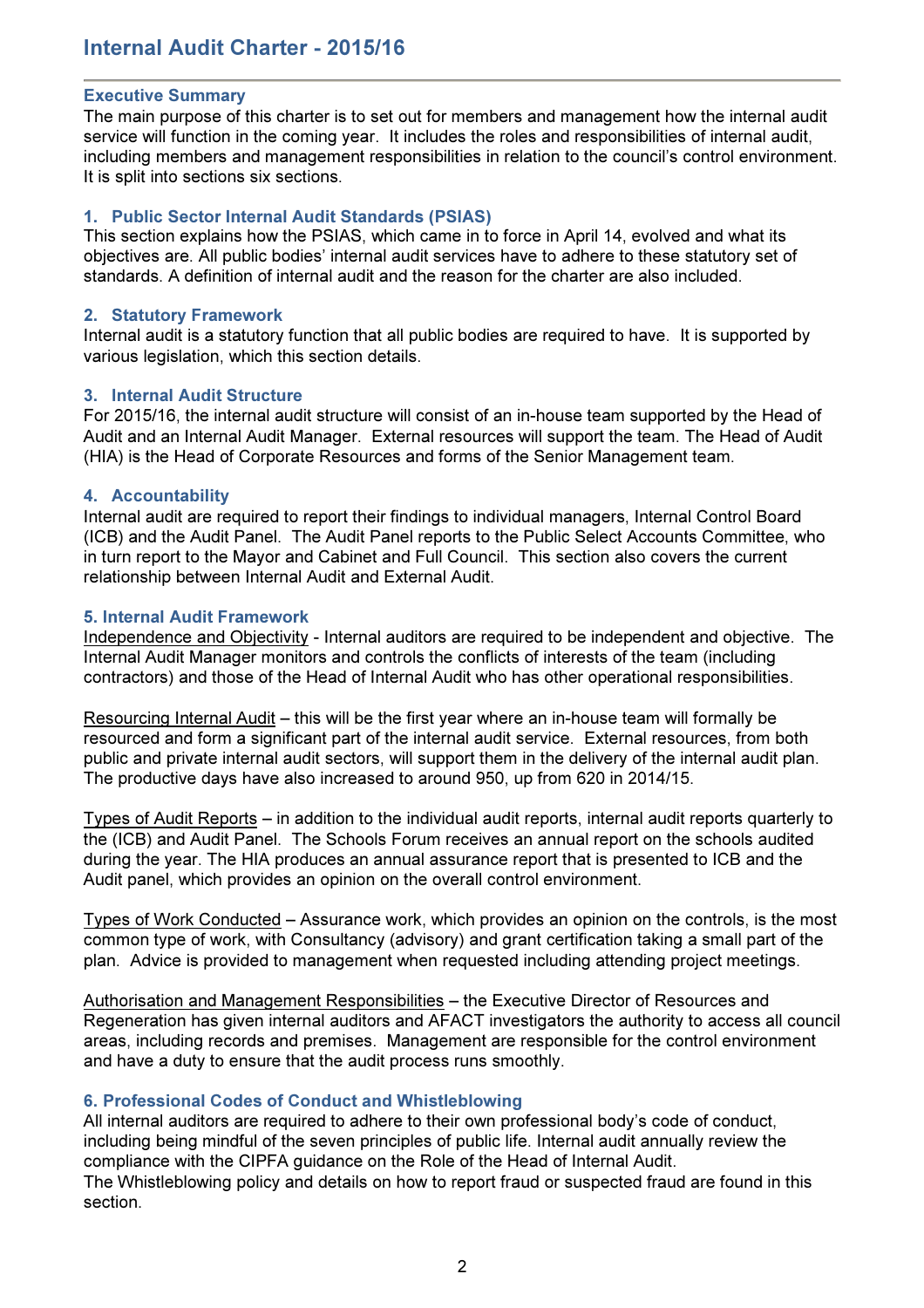| <b>Contents</b> |  |
|-----------------|--|
|                 |  |
|                 |  |
|                 |  |
|                 |  |
|                 |  |
|                 |  |
|                 |  |
|                 |  |
|                 |  |
|                 |  |
|                 |  |
|                 |  |
|                 |  |
|                 |  |
|                 |  |
|                 |  |
|                 |  |
|                 |  |
|                 |  |
| 5.              |  |
|                 |  |
|                 |  |
|                 |  |
|                 |  |
|                 |  |
|                 |  |
|                 |  |
|                 |  |
|                 |  |
|                 |  |
|                 |  |
|                 |  |
|                 |  |
|                 |  |
|                 |  |
|                 |  |
|                 |  |
|                 |  |
|                 |  |
|                 |  |
|                 |  |
|                 |  |
|                 |  |
|                 |  |
| 7.              |  |
|                 |  |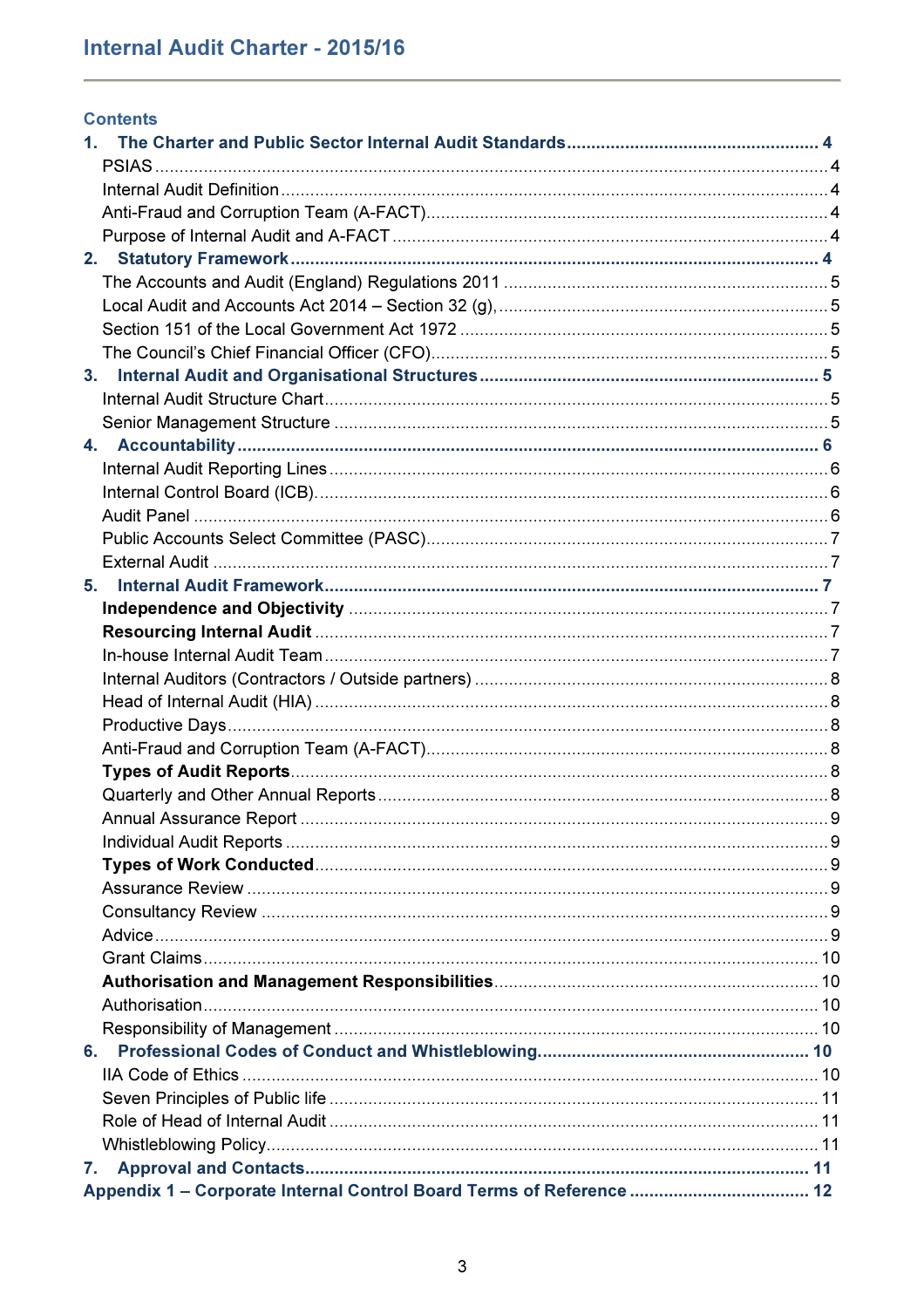# 1. The Charter and Public Sector Internal Audit Standards

### PSIAS

- 1.1. The Public Sector Internal Audit Standards (PSIAS), developed in collaboration by a number of bodies, including Charted Institute of Internal Auditors and the Chartered Institute of Public Finance and Accounting (CIPFA), came into effect on the 1 April 2013. The statutory standards were developed to create consistency in the practice of internal audit and establish the basis for quality assurance across the public sector.
- 1.2. The objectives of the PSIAS are to:
	- Define the nature of internal auditing within the UK public sector;
	- Set basic principles for carrying out internal audit in the UK public sector;
	- Establish a framework for providing internal audit services, which add value to the organisation, leading to improved organisational processes and operations; and
	- Establish the basis for the evaluation of internal audit performance and to drive improvement planning.
- 1.3. The charter is one of the major changes from the 'CIFPA Code of Practice for Internal Audit', which previously internal audit was guided by. It requires that internal audit establish an audit charter to replace the Terms of Reference and the Strategy and combine into one document.
- 1.4. The PSIAS state that an independent external assessment of the Internal Audit Service is to be conducted at least every five years. However, an assessment (whether internal or review by a peer) should be done annually and results reported in the annual assurance report. Lewisham's first formal independent external assessment will take place in 2015/16.

#### Internal Audit Definition

1.5. The Global Institute of Internal Auditors definition is "Internal auditing is an independent, objective assurance and consulting activity designed to add value and improve an organisation's operations. It helps an organisation accomplish its objectives by bringing a systematic, disciplined approach to evaluate and improve the effectiveness of risk management, control, and governance processes."

## Anti-Fraud and Corruption Team (A-FACT)

1.6. In Lewisham, A-FACT conduct the investigational side of Internal Audit. They are responsible for developing anti-fraud policies and procedures, promoting a counter fraud culture, and undertaking investigations of potential fraudulent activity committed against the Council. A-FACT also ensures that appropriate sanctions, including prosecution and the recovery of assets, are sought where fraud is proven. The Council's A-FACT policy and strategy is separate to this internal audit charter.

## Purpose of Internal Audit and A-FACT

1.7. Internal Audit and A-FACT are council resources that assist management in the achievement of the Council's corporate and service objectives. While management are responsible for risk management and the control environment, internal audit assists management in proving advice on how to mitigate these risks and how to improve the control environment.

## 2. Statutory Framework

2.1. As defined by the following acts and guidance listed below, Internal Audit is a statutory function of the Council (and other public bodies). This means that the Council is required to have an internal audit function, whether it is in-house, outsourced or a combination.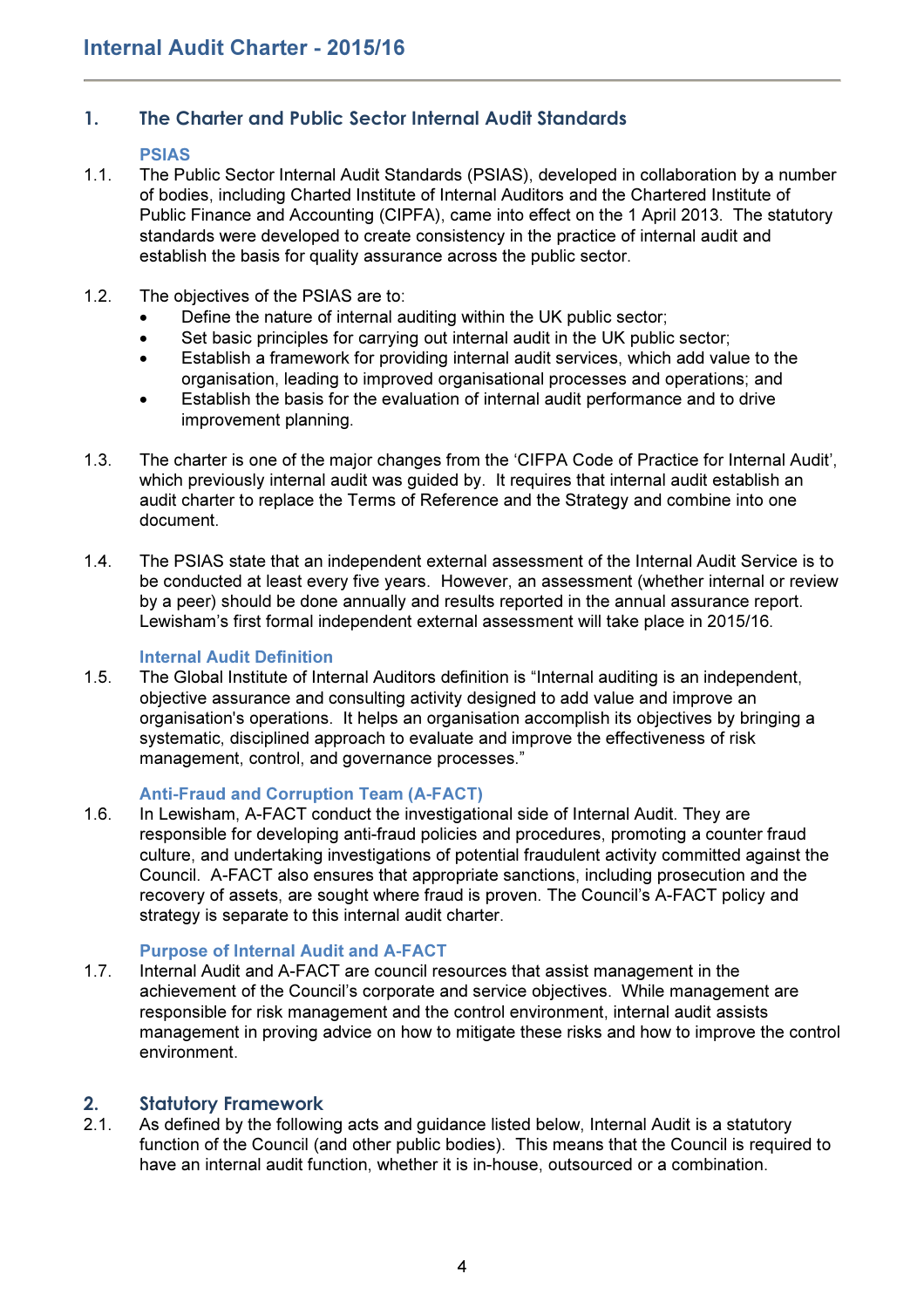# Internal Audit Charter - 2015/16

#### The Accounts and Audit (England) Regulations 2011

2.2. This Act requires the Council to 'undertake an adequate and effective internal audit of its accounting records and of its system of internal control in accordance with the proper practices in relation to internal control'.

#### Local Audit and Accounts Act 2014 – Section 32 (g),

2.3. "The Secretary of State may by regulations applying to relevant authorities other than health service bodies make provision about— (g) the maintenance by relevant authorities of systems of internal control (including arrangements for the management of risk).

#### Section 151 of the Local Government Act 1972

2.4. This act states that every local authority in England and Wales should "make arrangements for the proper administration of their financial affairs and shall secure that one of their officers has responsibility for the administration of those affairs".

#### The Council's Chief Financial Officer (CFO)

2.5. This role is fulfilled by the Executive Director for Resources and Regeneration. The CIPFA Statement on the Role of the CFO in Local Government states that they "must lead the promotion and delivery by the whole authority of good financial management so that public money is safeguarded at all times and used appropriately, economically, efficiently and effectively".

## 3. Internal Audit and Organisational Structures

3.1. Internal Audit and A-FACT are part of the Corporate Resources service area that sits within the Resources and Regeneration Directorate. The Head of Internal Audit (HIA) is also the Head of Corporate Resources. The HIA reports directly to the Executive Director of Resources and Regeneration, who is also the Section 151 officer and the CFO.

#### Internal Audit Structure Chart

3.2. During 2014/15, the internal audit service went through a transition phase from being fully outsourced to building up an in-house team supported public and private sector internal audit services. The internal audit structure for 2015/16 will be similar to chart shown below.



Proposed Internal Audit and AFACT Structure Chart for 2015/16.

#### Senior Management Structure

3.3. The top tier management for Resources and Regeneration chart shows where the HIA (Head of Corporate Resources) sits within the senior management structure of the Council. The Council's senior management structure charts can be accessed via the link below. http://www.lewisham.gov.uk/mayorandcouncil/aboutthecouncil/how-council-is-run/councilstructure/Pages/management-structure-charts.aspx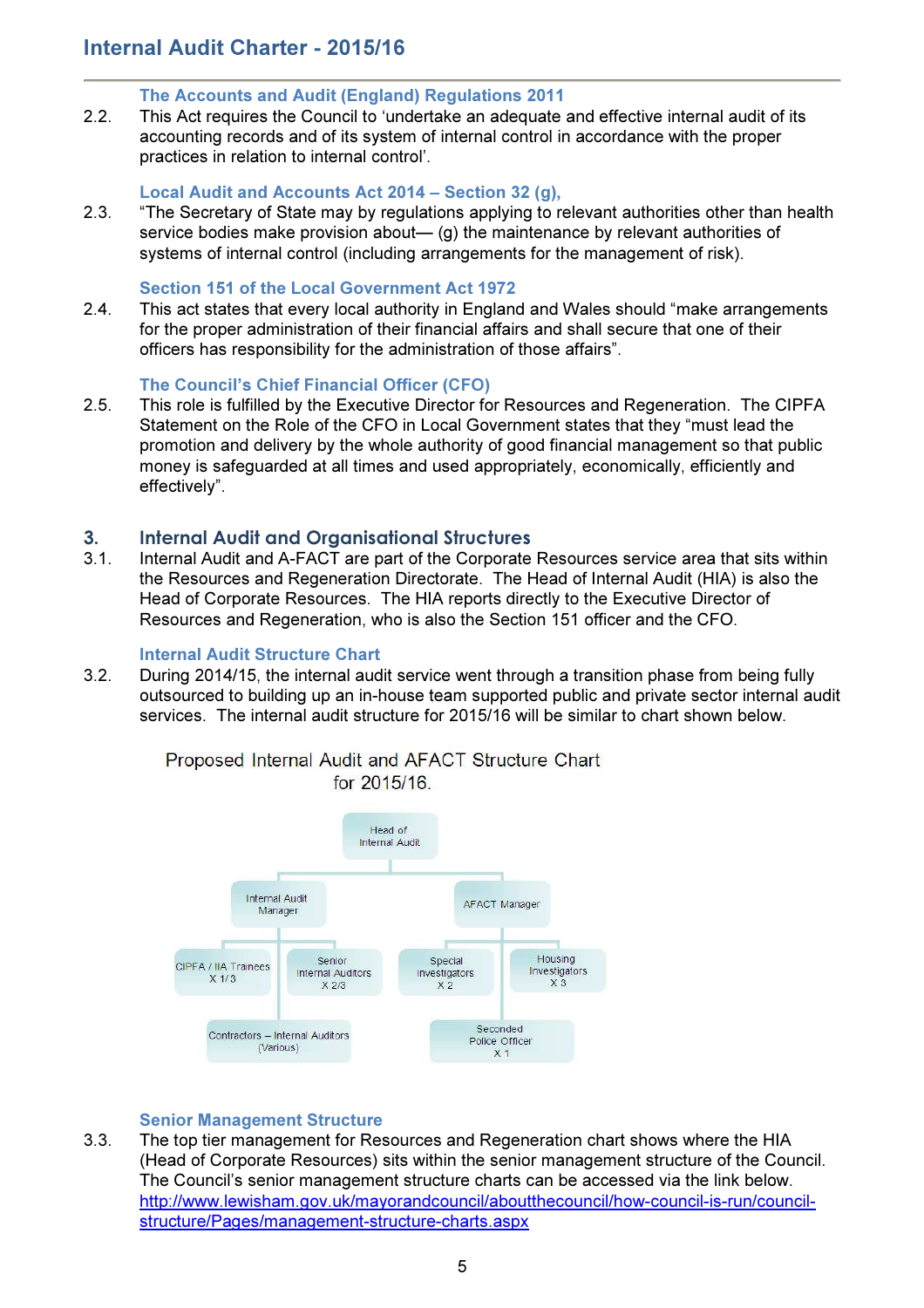## 4. Accountability

4.1. In addition to reporting to the Section 151 Officer, the HIA reports directly to the Internal Control Board (ICB) and the Audit Panel on a quarterly basis.

#### Internal Audit Reporting Lines

4.2. Please see a simple structure showing the reporting lines for internal audit in relation to management and members.



4.3. A link to Council's Constitution is provided below, which details the whole governance of the Council. http://www.lewisham.gov.uk/mayorandcouncil/aboutthecouncil/how-council-isrun/Documents/TheConstitutionSeptember2014.pdf

## Internal Control Board (ICB).

- 4.4. The HIA reports to the ICB quarterly and reports on:
	- Progress of the internal audit plan, including follow-up reports
	- Limited, No Assurance and Consultancy reports.
	- High and Medium Recommendations not agreed by management
	- Managements engagement with internal audit
	- Progress by management of the implementation of recommendations made And annually
	- Proposed annual audit plan
	- Annual Assurance report and
	- Audit Charter
- 4.5. Membership of this board consists of an Independent Non-Executive Chair (external person), the Executive Directors, the Chief Executive Officer, the Head of Law, and the Group Manager of Insurance and Risk. The HIA reports quarterly to ICB. These meetings, where possible, are held before the next Audit Panel Meeting. Please see Appendix 1 for the ICB terms of reference.

#### Audit Panel

4.6. The HIA also reports to the Audit Panel on a quarterly basis. The Audit Panel report has the same points as the ICB report. The Audit Panel consists of six Non-Executive Councillors, one of which serves as the Chair. In addition, there are up to four Independent Members.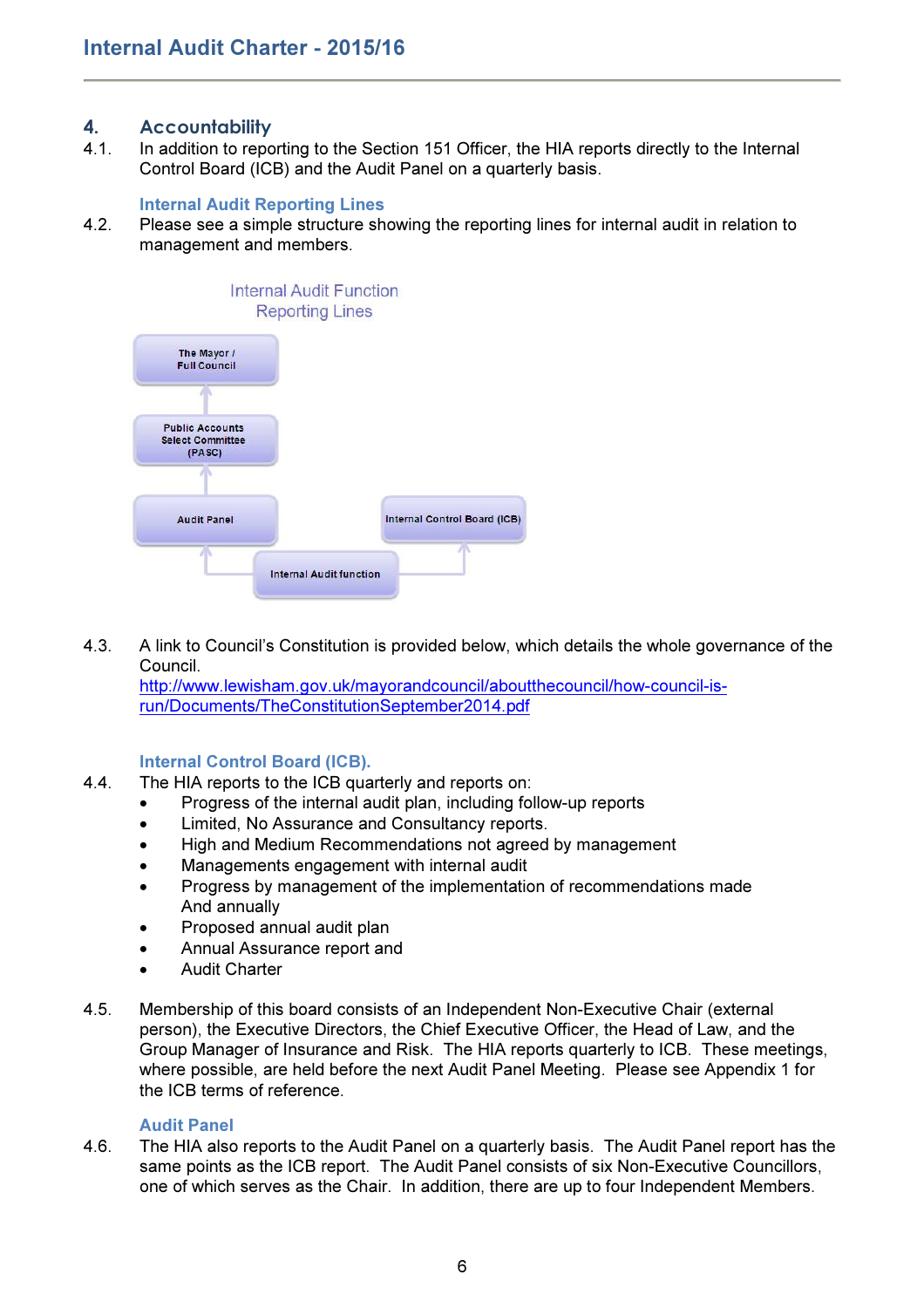# Internal Audit Charter - 2015/16

- 4.7. In addition, the remit of the Audit Panel (in terms of internal audit), is to receive, review and, where appropriate, advise and make recommendations on the following:
	- Review and approve the Internal Audit Strategy / Charter, Plans and Resources;
	- Review the progress reports on the Internal Audit Function;
	- Review the HIA Annual Assurance report;
	- Review the progress of implementation of recommendations; and
	- Monitor the effectiveness of Risk Management and associated Anti-Fraud and Corruption arrangements.

The Audit Panel reports to the Public Accounts Select Committee (PASC) where appropriate.

#### Public Accounts Select Committee (PASC)

- 4.8. PASC consists of at least seven and no more than 11 non-Executive Councillors. The remit in terms of Internal Audit is to:
	- Receive reports from the Audit Panel; and
	- Scrutinise the effectiveness of the Audit Panel.

For the full terms of references for the PASC and ICB, please refer to the link below to the Council's Constitution.

4.9. http://www.lewisham.gov.uk/mayorandcouncil/aboutthecouncil/how-council-isrun/Documents/TheConstitutionSeptember2014.pdf.

#### External Audit

4.10. Although external audit no longer place reliance on internal audits work, they still receive all final reports and where applicable. Internal audit working files are also available to view if required. Internal audit now meet with external audit on a quarterly basis.

## 5. Internal Audit Framework

#### Independence and Objectivity

- 5.1. A definition of independence (in relation to Auditors') is, "The freedom from conditions that threaten the ability of the internal audit activity to carry out internal audit responsibilities in an unbiased manner".
- 5.2. PSIAS definition of objectivity: "An unbiased mental attitude that allows internal auditors to perform engagements in such a manner that they believe in their work product and that no quality compromises are made. Objectivity requires that internal auditors to not subordinate their judgment on audit matters to others".
- 5.3. Internal auditors are mandated by the PSIAS to be independent and objective concerning the business activities they audit. The HIA and Internal Auditors, who may have conflicts of interests either real or perceived, must declare them to the Internal Audit Manager. This is in addition to any declarations that they council may require. The Internal Audit Manager will monitor these conflicts to ensure that they do no impact on the internal audit service.
- 5.4. The Internal Audit Manager will declare any interests to the HIA for him to monitor.
- 5.5. As the HIA has other operational activities, the HIA has delegated the responsibility for agreeing the scope of the audit to the operational manager with the Internal Audit Manager overseeing the work to ensure that it fulfils internal audit requirements.

#### Resourcing Internal Audit

#### In-house Internal Audit Team

5.6. During this year, 2-3 permanent internal auditors will be recruited to form the new in-house team. CIPFA trainees will also be included in the in-house team throughout the year. The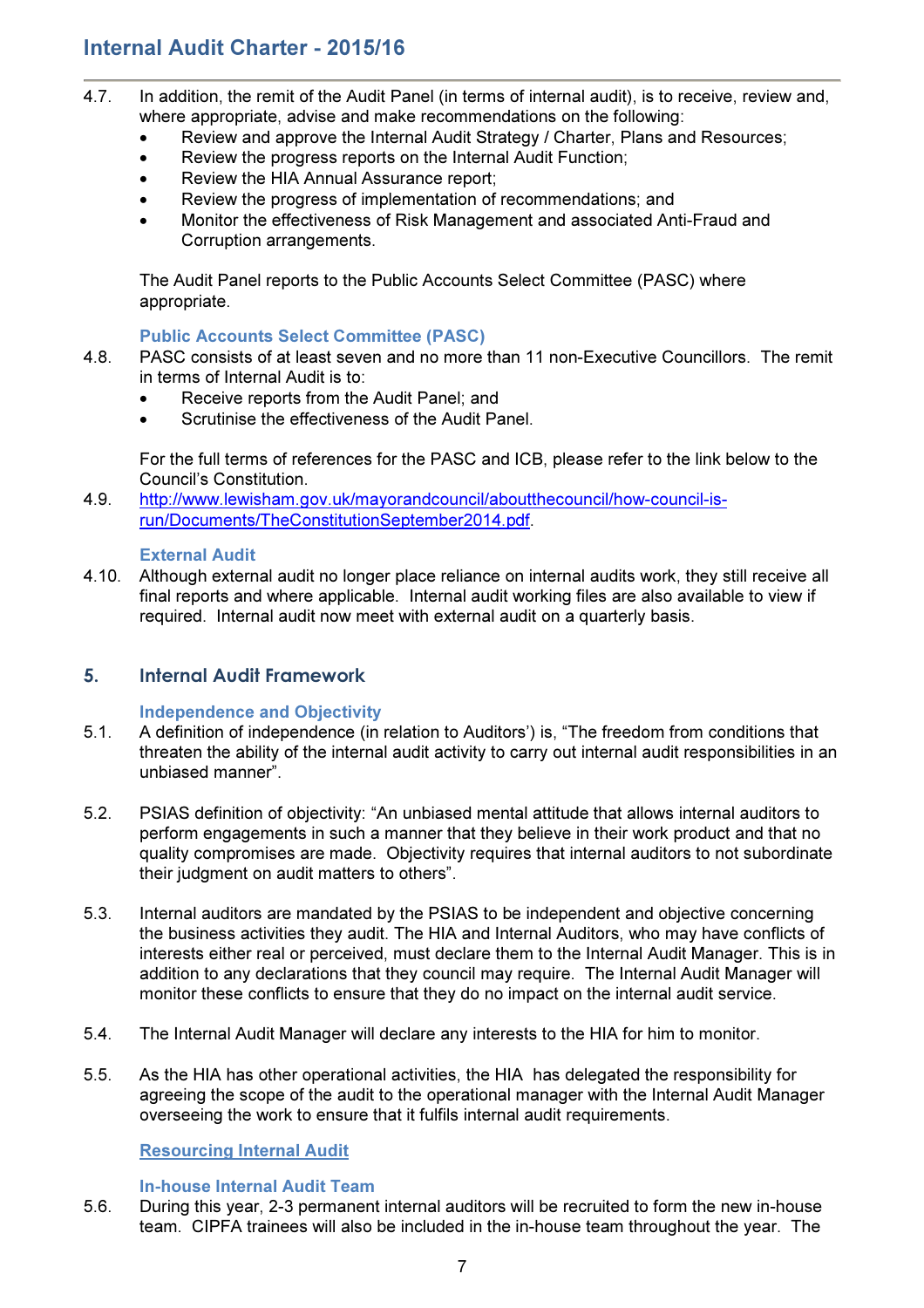Internal Audit Manager will manage the in-house team. The in-house team will be responsible for:

- Conducting internal audit and follow-up reviews;
- Monitoring any internal audit contracts and liaising with partners;
- Monitoring and reporting on the progress of management actions (recommendations) to ICB and Audit Panel;
- Assisting the HIA in the annual audit planning process;
- Providing management information as requested;
- Assisting the HIA in preparing the annual assurance report; and
- General management of the internal audit function.

### Internal Auditors (Contractors / Outside partners)

- 5.7. For 2015/16 , the following will support the in-house team to complete the audit plan.
	- Mazars (under the London Borough of Croydon Framework)
	- Royal Borough of Greenwich conducting the schools audits, and
	- Pertinax Consulting Ltd (IT auditor) in reserve.

## Head of Internal Audit (HIA)

- 5.8. In addition to the internal audit and A-FACT, the HIA has operational responsibilities within the Council. They are:
	- Insurance;
	- Risk Management;
	- Corporate Health & Safety;
	- Procurement; and
	- Strategic Finance, including Treasury and the Pension Fund investments and accounts.
- 5.9. Insurance, Corporate Health and Safety, and Risk Management have a three-year audit cycle. Procurement and Strategic Finance will continue to be audited on an annual audit basis.

#### Productive Days

- 5.10. The restructuring of the internal audit function will be complete in 2015/16. As already stated, the proposed restructure is to have an in-house team, instead of a fully outsourced service, with external contractors supporting the service. The proposed structure is set out at 3.2. When the new structure is in place, the productive internal audit days will increase from 620 to around 950.
- 5.11. The HIA must ensure that there are enough resources and qualified staff to provide the annual opinion on the control environment of the Council. Where the HIA believes that there are insufficient resources, the HIA will bring this to the attention of the Section 151 officer and the Audit Panel, and a qualification to the annual assurance report may be required.

#### Anti-Fraud and Corruption Team (A-FACT)

- 5.12. The team this year is made up of four full time permanent staff, one temporary full time staff, one agency staff and a seconded police officer. The team has two main areas of work:
	- Housing, and
	- Special Investigations.
- 5.13. In addition, AFACT are the main point of contact for the National Fraud Initiative (NFI) that is run every two years by the Cabinet Office (previously overseen by the Audit Commission).

## Types of Audit Reports

#### Quarterly and Other Annual Reports

5.14. Internal audit reports to ICB and the Audit Panel on a quarterly basis.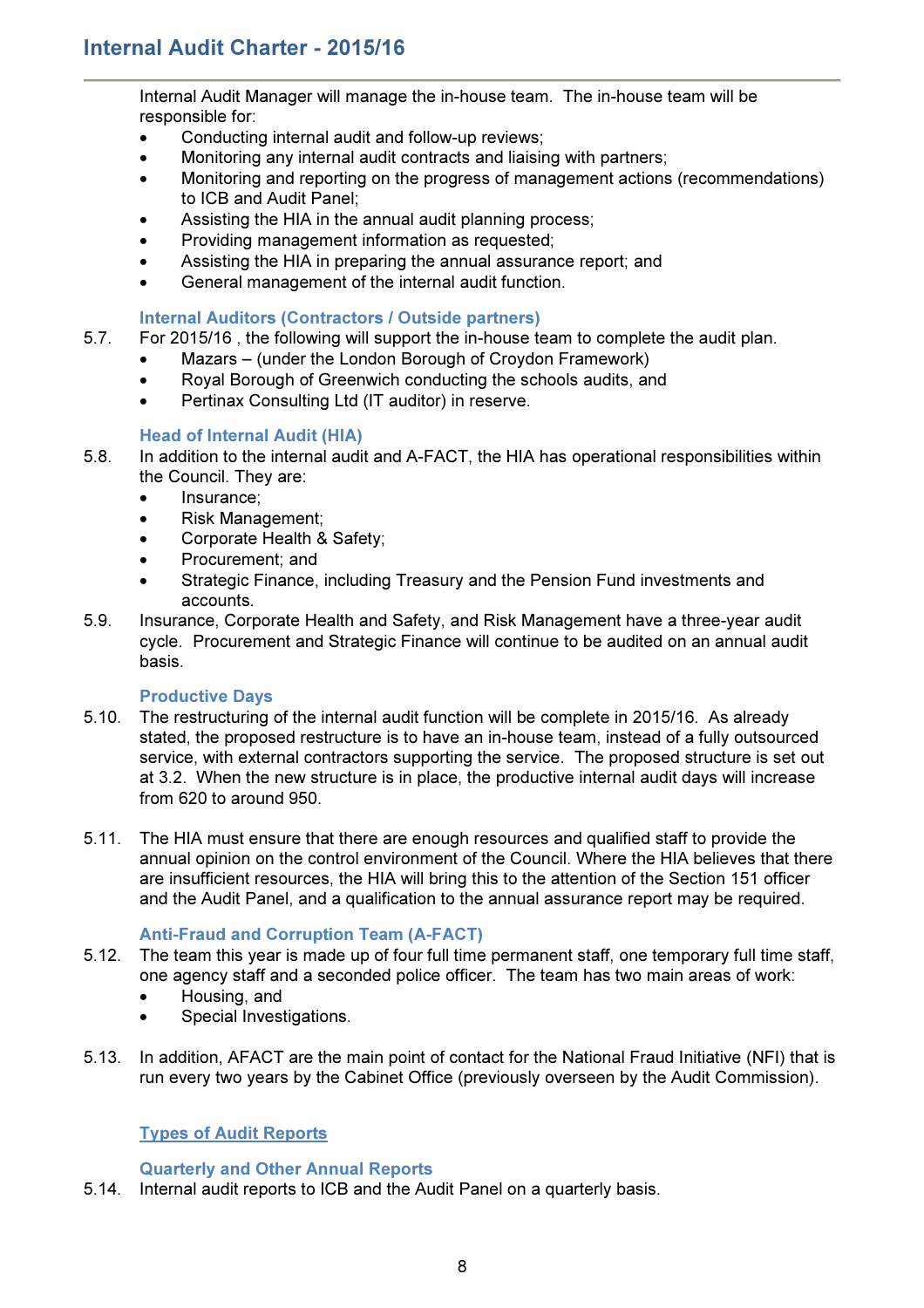5.15. Annually, internal audit reports to the Schools' Forum on the schools' audit plan and control issues found during the year.

## Annual Assurance Report

- 5.16. The HIA issues an annual assurance report to the Audit Panel. This informs the Annual Governance Statement (AGS) which incorporates the Statement of Internal Control. The HIA annual assurance report includes:
	- An opinion on the overall adequacy and effectiveness of the Council's control environment;
	- Any qualifications to the opinion;
	- Summary of audit work completed that helped form the opinion;
	- Summary of reliance placed on the work by other assurance bodies:
	- Confirmation on compliance with the PSIAS (including role of HIA if applicable); and
	- Internal Audit's quality assurance and improvement plan.

## Individual Audit Reports

- 5.17. For each individual review, (whether assurance or consultancy), management receive a report with the following information.
	- Audit opinion of the controls in place (for assurance reviews only);
	- Executive Summary;
	- Agreed ToR, including any changes to the original scope;
	- Auditor findings;
	- Recommendations made (ranked high, medium or low) and
	- Management comments made, including the expected date of implementation of recommendations and officer responsible for implementing them.

## Types of Work Conducted

#### Assurance Review

5.18. An Assurance review is an objective assessment that provides an opinion on the effectiveness of the controls in place. In addition, internal auditors will recommend actions to management on how to improve controls in their area. Internal audit follows-up on any audits with High or Medium recommendations made, normally after nine months from the final report. For Assurance reviews, internal audit report by exception, which means we only detail those areas where controls need to be improved. This type of review should form the majority of the work in the internal audit plan.

#### Consultancy Review

- 5.19. A consultancy review is an advisory review that intends to add value and improve the Council's governance, risk management and controls processes. Management agree the scope of the review. Internal audit does not provide an opinion on the effectiveness of the controls in place but does provide recommendations to management to improve the processes. Internal audit follows-up on any audits with High or Medium recommendations made, normally after nine months from the final report.
- 5.20. Consultancy reviews make up a small part of the audit plan. Where management request a large consultancy review the Audit Panel would need to approve the request before the work is committed to.

#### **Advice**

5.21. It is not always appropriate to conduct an assurance or consultancy review when management just require help and advice. Where internal audit provides advice to management or attends a project meeting to give advice, management will receive an informal memo detailing any advice or recommendations made. An opinion is not provided in these memos and any recommendations made to management are not monitored or followed-up by internal audit.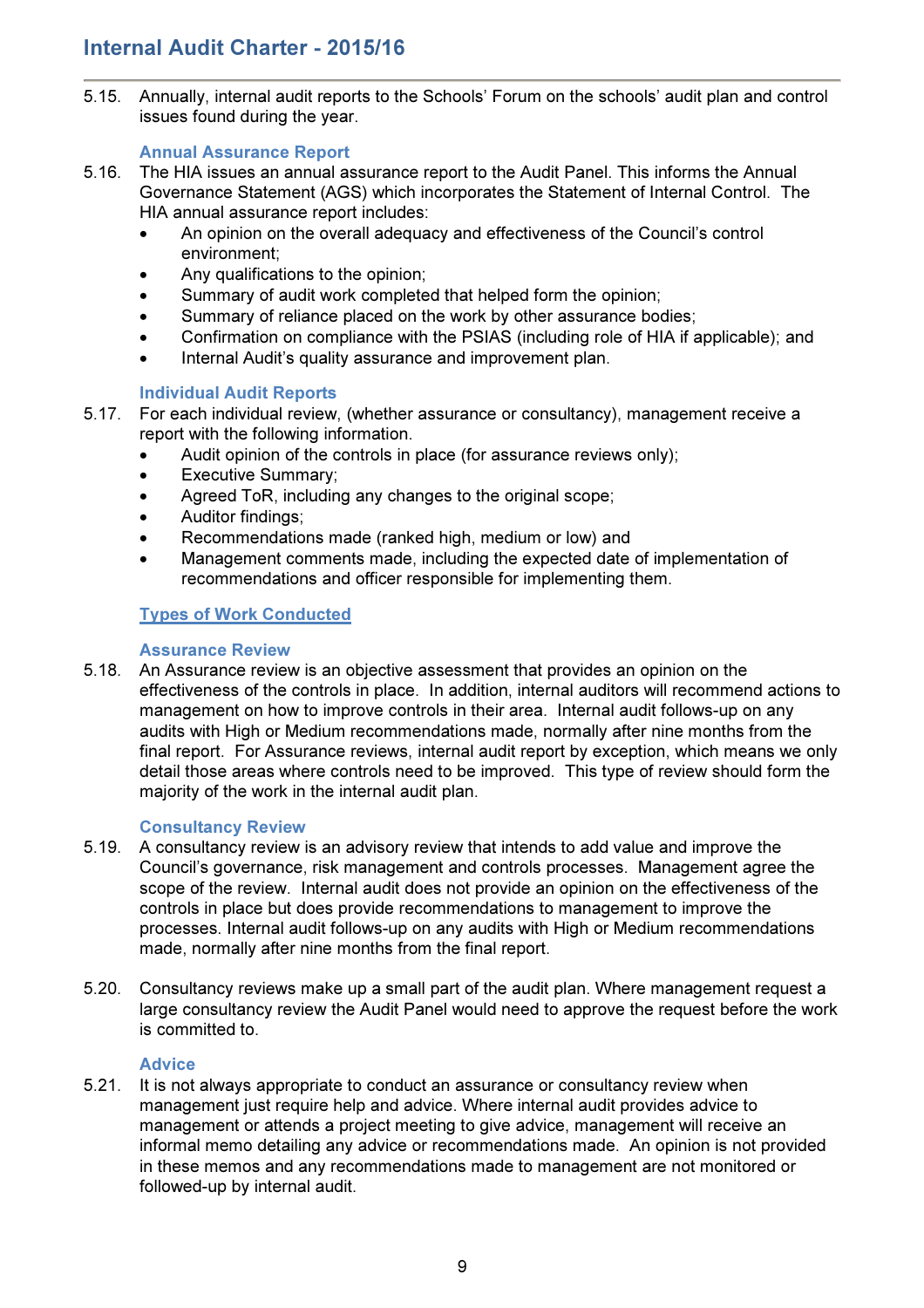# Internal Audit Charter - 2015/16

5.22. Where an auditor has provided significant advice to management, they will be prevented from auditing that area for the next 12 months (or longer if applicable), so that internal audit independence and objectivity is retained.

### Grant Claims

5.23. Central Government Bodies sometime require internal audit to certify a grant claim. In these instances, internal audit will confirm if management have met the qualifying criteria of the grant. A memo type report is issued to management certifying the grant. Any recommendations to management are not normally monitored or followed-up by internal audit.

## Authorisation and Management Responsibilities

## Authorisation

- 5.24. Both the HIA and the Internal Audit Manager have unrestricted access to the:
	- Chief Executive Officer;
	- Executive Director of Resources and Regeneration (Section 151 officer/ CFO); and
	- The Chair of the Audit Panel.
- 5.25. The CFO has given authorisation to all Internal Auditors (both in-house and contractor) and A-FACT staff to:
	- Enter Council premises at all reasonable times;
	- Have access to and remove as necessary Council records (paper or electronic);
	- Require explanations from Council officers as necessary; and
	- Require any person holding Council property to produce it for examination.

## Responsibility of Management

- 5.26. Management are responsible for the control environment. They also have a responsibility to assist internal audit in the audit process to ensure it runs as smoothly as possible. They should ensure that they:
	- Respond to any requests for information promptly;
	- Do not cancel meetings with auditors unnecessarily;
	- Query any findings or recommendations prior to the finalisation of the audit.
	- Update the progress of implementation of their recommendations when required.

Management may be required to attend the Audit Panel to explain to members if they do not comply with any of these requirements.

## 6. Professional Codes of Conduct and Whistleblowing.

6.1. Internal Auditors (both in-house and contractors) must adhere to their professional bodies codes of conduct. In addition, they should adopt the CIIA Code of Ethics, and Seven Principles of Public Life.

## IIA Code of Ethics

6.2. The CIIA Code of Ethics is a statement of principles and expectations governing behaviour of individuals and organisations in the conduct of internal auditing.

Integrity - The integrity of internal auditors establishes trust and thus provides the basis for reliance on their judgement.

Objectivity - Internal auditors exhibit the highest level of professional objectivity in gathering, evaluating, and communicating information about the activity or process being examined. Internal auditors make a balanced assessment of all the relevant circumstances and are not unduly influenced by their own interests or by others in forming judgements.

Confidentiality - Internal auditors respect the value and ownership of information they receive and do not disclose information without appropriate authority unless there is a legal or professional obligation to do so.

Competency - Internal auditors apply the knowledge, skills and experience needed in the performance of internal auditing services.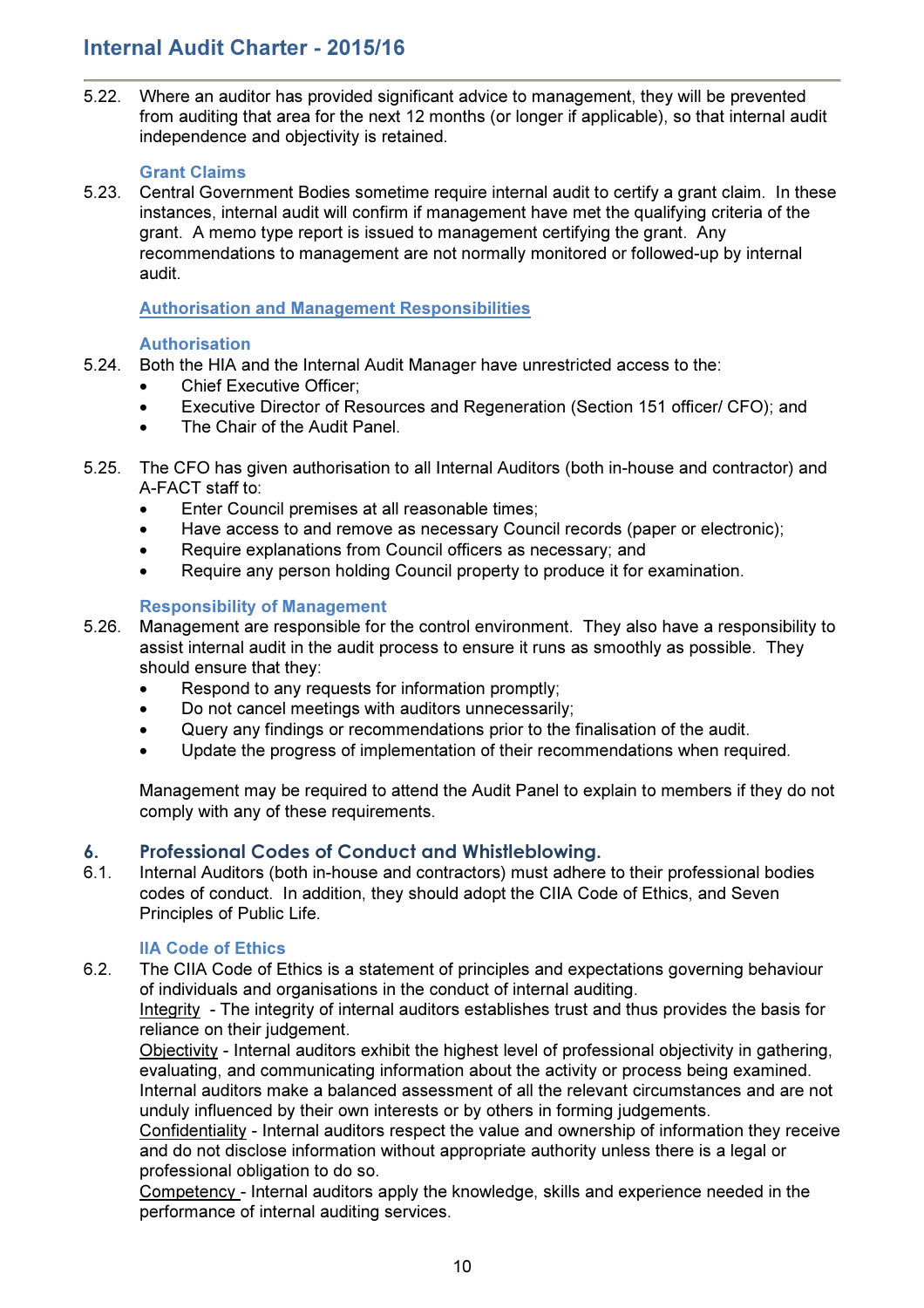#### Seven Principles of Public life

6.3. The 'seven principles of public life' apply to anyone who holds a public office or works in the public sector. Internal auditors have adopted these principles in addition to adhering to internal code of conduct. They are: Selflessness, Integrity, Objectivity, Accountability, Openness, Honesty and Leadership.

## Role of Head of Internal Audit

- 6.4. CIPFA issued the statement on the role of the Head of Internal Audit in December 2010. Although not a mandatory like the PSIAS, the statement provides the framework to ensure that the HIA role is up to the required standard to run the statutory internal audit function. The framework consists of five principles. The Role of the HIA is reviewed annually and is reported in the Annual Assurance Report. The main principals are:
	- Principle 1 Championing best practice in governance,
	- Principle 2 Objectivity,
	- Principle 3 Governance,
	- Principle 4 Leadership, and
	- Principle 5 Qualification and Experience.

#### Whistleblowing Policy

6.5. The Whistleblowing policy (see link below) is overseen by Legal, but any fraud or concerns about fraud can also be reported to A-FACT.

Whistleblowing Policy

http://www.lewisham.gov.uk/mayorandcouncil/aboutthecouncil/how-council-isrun/Documents/Whistleblowing%20Policy%20Final%202014.pdf

How to report fraud Telephone 24hr: 0800 0850 119 Email: reportfraud@lewisham.gov.uk

Website detailing the types of fraud the A-FACT can investigate: http://www.lewisham.gov.uk/mayorandcouncil/aboutthecouncil/fraud/Pages/default.aspx

# 7. Approval and Contacts

7.1. Main Contacts for Internal Audit and A-FACT

Head of Internal Audit – david.austin@lewisham.gov.uk Internal Contract Audit Manager – julie.hetherington@lewisham.gov.uk A-FACT Manager – carol.owen@lewisham.gov.uk

- 7.2. Charter Approved by Audit Panel on : June 15 (TBC)
- 7.3. Next Review : March 2016